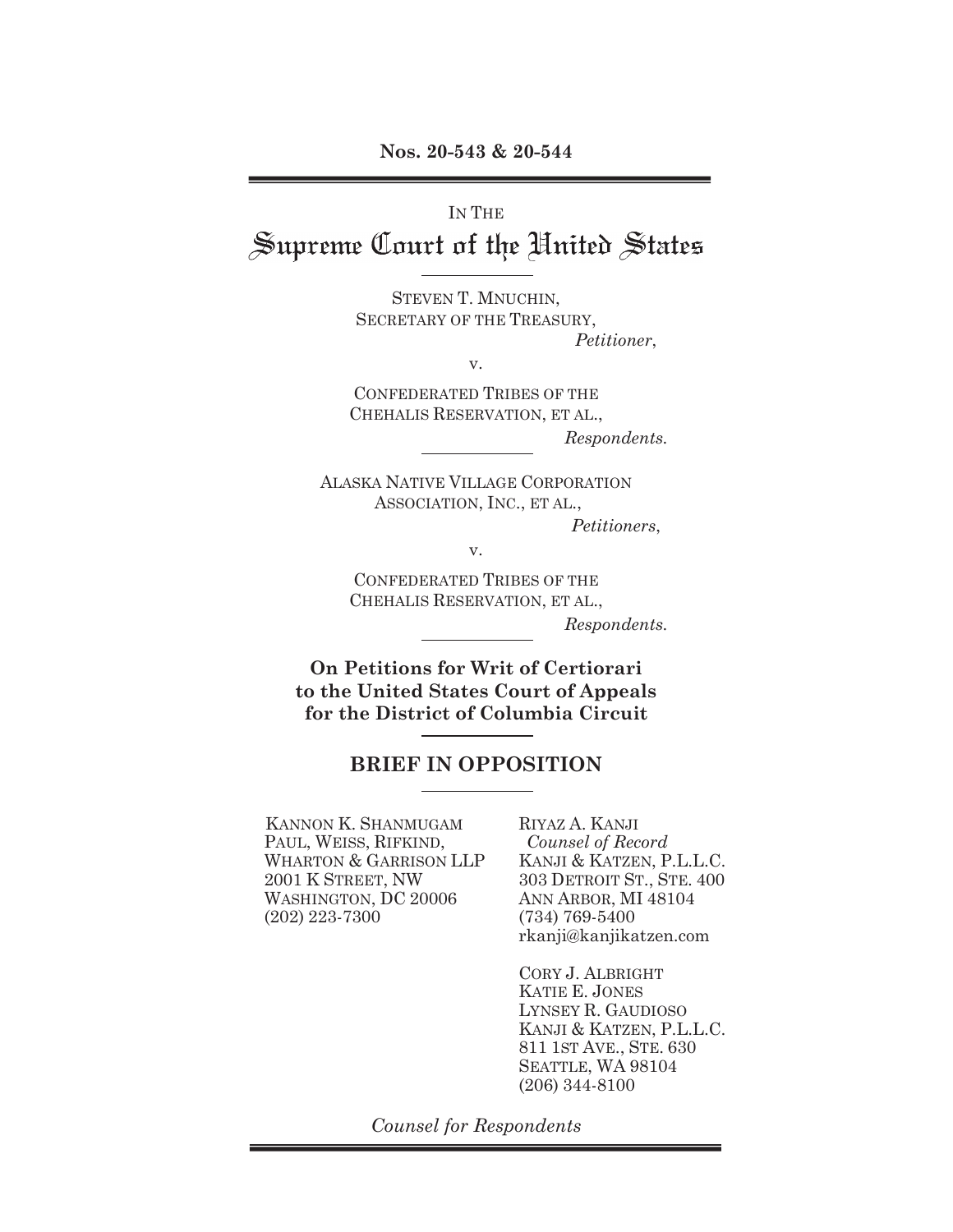## **QUESTION PRESENTED**

Whether Alaska Native Corporations are "Indian Tribe[s]" for purposes of Title V of the Coronavirus Aid, Relief, and Economic Security Act (CARES Act).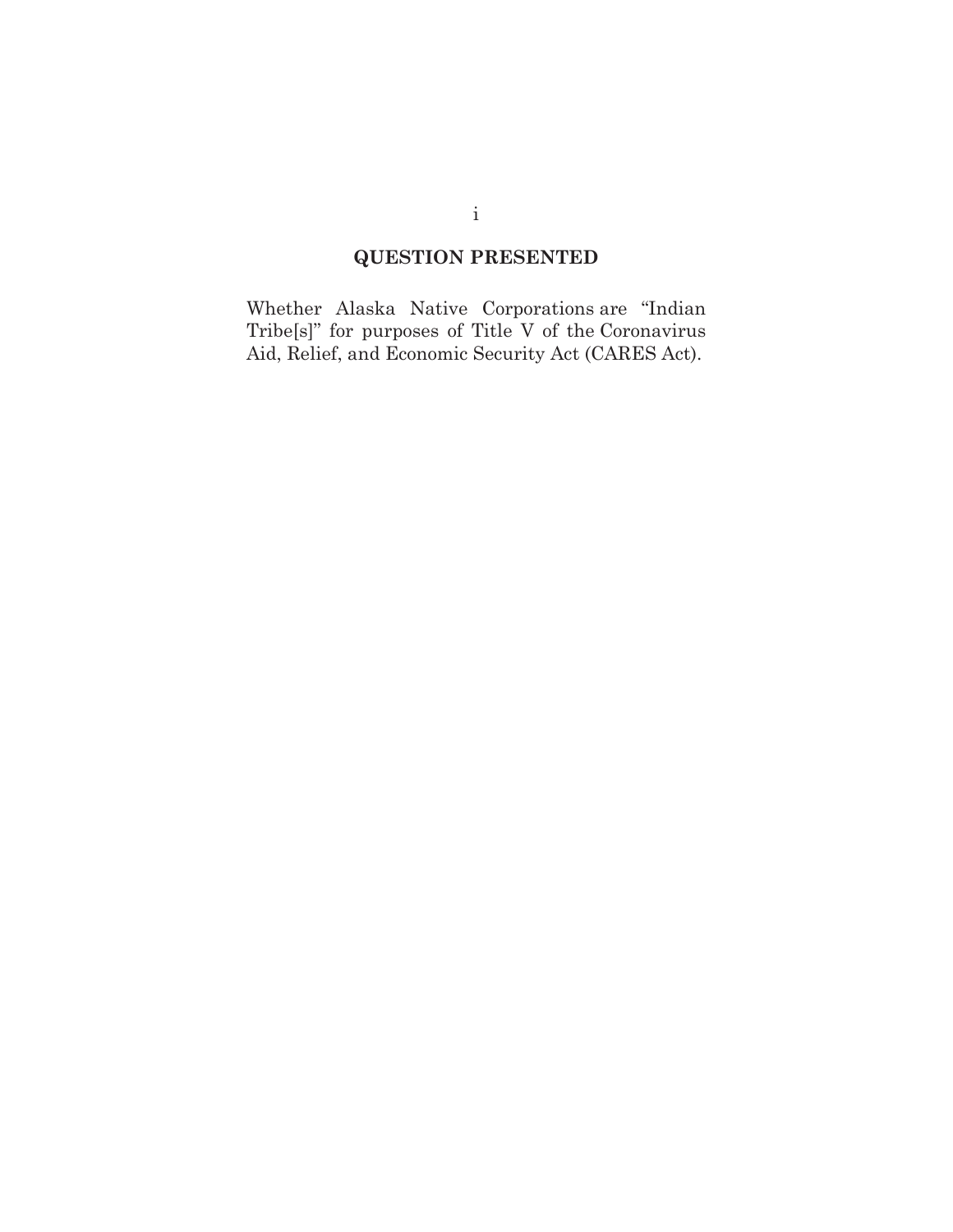## **TABLE OF CONTENTS**

|    | $\mathbf{1}$    |                                                                                     |
|----|-----------------|-------------------------------------------------------------------------------------|
|    | 2.              |                                                                                     |
|    | $\mathcal{R}$ . |                                                                                     |
|    |                 |                                                                                     |
|    |                 |                                                                                     |
| L. |                 | The Purported Circuit Conflict Is Illusory15                                        |
|    |                 | A. No Circuit Conflict Exists Under the                                             |
|    |                 | B. No Circuit Conflict Exists Under ISDA  16                                        |
|    |                 | C. Any Questions About ISDA Should Be<br>Resolved in an ISDA Case, If One Were To   |
|    |                 | D. The Practical Consequences of the                                                |
|    |                 | Decision Below Are Overstated22                                                     |
|    |                 |                                                                                     |
|    |                 | A. The Recognition Clause Squarely Applies                                          |
|    |                 | B. The Legislative History Confirms the<br>Ordinary Meaning of the Text27           |
|    |                 | C. No ANC Presently Satisfies the                                                   |
|    |                 | D. Congress Has Not Ratified Any Well-<br>Settled Judicial or Agency Interpretation |

ii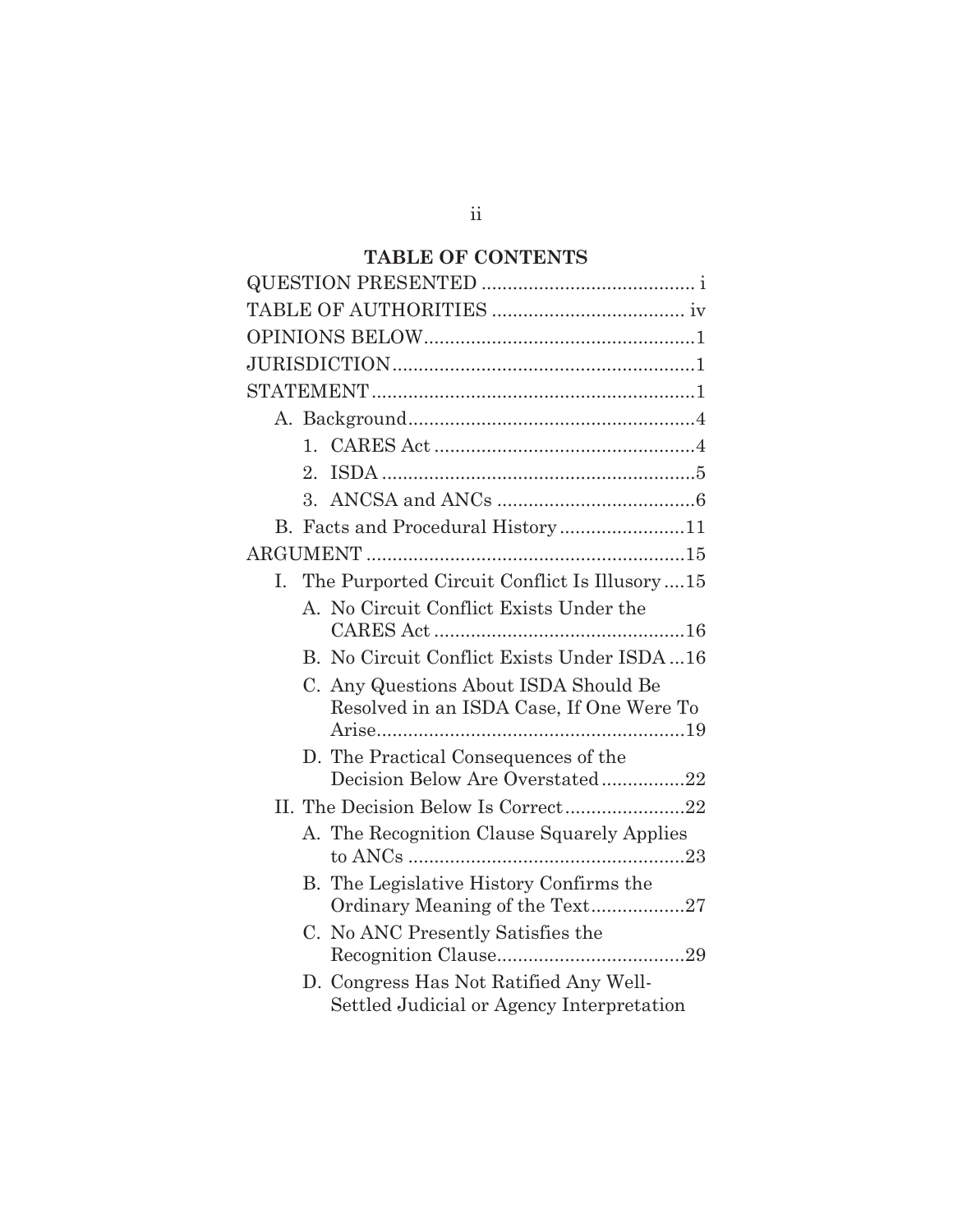| of the "Indian Tribe" Definition That          |  |
|------------------------------------------------|--|
| Contravenes Its Plain Meaning31                |  |
| III. The Court Should Also Deny Review Because |  |
| Tribal Governments Urgently Need the           |  |
| Remaining Title V Funding To Combat the        |  |
|                                                |  |
|                                                |  |

# iii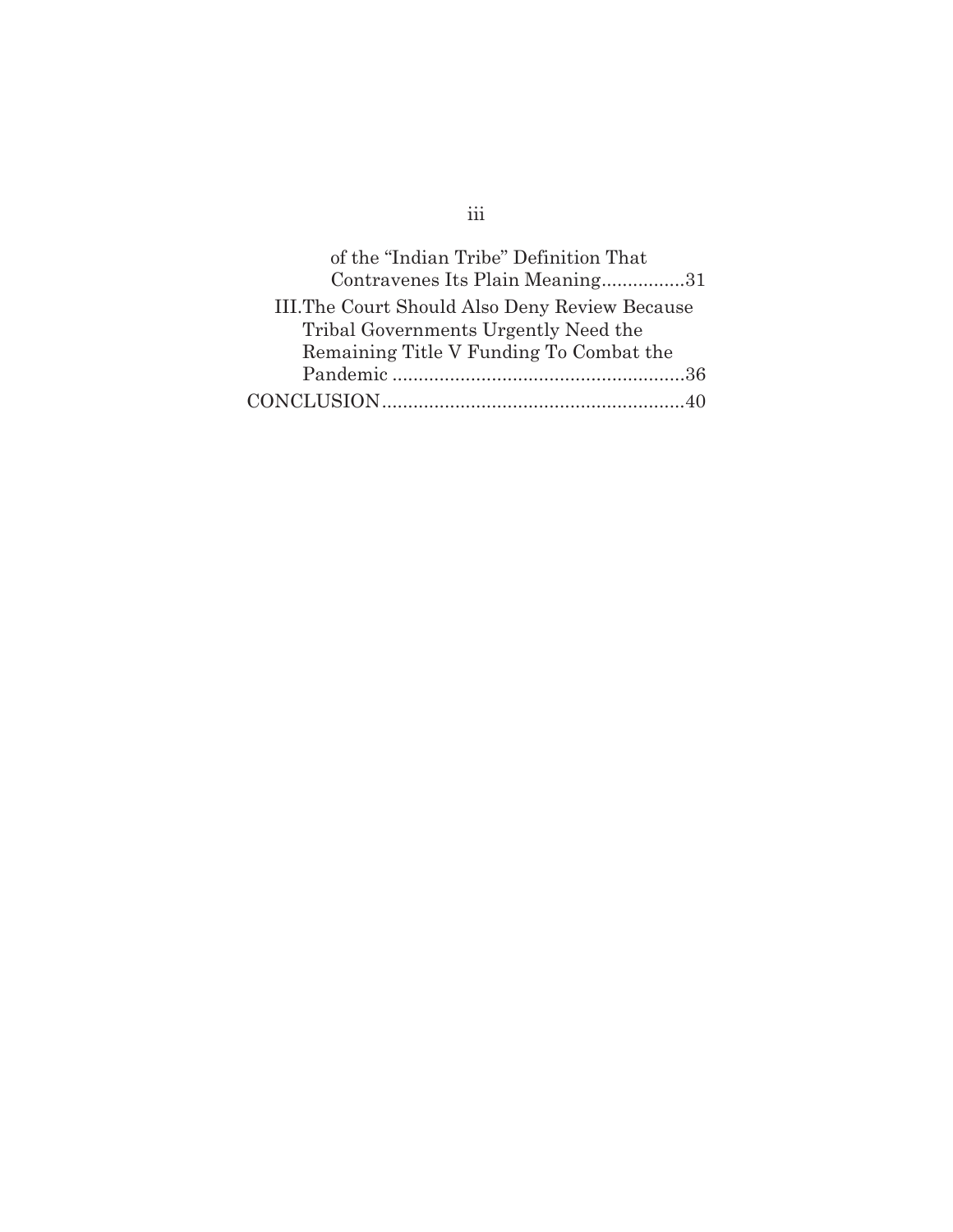## **TABLE OF AUTHORITIES**

# Page

| Cases:                                             |
|----------------------------------------------------|
| Advocate Health Care Network v. Stapleton,         |
|                                                    |
| Alaska v. Native Vill. of Venetie Tribal Gov't,    |
|                                                    |
| Aleman v. Chugach Support Servs., Inc.,            |
|                                                    |
| Arctic Slope Native Ass'n, Ltd. v. Sebelius,       |
|                                                    |
| Brown v. Gardner, 513 U.S. 115 (1994)31            |
| Cal. Valley Miwok Tribe v. United States,          |
| 515 F.3d 1262 (D.C. Cir. 2008)30                   |
| Cherokee Nation of Okla. v. Leavitt,               |
|                                                    |
| Chickasaw Nation v. United States,                 |
|                                                    |
| Conn. Nat'l Bank v. Germain,                       |
|                                                    |
| Cook Inlet Native Ass'n v. Bowen,                  |
|                                                    |
| Cook Inlet Native Ass'n v. Heckler,                |
| No. A84-571 Civil, Mem. of Decision (D.            |
|                                                    |
| Cook Inlet Treaty Tribes v. Shalala,               |
| 166 F.3d 986 (9th Cir. 1999) 17, 21                |
| Council for Tribal Emp't Rights v. United          |
| <i>States</i> , 112 Fed. Cl. 231 (Fed. Cl. 2013),  |
| $\alpha f/d$ , 556 F. App'x 965 (Fed. Cir. 2014)21 |
| Douglas Indian Ass'n v. Juneau Area Dir.,          |
|                                                    |

iv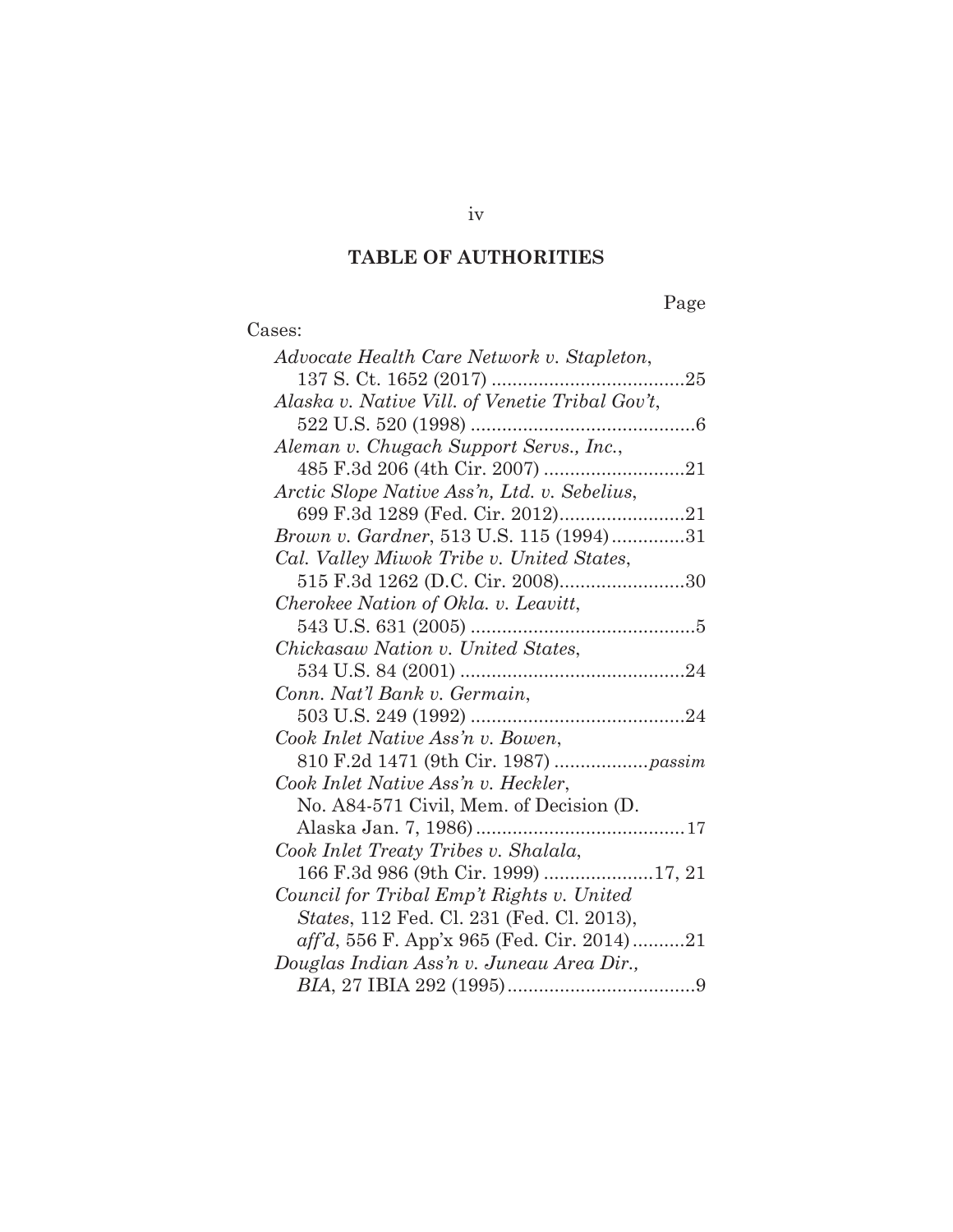Cases—continued:

| Epsilon Elecs., Inc. v. U.S. Dep't of Treasury, |
|-------------------------------------------------|
| Office of Foreign Assets Control,               |
|                                                 |
| Golden Hill Paugussett Tribe of Indians v.      |
| Weicker, 39 F.3d 51 (2d Cir. 1994)30            |
| Helsinn Healthcare S.A. v. Teva Pharms.         |
| USA, Inc., 139 S. Ct. 628 (2019) 32             |
| Intel Corp. Inv. Policy Comm. v. Sulyma,        |
|                                                 |
| Jama v. Immigration and Customs Enf't,          |
|                                                 |
| Jamul Action Comm. v. Simermeyer,               |
|                                                 |
| Liu v. SEC, 140 S. Ct. 1936 (2020)32            |
| Menominee Indian Tribe of Wis. v. United        |
|                                                 |
| Metro. Stevedore Co. v. Rambo,                  |
|                                                 |
| NLRB v. Chapa De Indian Health Program,         |
| Inc., 316 F.3d 995 (9th Cir. 2003) 5, 20        |
| Salazar v. Ramah Navajo Chapter,                |
|                                                 |
| United States v. Garcia Sota,                   |
| 948 F.3d 356 (D.C. Cir. 2020) 32                |
| Wyandot Nation of Kansas v. United States,      |
|                                                 |
| Statutes & Regulations                          |
|                                                 |
|                                                 |
|                                                 |
|                                                 |
|                                                 |

v

Page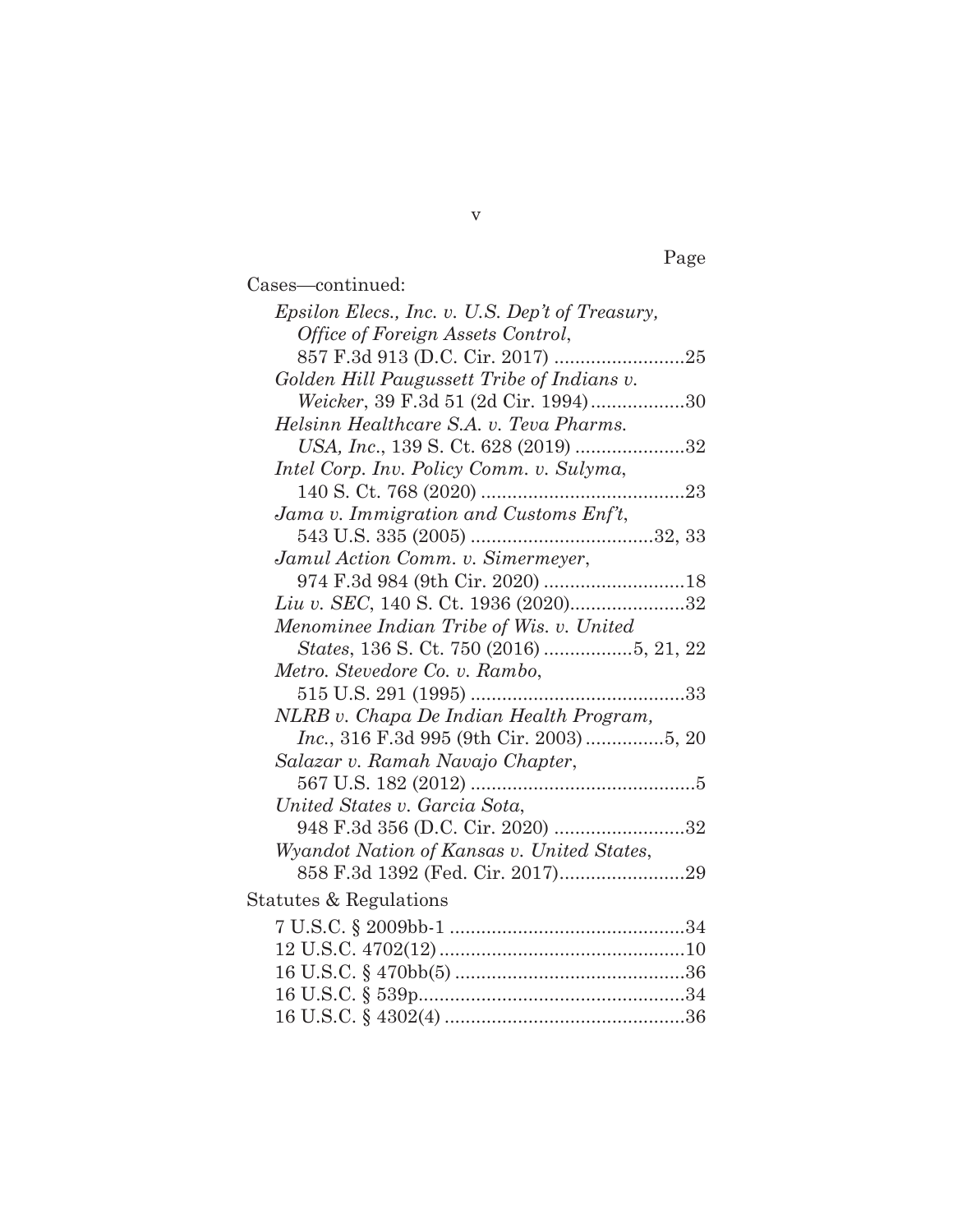Page

| Statutes & Regulations-continued: |  |
|-----------------------------------|--|
|                                   |  |
|                                   |  |
|                                   |  |
|                                   |  |
|                                   |  |
|                                   |  |
|                                   |  |
|                                   |  |
|                                   |  |
|                                   |  |
|                                   |  |
|                                   |  |
|                                   |  |
|                                   |  |
|                                   |  |
|                                   |  |
|                                   |  |
|                                   |  |
|                                   |  |
|                                   |  |
|                                   |  |
|                                   |  |
|                                   |  |
|                                   |  |
|                                   |  |
|                                   |  |
|                                   |  |
|                                   |  |
|                                   |  |
|                                   |  |
|                                   |  |
|                                   |  |

 $\rm{vi}$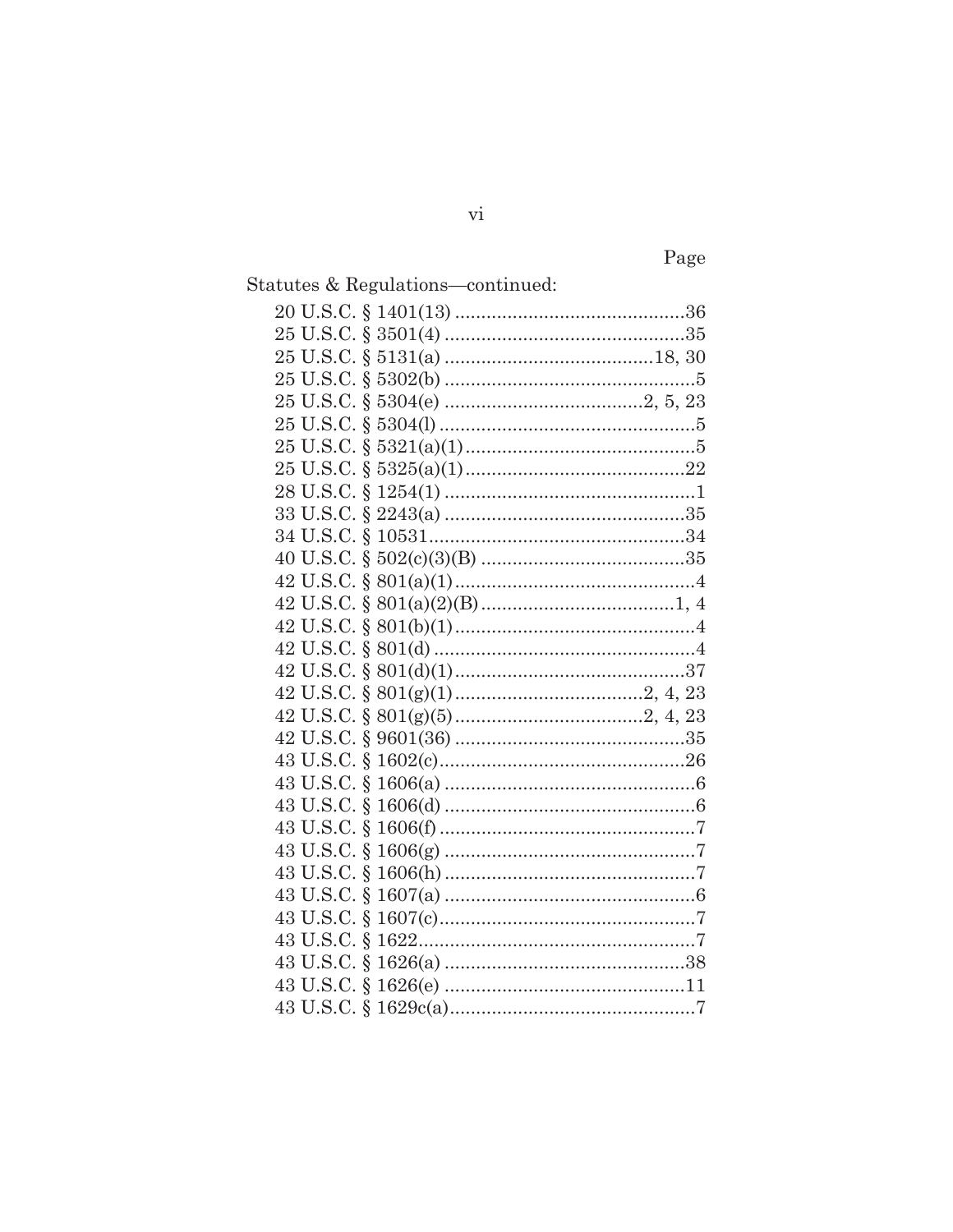| Statutes & Regulations—continued:            |
|----------------------------------------------|
|                                              |
| Alaska Native Claims Settlement Act, Pub. L. |
| No. 92-203, 85 Stat. 688 (1971)              |
|                                              |
| Coronavirus Aid, Relief, and Economic        |
| Security Act, Pub. L. No. 116-136, 134 Stat. |
|                                              |
| Federally Recognized Indian Tribe List Act,  |
| Pub. L. No. 103-454, 108 Stat. 4791 (1994)   |
|                                              |
| Indian Self-Determination and Education      |
| Assistance Act, Pub. L. No. 93-638, 88 Stat. |
|                                              |
| Native American Housing Assistance and Self  |
| Determination Act, Pub. L. 104-330, 110      |
| Stat. 4016 (1997) (NAHASDA) 34               |
| Pub. L. No. 101-301, § 2(a)(1),              |
|                                              |
| Pub. L. No. 103-263, § 5(b),                 |
|                                              |
| Pub. L. No. 105-83, § $325(d)$ ,             |
|                                              |
| Pub. L. No. 106-568, § 704,                  |
|                                              |
| Pub. L. No. 113-121, § 2105,                 |
|                                              |
| Pub. L. No. 114-322, § 1202(c)(1),           |
|                                              |
| Pub. L. No. 115-121, 132 Stat. 40 (2018)26   |
| Pub. L. No. 115-325, § 202(c)(2),            |
|                                              |
|                                              |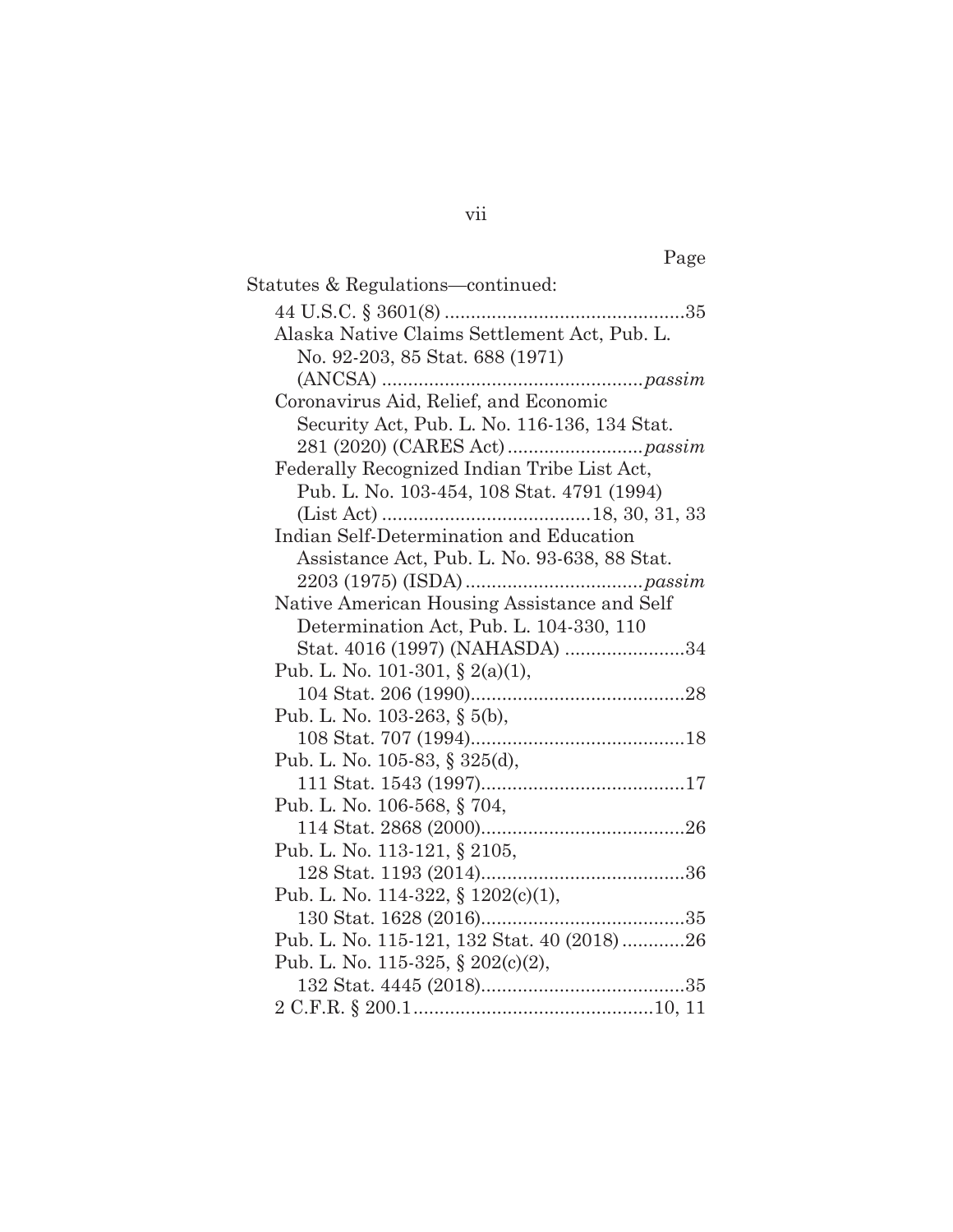Page

| Statutes & Regulations—continued:             |  |
|-----------------------------------------------|--|
|                                               |  |
|                                               |  |
|                                               |  |
|                                               |  |
|                                               |  |
|                                               |  |
|                                               |  |
|                                               |  |
|                                               |  |
|                                               |  |
|                                               |  |
|                                               |  |
|                                               |  |
|                                               |  |
|                                               |  |
|                                               |  |
| 65 Fed. Reg. 13298-01 (Mar. 13, 2000) 26      |  |
| 85 Fed. Reg. 5462-01 (Jan. 30, 2020)6, 18, 26 |  |
|                                               |  |

## Miscellaneous

| AK Public Media, Wealthy and Well-           |  |
|----------------------------------------------|--|
| Connected Alaska Firms Among Those           |  |
| Gaining Most from PPP (July 8, 2020),        |  |
|                                              |  |
| Anchorage Assembly, CARES Act Funding        |  |
| Impacts, https://bit.ly/2KjEsPL39            |  |
| Anchorage Daily News, Most of Alaska's \$1.5 |  |
| Billion Federal Pandemic Aid Package         |  |
| Remains Unspent (July 22, 2020),             |  |
|                                              |  |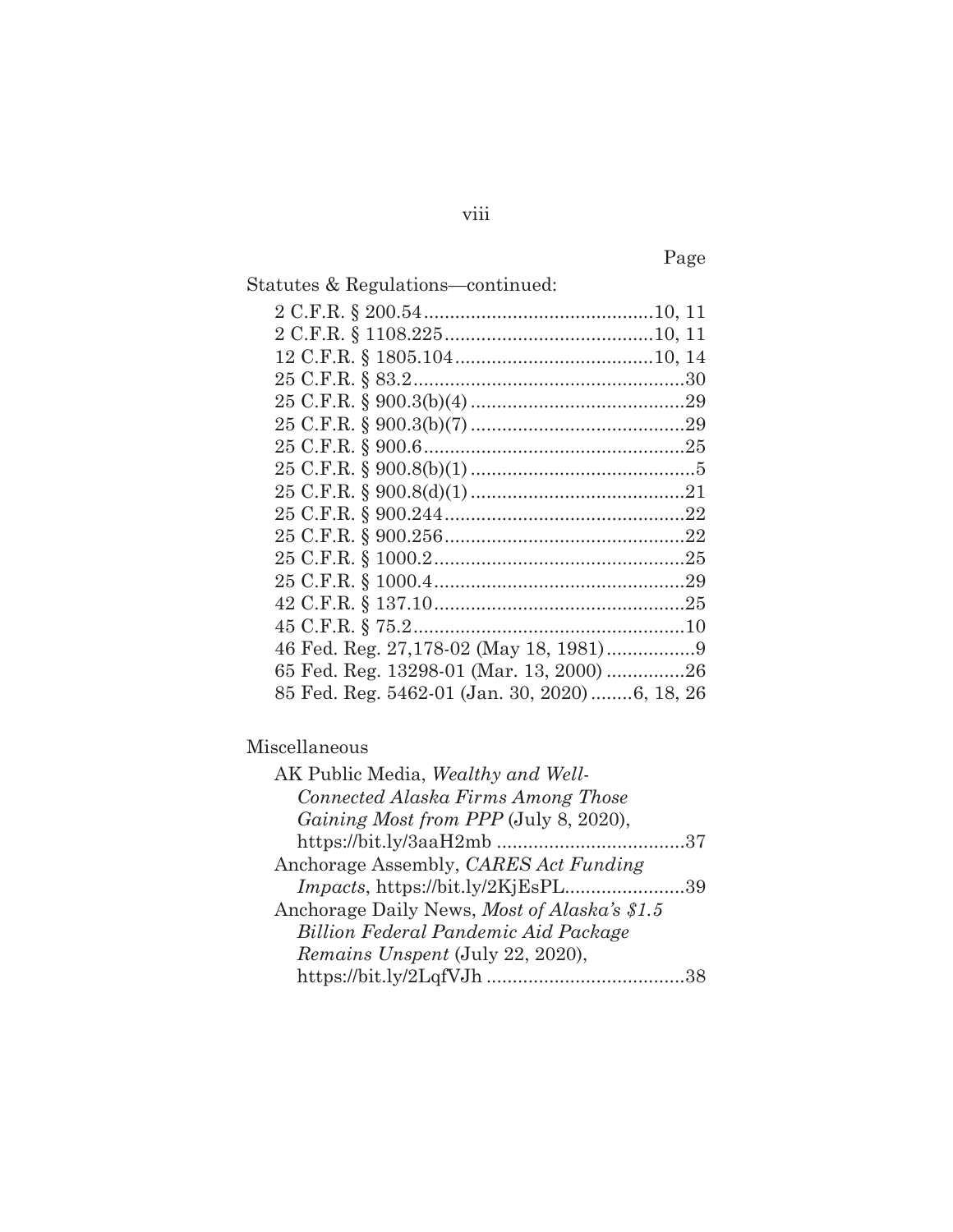|--|

| Miscellaneous-continued:                         |
|--------------------------------------------------|
| BIA Alaska Region, Regional Indian Self-         |
| Determination Implementation Plan                |
| (Jan. 2015), https://on.doi.gov/3njS6B66         |
| <b>BIA Self-Governance Tribes/Consortia,</b>     |
| https://on.doi.gov/3mrk5h710                     |
| Bipartisan State and Local Support and Small     |
| Business Protections Act, S. __, 116th           |
| Cong. $\S\S 602(a)(2)$ , (f)(1) (Dec. 2020),     |
|                                                  |
| Brief for Appellees, Shawnee Tribe v.            |
| <i>Mnuchin</i> , No. 20-5286 (D.C. Cir. Oct. 26, |
|                                                  |
| Cong. Research Serv., COVID-19 and the           |
| Indian Health Service (May 1, 2020),             |
| 39                                               |
| Gov't Br., Wyandot Nation (No. 2016-1654),       |
|                                                  |
| Health Resources & Servs. Admin., Alaska         |
| <b>CARES</b> Supplemental Funding Awards,        |
|                                                  |
|                                                  |
| IHS, COVID-19 Response, 100 Day Review 14,       |
|                                                  |
| IHS, Fiscal Year (FY) 2018 Report to Congress    |
| on Contract Funding of Indian Self-              |
| Determination and Education Assistance           |
| Act Awards, https://bit.ly/2XKkNLI 10            |
| Navajo Nation COVID-19 Dashboard,                |
|                                                  |
| Op. Sol. of Interior, M-36975, 1993 WL           |
|                                                  |

ix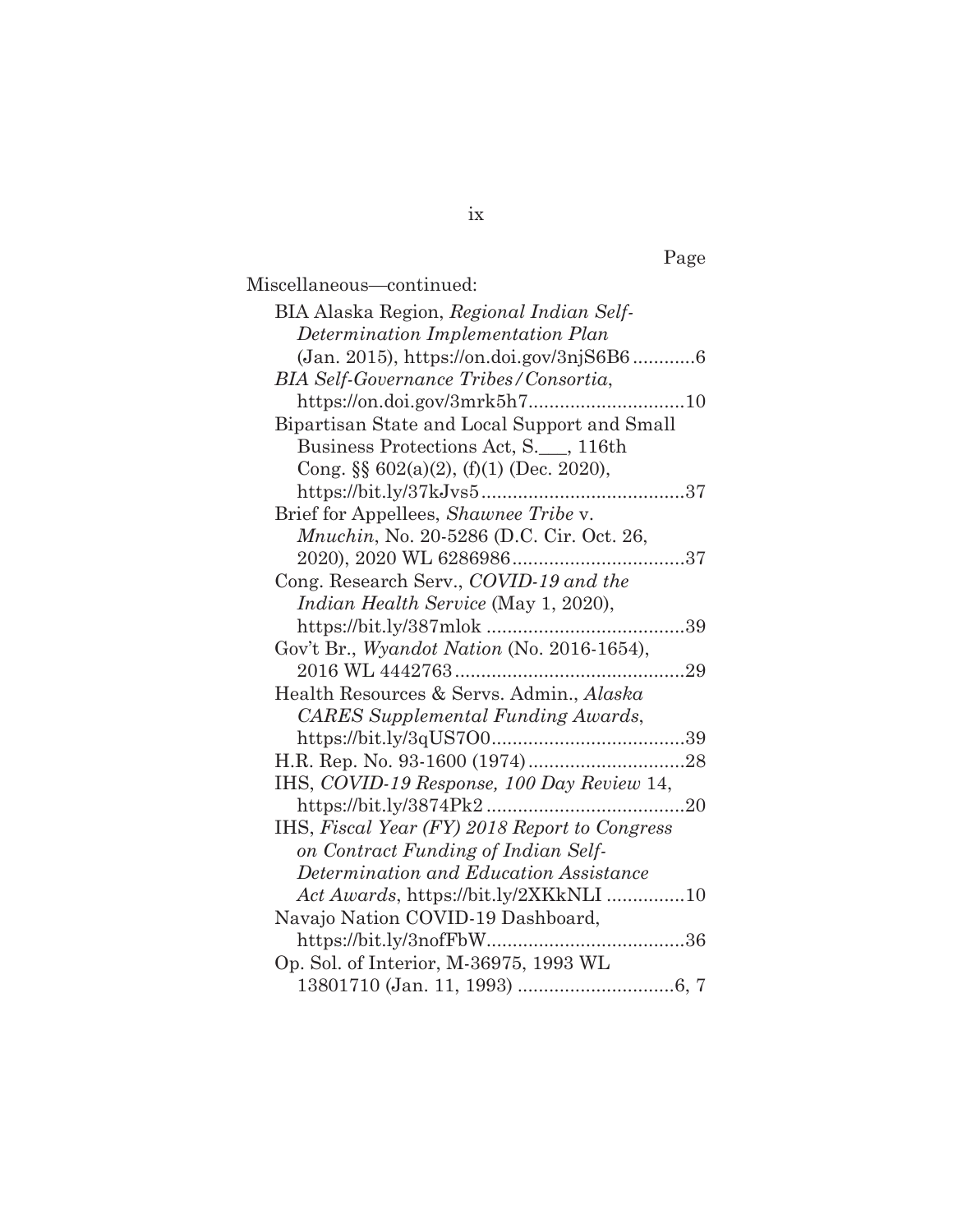Page

Miscellaneous—continued:

| ProPublica, Approved Loans for Alaska             |
|---------------------------------------------------|
| <i>Organizations</i> , https://bit.ly/2IOwfCJ; 37 |
|                                                   |
|                                                   |
|                                                   |
|                                                   |
|                                                   |
| U.S. Dep't of Health & Human Servs., HHS          |
| Announces \$500 Million Distribution to           |
| Tribal Hospitals, Clinics, and Urban              |
| <i>Health Centers</i> (May 22, 2020),             |
|                                                   |
| U.S. Dep't of the Interior, ANCSA 1985 Study,     |
| ES-12 (June 29, 1984),                            |
|                                                   |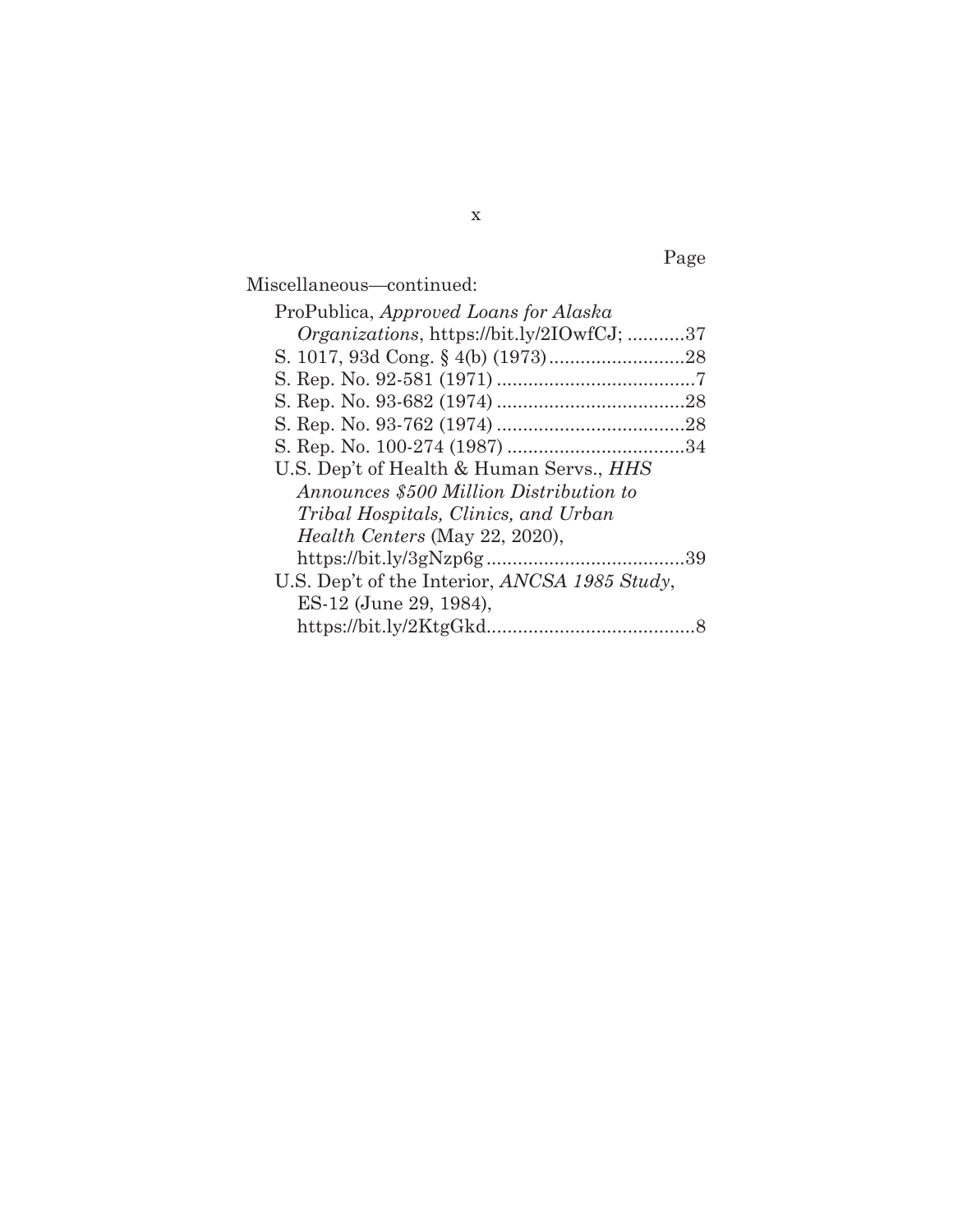#### **OPINIONS BELOW**

The opinion of the court of appeals (Gov't Pet. 1a–27a) is reported at 976 F.3d 15. The opinion of the district court (Gov't Pet. 28a–72a) is not yet published but is available at 2020 WL 3489479. The court's preliminary injunction decision (Gov't Pet. 84a–125a) is reported at 456 F. Supp. 3d 152.

#### **JURISDICTION**

The judgment of the court of appeals was entered on September 25, 2020. The petition for writ of certiorari was filed in No. 20-544 on October 21, 2020, and in No. 20-543 on October 23, 2020. The jurisdiction of this Court is invoked under 28 U.S.C.  $$1254(1).$ 

#### **STATEMENT**

 In response to the COVID-19 pandemic, Congress enacted the Coronavirus Aid, Relief, and Economic Security (CARES) Act. Title V of that Act appropriates billions of dollars to governments for expenditures related to the public health emergency, including \$8 billion reserved exclusively for "Tribal governments."  $42 \text{ U.S.C.}$   $\&$   $801(a)(2)(B)$ .

The Treasury Secretary, however, sought to disburse a portion of those funds to Alaska Native Corporations (ANCs), which, as their name suggests, are not Tribal governments at all. The relevant provision of the CARES Act defines a "Tribal government" by reference to the definition of "Indian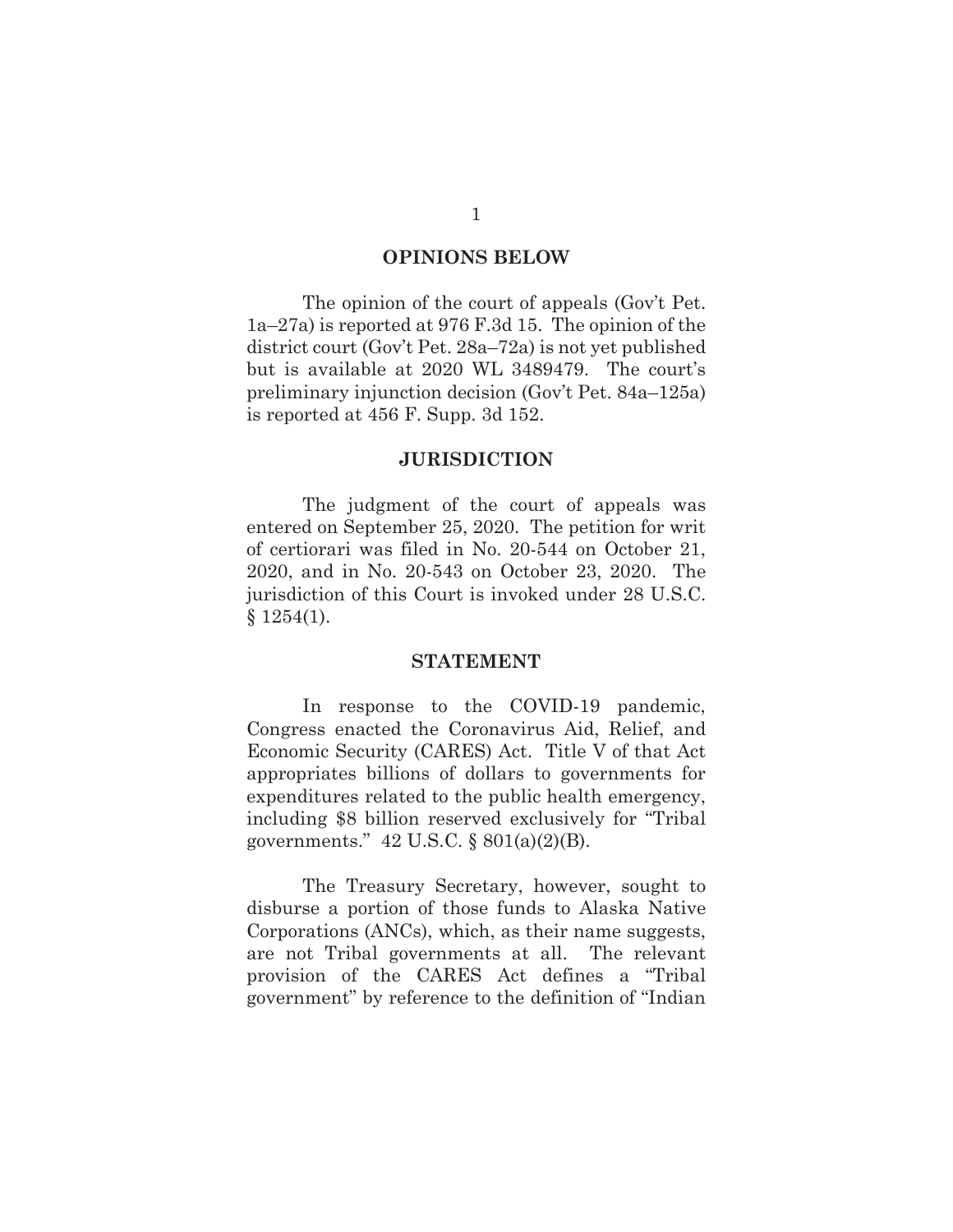tribe" in the Indian Self-Determination and Education Assistance Act (ISDA). 42 U.S.C.  $§ 801(g)(1), (5).$  And "Indian tribe[s]" are there defined to include only those entities "recognized as eligible for the special programs and services provided by the United States to Indians because of their status as Indians." 25 U.S.C. § 5304(e). This "recognition clause" accordingly limits funding recipients under the CARES Act. And it is the government's position that ANCs are not presently recognized as eligible for special programs as the recognition clause requires.

Respondents, several federally recognized Indian tribes, including Alaska Native villages, sued to enjoin the illegal disbursement of funds rightfully allocated to them and sorely needed to fund their governmental efforts to confront the public health emergency. The court of appeals unanimously agreed with respondents that this case can and must be resolved based on a straightforward reading of the statutory text—and, in doing so, it rejected as grammatically incoherent petitioners' contention that the recognition clause constrains the tribal eligibility of each Indian group listed in the statutory definition except for the ANCs that immediately precede it. The decision is plainly correct, and it should be left undisturbed.

 The ANCs suggest that the court of appeals created a circuit conflict warranting this Court's attention. That is incorrect. This is a CARES Act case. No other case has considered the permissible universe of Tribal governments that may receive Title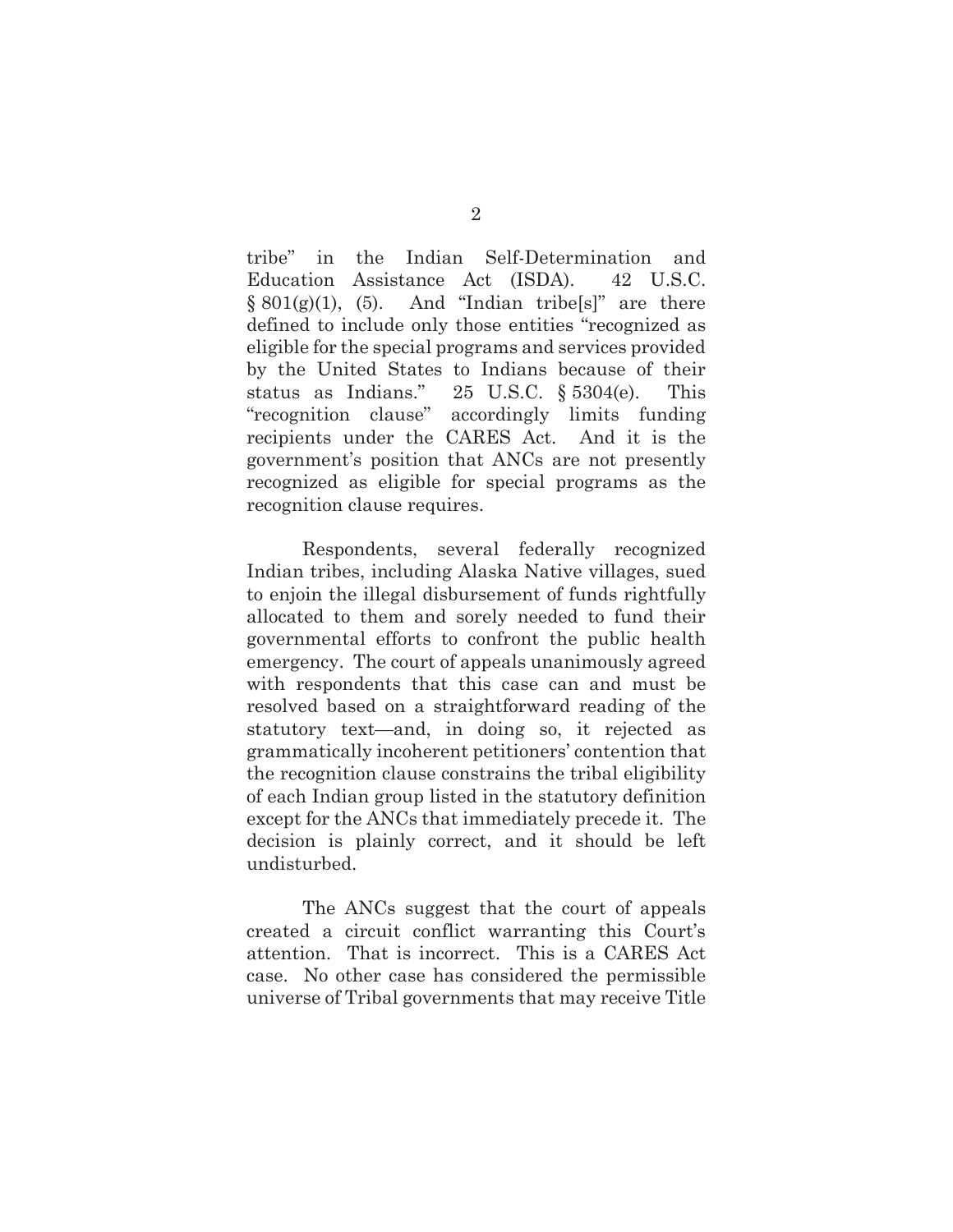V funding, and given the Act's limited temporal and substantive scope, no other case ever will.

Petitioners rely instead on a single Ninth Circuit opinion from 1987 addressing a narrow agency issue under ISDA—an issue since mooted by separate statute, and one the court below had no occasion to address. And while petitioners cling to the Ninth Circuit's broad language of deference to a 1976 Interior Department memorandum suggesting in perfunctory fashion that ANCs enjoy per se tribal status under ISDA, they pay no heed to subsequent statutory and regulatory developments which have rendered the basis for that deference obsolete. Those developments likewise defeat petitioners' claims that Congress and the executive branch have enshrined a countertextual interpretation of ISDA. To the contrary, the court of appeals' conclusion that ANCs (like all other Indian groups) are subject to the recognition clause, and that they do not presently satisfy that clause, accords not only with plain text but also with critically important legislation and regulations governing multiple agencies, including recent Treasury regulations that petitioners nowhere mention in their telling.

Further consideration of this case will not resolve a circuit conflict, or clarify unsettled law, or fix an error of law. Instead, it will only serve to delay the disbursement of emergency funds at the height of a pandemic that disproportionately affects Native Americans. It would be irregular to grant review in this one-off case involving the CARES Act to resolve non-existent issues under ISDA without the benefit of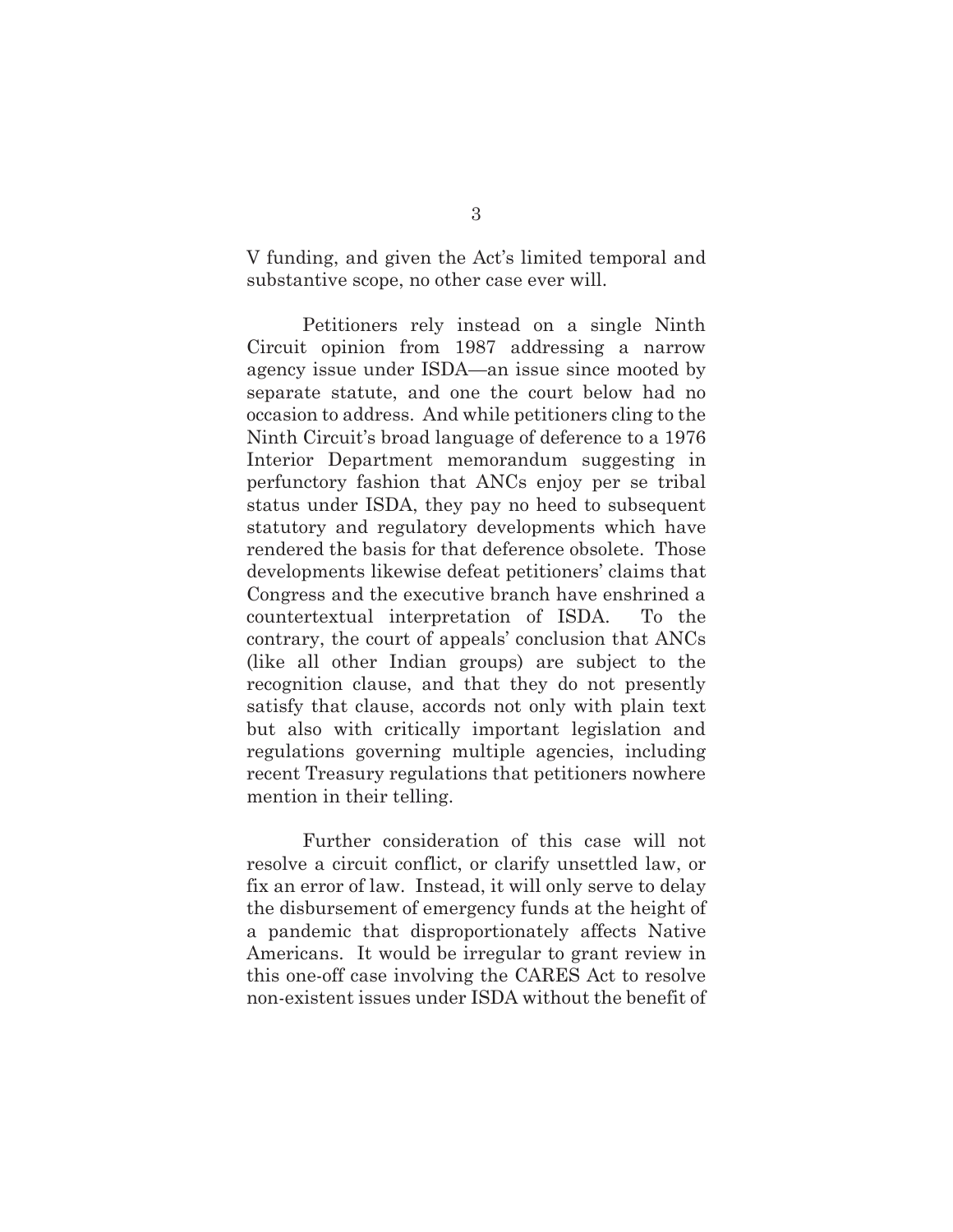an ISDA record. The petitions for a writ of certiorari should be denied.

#### **A. Background**

#### **1. CARES Act**

Title V of the CARES Act appropriates \$150 billion for "States, Tribal governments, and units of local government" to cover governmental expenditures necessitated by the COVID-19 public health emergency.  $42 \text{ U.S.C.}$  §  $801(a)(1)$ , (d). Of that sum, \$8 billion is reserved for "Tribal governments." *Id.* § 801(a)(2)(B). Congress directed the Secretary of the Treasury to expeditiously disburse the relief funds by April 26, 2020. *Id.* § 801(b)(1).

Title V defines a "Tribal government" as "the recognized governing body of an Indian Tribe," *id.* § 801(g)(5), and in turn defines an "Indian Tribe," *id.*  $§ 801(g)(1)$ , by reference to the Indian Self-Determination and Education Assistance Act (ISDA):

[A]ny Indian tribe, band, nation, or other organized group or community, including any Alaska Native village or regional or village corporation as defined in or established pursuant to the Alaska Native Claims Settlement Act (85 Stat. 688), which is recognized as eligible for the special programs and services provided by the United States to Indians because of their status as Indians[.]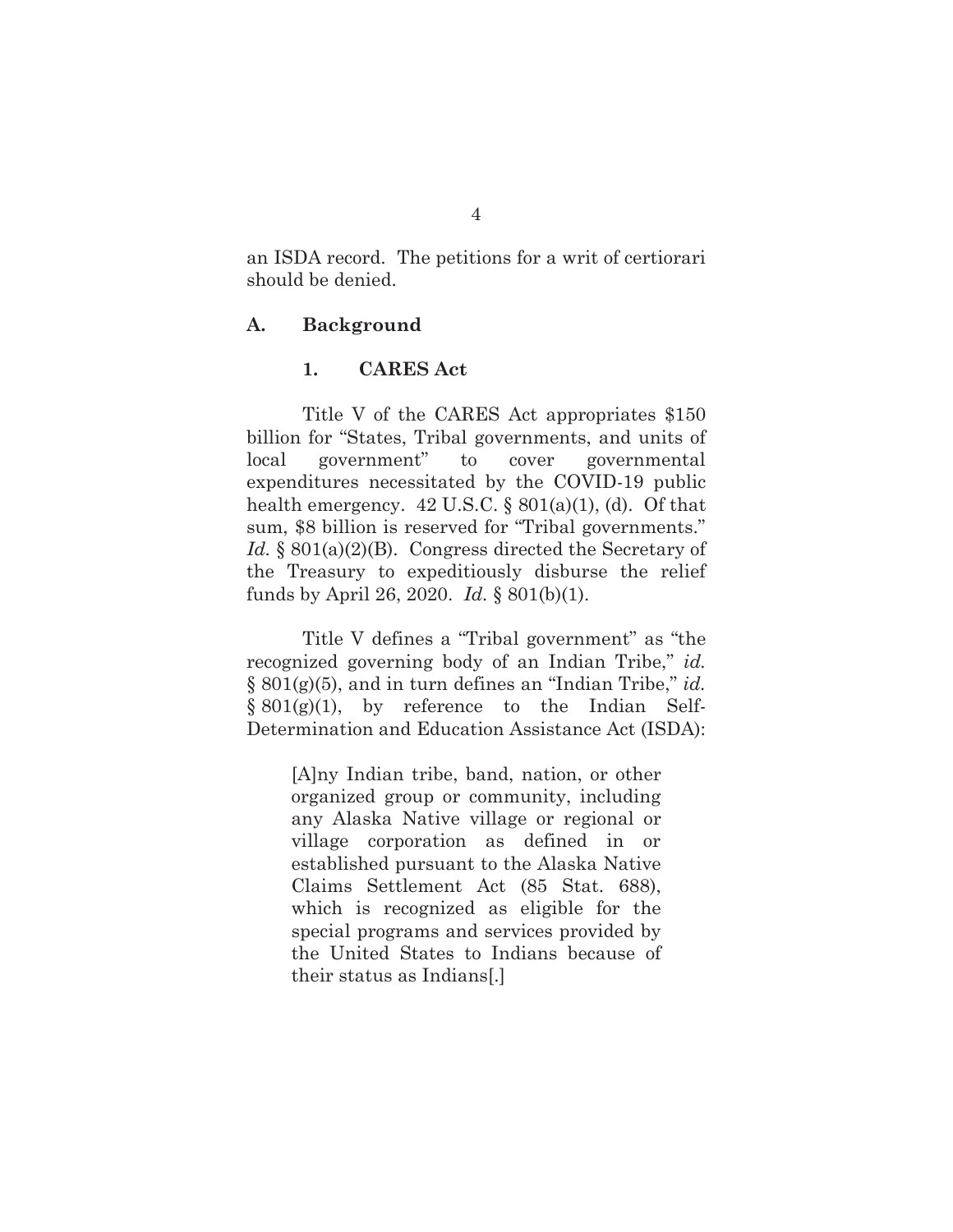25 U.S.C. § 5304(e).

#### **2. ISDA**

 Congress's enactment of ISDA in 1975 marked a sea change in federal Indian policy. Congress authorized tribes to enter into "self-determination contracts" with federal agencies for the tribes to administer governmental programs. *Menominee Indian Tribe of Wis. v. United States*, 136 S. Ct. 750, 753 (2016). Pursuant to those contracts, tribes operate programs including health care, education, and law enforcement that the federal government would otherwise provide. *See Salazar v. Ramah Navajo Chapter*, 567 U.S. 182, 185 (2012); *Cherokee Nation of Okla. v. Leavitt*, 543 U.S. 631, 634 (2005). Congress thereby sought "to support[] and assist[] Indian tribes in the development of strong and stable tribal governments[.]" 25 U.S.C. § 5302(b).

ISDA does not require an Indian tribe to deliver all programs and services itself. A tribe may authorize a "tribal organization" to enter a selfdetermination contract on its behalf. *Id.* § 5321(a)(1). "Tribal organization[s]" include not only the recognized governing body of an Indian tribe (where the tribe administers services directly) but also other legally established organizations of Indians, including corporations. *Id.* § 5304(*l*); 25 C.F.R. § 900.8(b)(1); *NLRB v. Chapa De Indian Health Program, Inc.*, 316 F.3d 995, 997 (9th Cir. 2003).

 In Alaska, the 229 federally recognized Alaska Native villages are the "Indian tribes" that authorize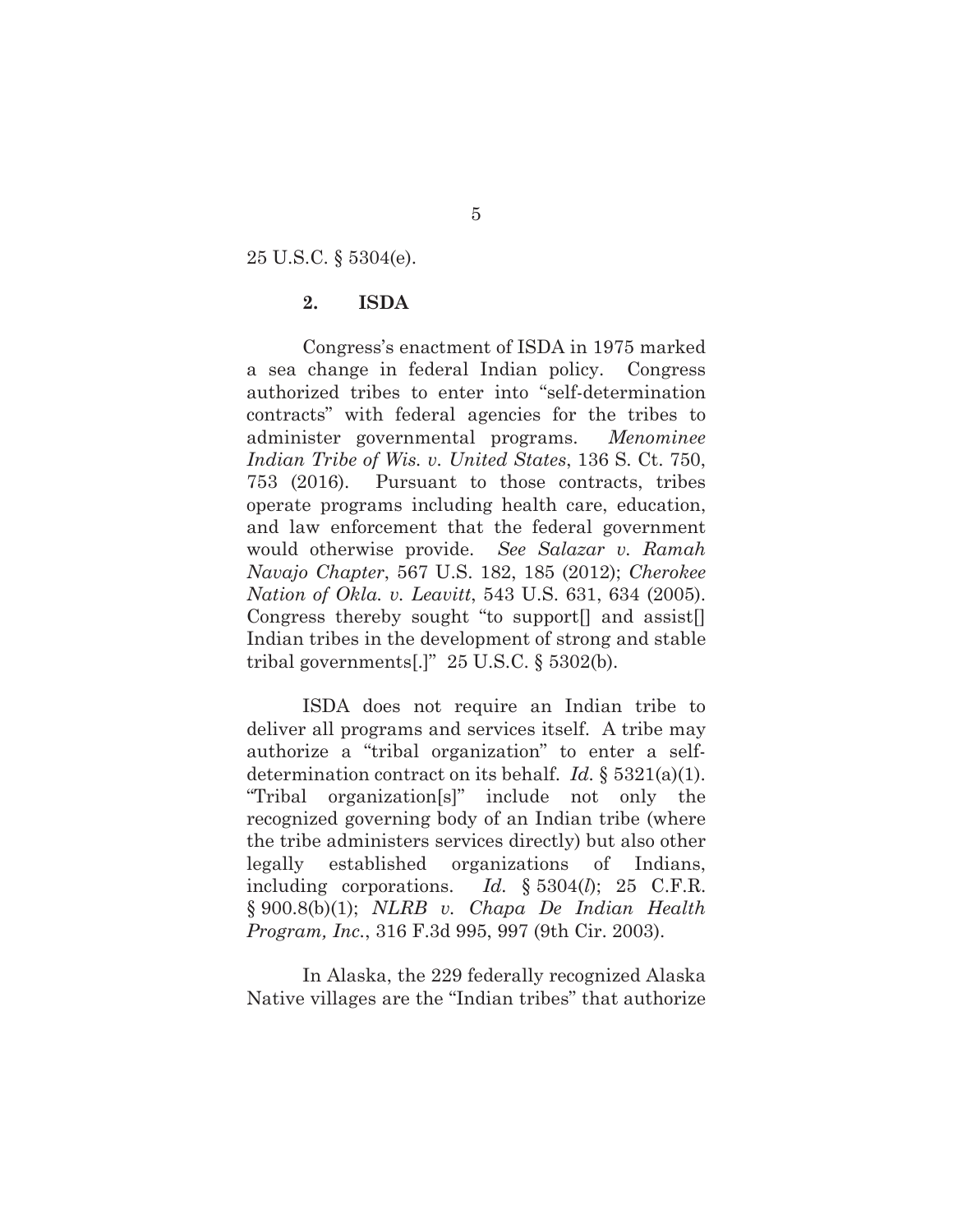self-determination contracts. 85 Fed. Reg. 5462-01, 5466–67 (Jan. 30, 2020); BIA Alaska Region, *Regional Indian Self-Determination Implementation Plan* 1 (Jan. 2015) (describing "the processing of [ISDA] contracts submitted by the 229 Tribes/Tribal Organizations who are within the Region's jurisdiction").1 While many Alaska Native villages operate self-determination programs directly, villages also authorize regional non-profit associations to enter ISDA compacts on their behalf.

### **3. ANCSA and ANCs**

a. Congress enacted the Alaska Native Claims Settlement Act, Pub. L. No. 92-203, 85 Stat. 688 (1971) (ANCSA), in 1971 as a "comprehensive statute designed to settle all land claims by Alaska Natives." *Alaska v. Native Vill. of Venetie Tribal Gov't*, 522 U.S. 520, 523 (1998). As a condition for receipt of lands and monies under the Act, Congress required Alaska Natives to organize themselves into state-chartered corporate entities while also maintaining their existing village structure. "Natives having a common heritage and sharing common interests" were required to form twelve regional for-profit corporations, 43 U.S.C. § 1606(a), (d), and the "Native residents of each Native village" were further required to "organize as a business for profit or nonprofit corporation[.]" *Id.* § 1607(a). All of the more than 200 village ANCs ultimately organized as forprofit entities. Op. Sol. of Interior, M-36975, 1993 WL 13801710, at \*50 n.225 (Jan. 11, 1993) ("Sansonetti Op."). Like other corporations, ANCs are controlled

<sup>1</sup> https://on.doi.gov/3njS6B6.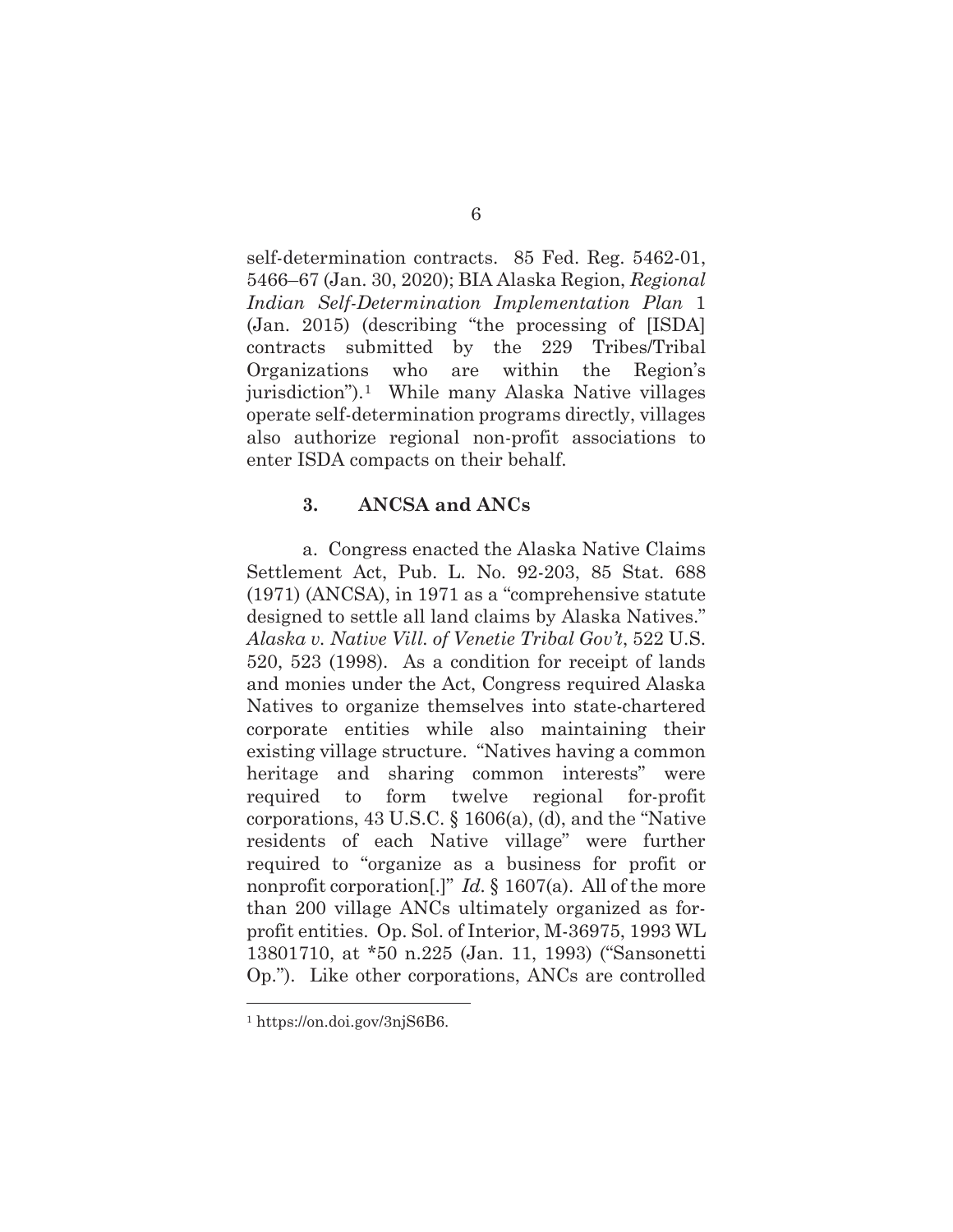by boards of directors and owned by individual shareholders. Although shareholders were originally required to be Native, non-Natives may hold shares today. *See* 43 U.S.C. §§ 1606(f)–(h), 1607(c), 1629c(a).

In addition to their responsibilities for managing the real property and financial assets transferred to them under the Act, ANCSA "charged … ANCs with a handful of functions that would ordinarily be performed by tribal governments." Gov't Pet. 20a. Congress did not define the nature of the United States' relationship with these new entities or with the Alaska Native villages, "reserving … debate" on the status of "the institutions established." S. Rep. No. 92-581, 34 (1971) (Joint Conference Statement). Nor did ANCSA make ANCs or the Native villages eligible for federal Indian programs generally, "presaging further congressional consideration of the relationship of the United States to Alaska Natives." Sansonetti Op. at \*61–62 & n.264.

Congress's decision not to set in stone the respective status of the Native villages and ANCs was well-warranted, as experience shed light on the roles they might best fulfill. In 1985, the Interior Department reported to Congress as ANCSA required, 43 U.S.C. § 1622:

At the time of ANCSA's passage …. [c]orporations were seen as vehicles to promote the health, education, social, and economic welfare of their shareholders….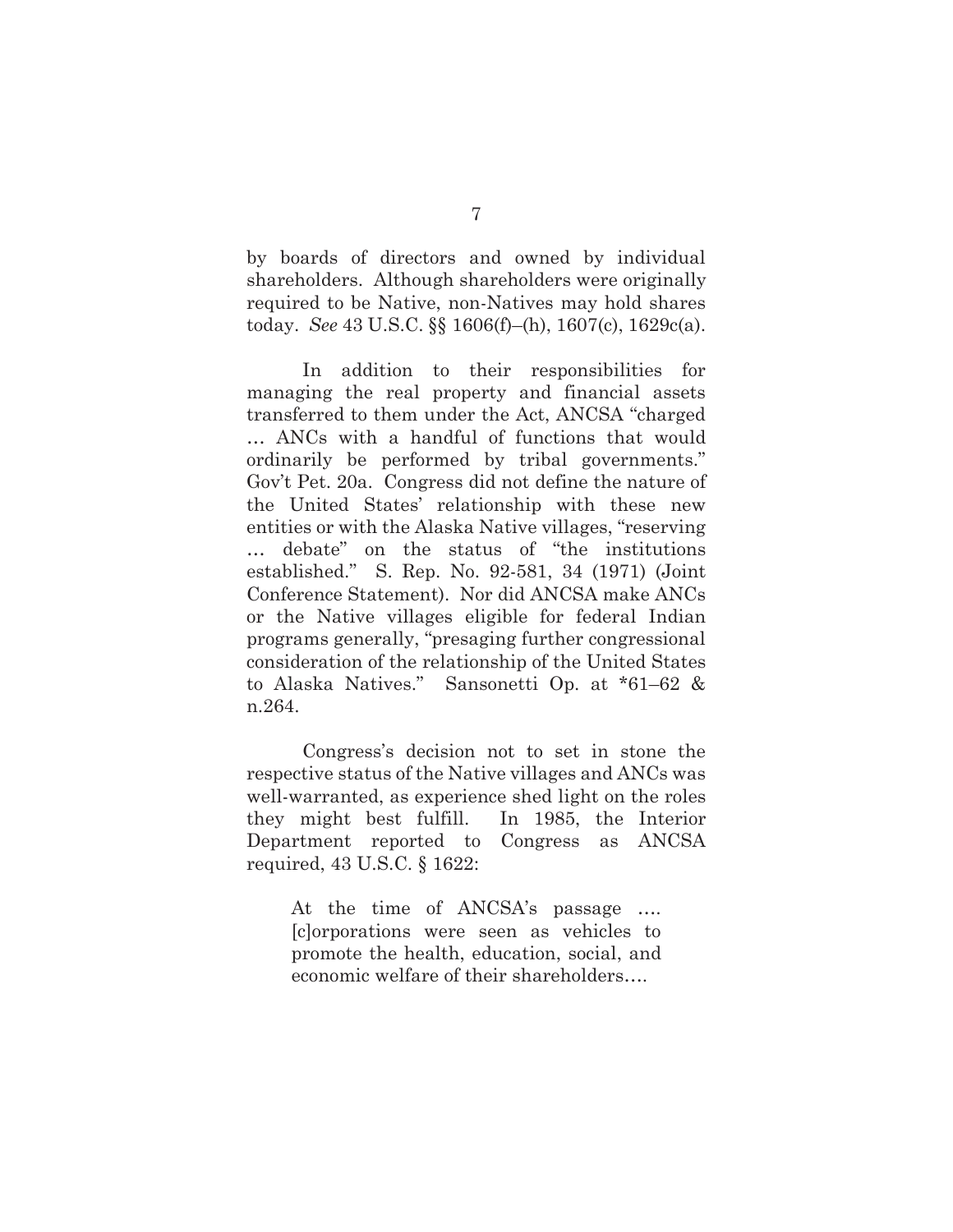These expectations have placed unrealistic demands on the ANCSA corporations. Many are appropriate for governments, not corporations…. In addition, events since ANCSA have fostered the development of regional nonprofit service organizations and thus enabled the ANCSA corporations to concentrate more of their energy on profitmaking.

U.S. Dep't of the Interior, *ANCSA 1985 Study*, ES-12 (June 29, 1984).2

b. In 1993, the Interior Department confirmed that Alaska Native villages have the status of federally recognized Indian tribes eligible for the special programs and services provided by the United States to Indians and enjoy a government-togovernment relationship with the United States. *See* Gov't Pet. 21a–22a. At the same time, Interior confirmed that ANCs lack that status, subject to further legislation by Congress or a subsequent change in Interior's position. *See id*.

c. Consistent with their non-recognized status, ANCs have not been treated as full-fledged "Indian tribes" under ISDA. While it is true that in 1976, an internal memorandum prepared by the Assistant Solicitor for Indian Affairs ("Soller memorandum") asserted that ANCs qualify as "Indian tribes" without regard to ISDA's recognition clause, the memorandum did not initiate 45 years of consistent administrative construction in disregard of ISDA's

<sup>2</sup> https://bit.ly/2KtgGkd.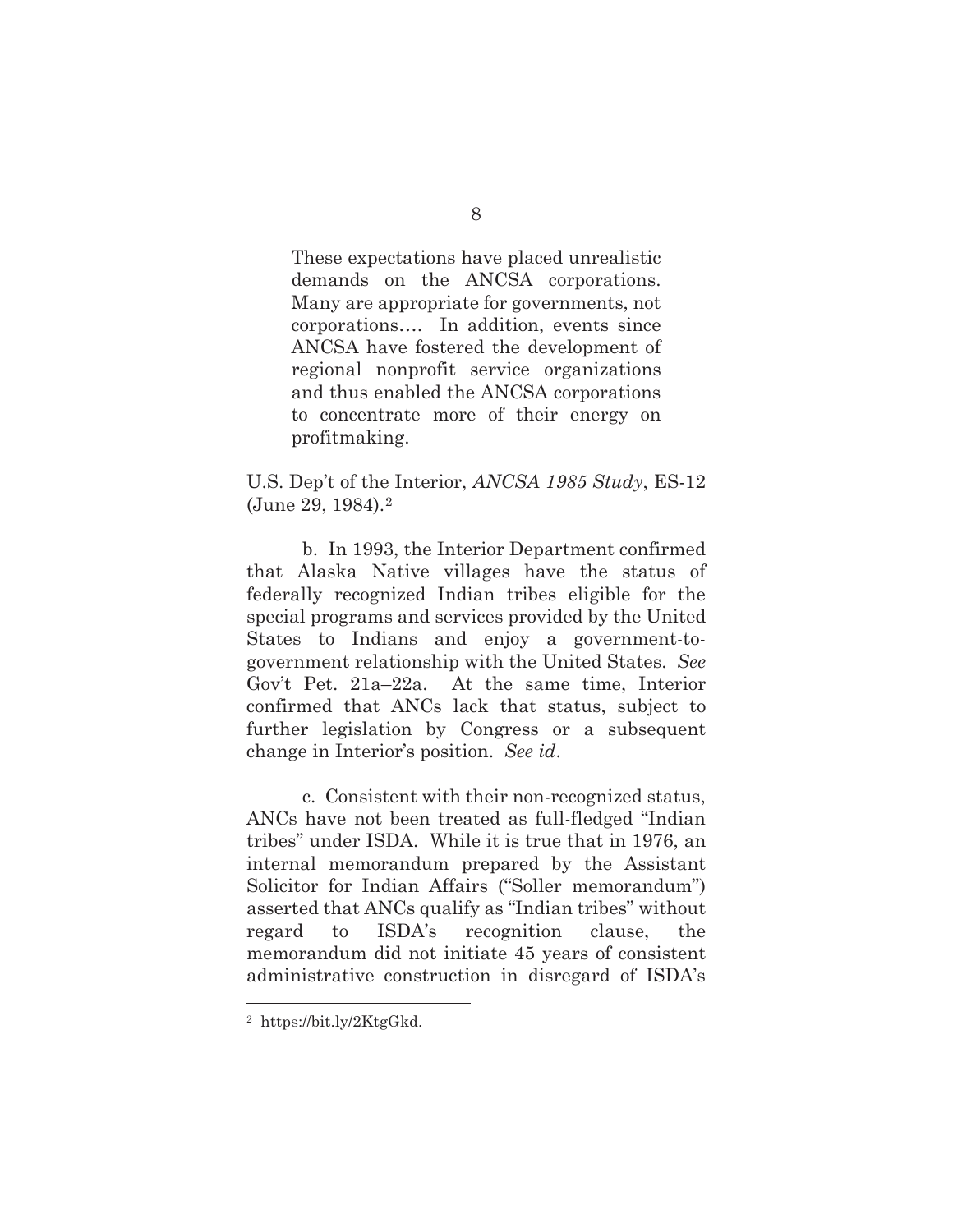text. Gov't Pet. 3. Soller's single-paragraph analysis, which contained no discussion of ordinary meaning or grammar and no citation of legal authority, App., C.A. Doc. 1854684 ("C.A. App."), A-138, stated that not only ANCs, but also Alaska Native villages, fall outside the purview of the recognition clause—a view the government has disavowed in this litigation, *see* Tr. of Summ. J. Mot. Hr'g, D.Ct., at 56 (June 12, 2020); Gov't Pet. 58a n.10.

Since then, more considered guidance has clarified the status of ANCs under ISDA. In 1981, the Department of Health and Human Services' (HHS) Indian Health Service (IHS) confirmed that ANCs do not have the same ISDA status as Alaska Native villages, explaining that if an Alaska Native village has a government, the village's governing body must approve ISDA contracts. *See* 46 Fed. Reg. 27,178-02, 27,178 (May 18, 1981). Only when a village had no government did IHS allow an ANC to act—not in its own stead, but *as* "the village governing body …. for that particular village." *Id*. at 27,179. Bureau of Indian Affairs (BIA) guidance provides the same. *See Douglas Indian Ass'n v. Juneau Area Dir., BIA*, 27 IBIA 292, 293 (1995). Today, every Alaska Native village has a Tribal government, and ANCs have no role in authorizing ISDA contracts. The sole exception is the rare circumstance in which no federally recognized village exists at all (namely, in Anchorage); there, the regional ANC has been permitted to authorize ISDA contracts, largely by virtue of a separate statute. *See infra* at 16-17.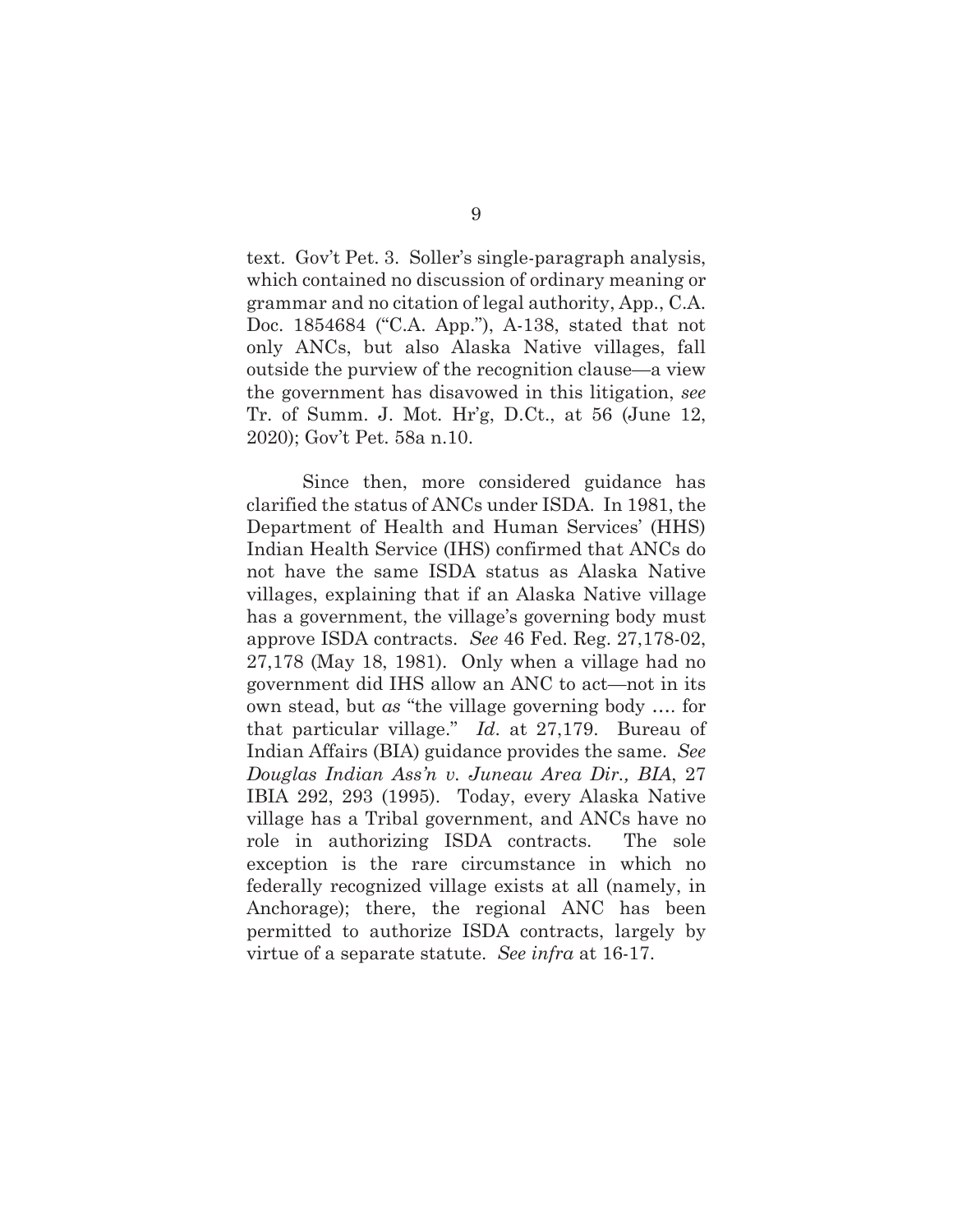Accordingly, while the ANCs allege that they have "entered into scores of [ISDA] contracts," ANC Pet. 8, 24, the IHS website they cite in fact does not list a single ANC, nor does the corresponding BIA website.3

d. Current regulations from a spectrum of agencies confirm that ANCs are subject to the recognition clause. For example, Treasury's 2015 regulations implementing the "Indian tribe" definition (virtually identical to ISDA's) in the Community Development Banking and Financial Institutions Act, 12 U.S.C. § 4702(12), provide:

Indian Tribe means any Indian Tribe, band, pueblo, nation, or other organized group or community, including any Alaska Native village or regional or village corporation, as defined in or established pursuant to [ANCSA]. *Each* such Indian Tribe *must be recognized* as eligible for special programs and services provided by the United States to Indians because of their status as Indians[.]

12 C.F.R. § 1805.104 (emphases added). The very agency responsible for administering the CARES Act has made clear that the recognition clause applies to ANCs. *See also* 45 C.F.R. § 75.2 (HHS); 2 C.F.R.

<sup>3</sup> IHS, *Fiscal Year (FY) 2018 Report to Congress on Contract Funding of Indian Self-Determination and Education Assistance Act Awards* 10, https://bit.ly/2XKkNLI; *BIA Self-Governance Tribes/Consortia*, https://on.doi.gov/3mrk5h7. The IHS list includes two tribal organizations affiliated with the Anchorage regional ANC noted above.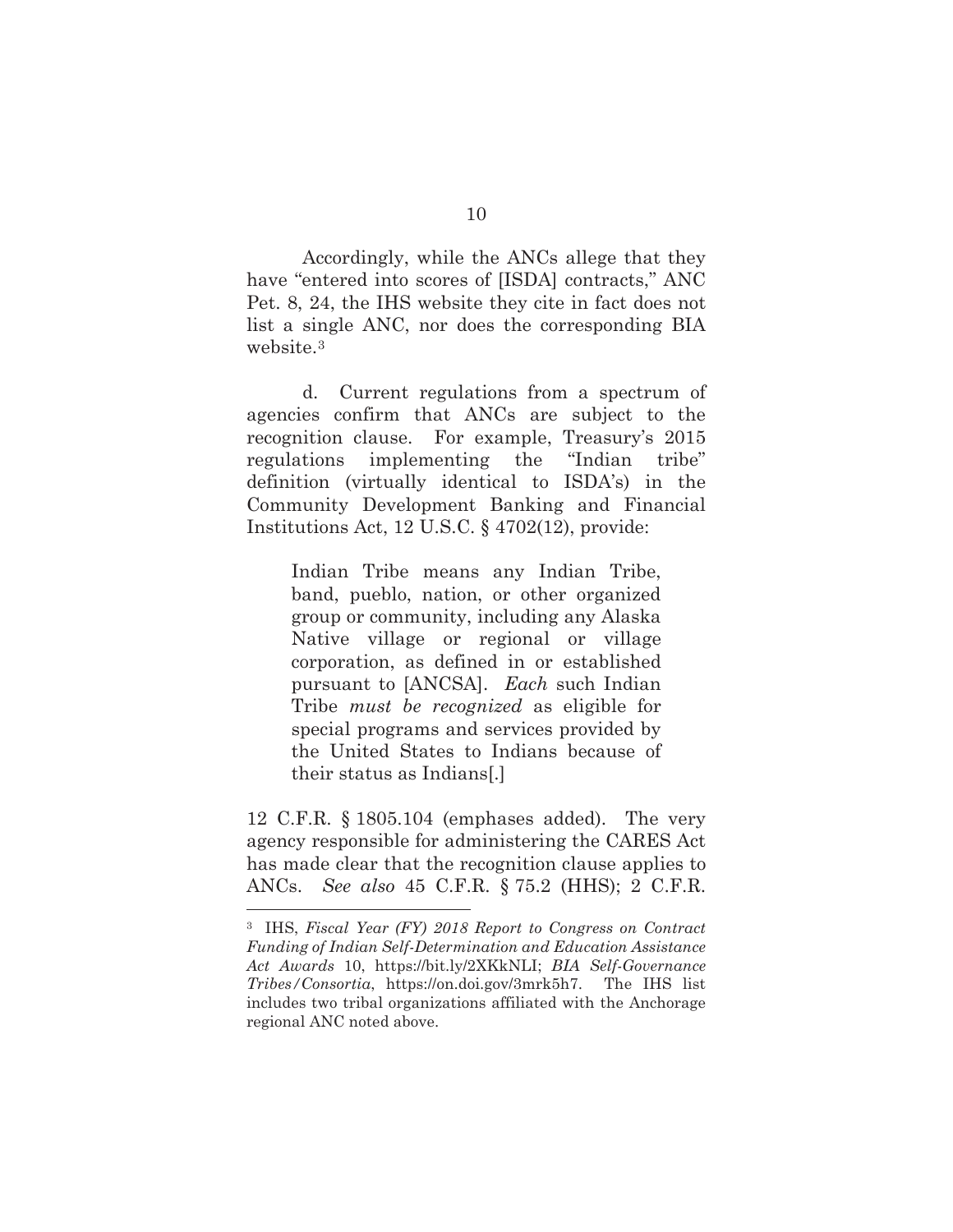§§ 200.1, 200.54 (OMB), 1108.225 (DOD) (regulations tying ISDA's definition of "Indian tribe" to Interior's annual list of recognized Indian groups).

e. Today, ANCs are thriving corporate entities, and Congress has worked hard to facilitate their success. For example, ANCs, their subsidiaries, and joint ventures are considered minority and economically disadvantaged business enterprises. 43 U.S.C. § 1626(e). In fiscal year 2017, ANCs generated a combined revenue of \$9.1 billion. Gov't Pet. 89a. Together, the twelve regional ANCs alone have over 138,000 shareholders and more than 43,000 employees. *Id.* ANC business ventures include oil and gas drilling, refining, and marketing; mining and other resource development; military contracting; real estate; and construction. And while a number of ANCs engage in laudable corporate philanthropy, that does not transform them into Tribal governments.

## **B. Facts and Procedural History**

1. Respondents are a diverse group of seventeen federally recognized Alaska Native villages and Indian tribes that have taken extraordinary actions to confront the pandemic. They have declared states of emergency; issued and enforced stay-athome orders and other critical public health regulations; established acute health care facilities to treat COVID-19 patients; procured medical and personal protective equipment; hired additional first responders and essential staff; provided emergency food, medicines, and utilities to community members;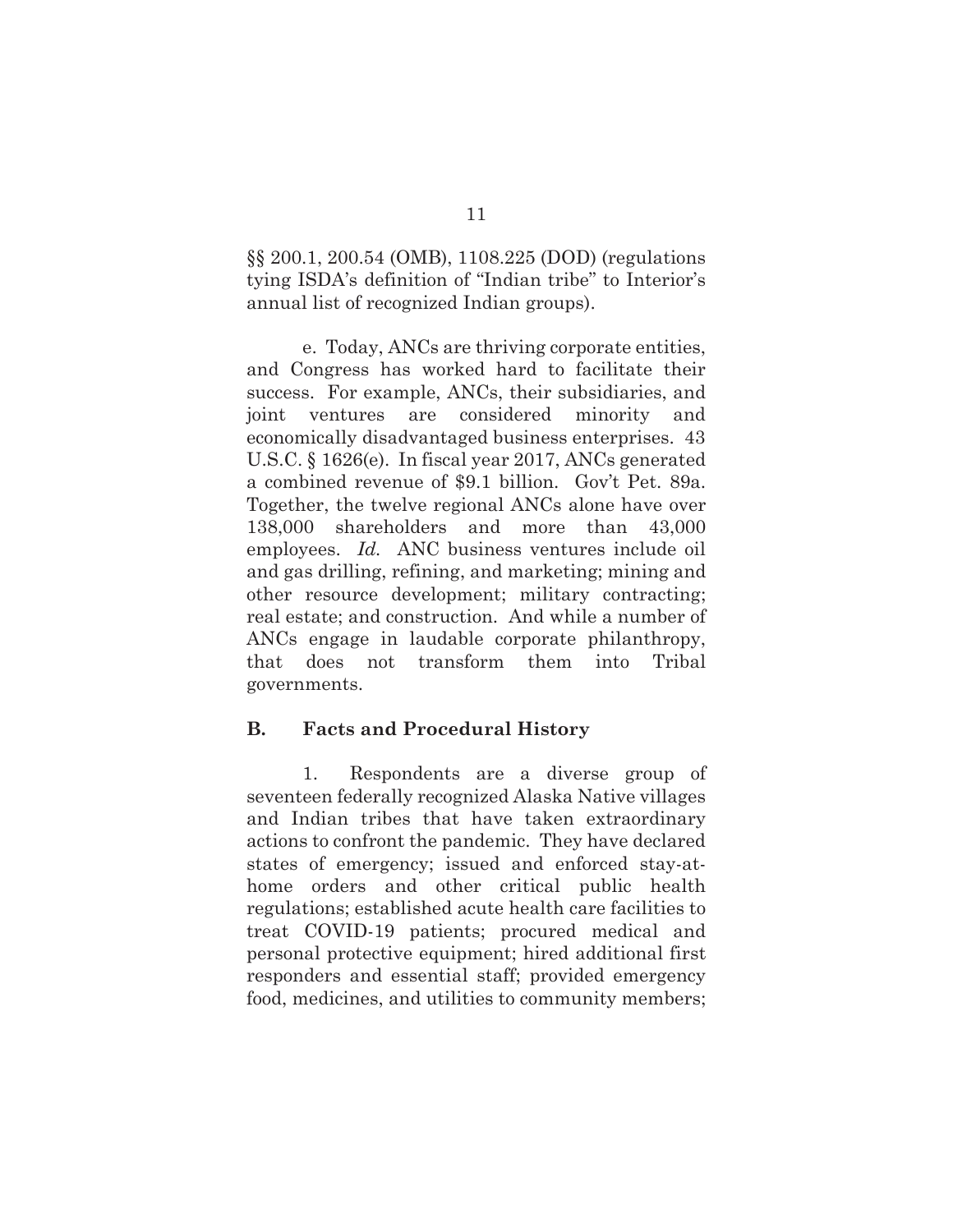and, in some cases, instituted tight border controls and quarantine measures. They have done so while their governmental revenues have collapsed. C.A. App. A-33–34, 37, 40–41, 46–50, 53–55, 59–64, 69–70, 73–75, 78, 149–51, 155, 159–60, 162–63, 167.

2. Treasury initially indicated that the full \$8 billion in Title V tribal funding would be disbursed to the over 570 federally recognized Indian tribes and Alaska Native villages. C.A. App. A-123–24. But it then suggested it would designate the approximately 200 regional and village ANCs as "Tribal governments" and allocate funds to each. Gov't Pet. 6a.

3. Respondents filed suit challenging the Secretary's decision as violating the APA and sought a preliminary injunction to prevent the Secretary from disbursing relief funds to ANCs. C.A. App. A-15.

Treasury then requested Interior's views on whether ANCs qualify as "Tribal governments." C.A. App. A-135. In a brief letter, the Interior Solicitor responded affirmatively, citing the reference to ANCs in the ISDA definition. *Id*. But he did not mention the recognition clause, nor address whether ANCs would fulfill it. *Id.*

Based solely on the Solicitor's letter, Treasury's General Counsel recommended that the Secretary deem ANCs "Tribal governments," and the Secretary concurred. C.A. App. A-141, 144. Nothing in the administrative record reflects any independent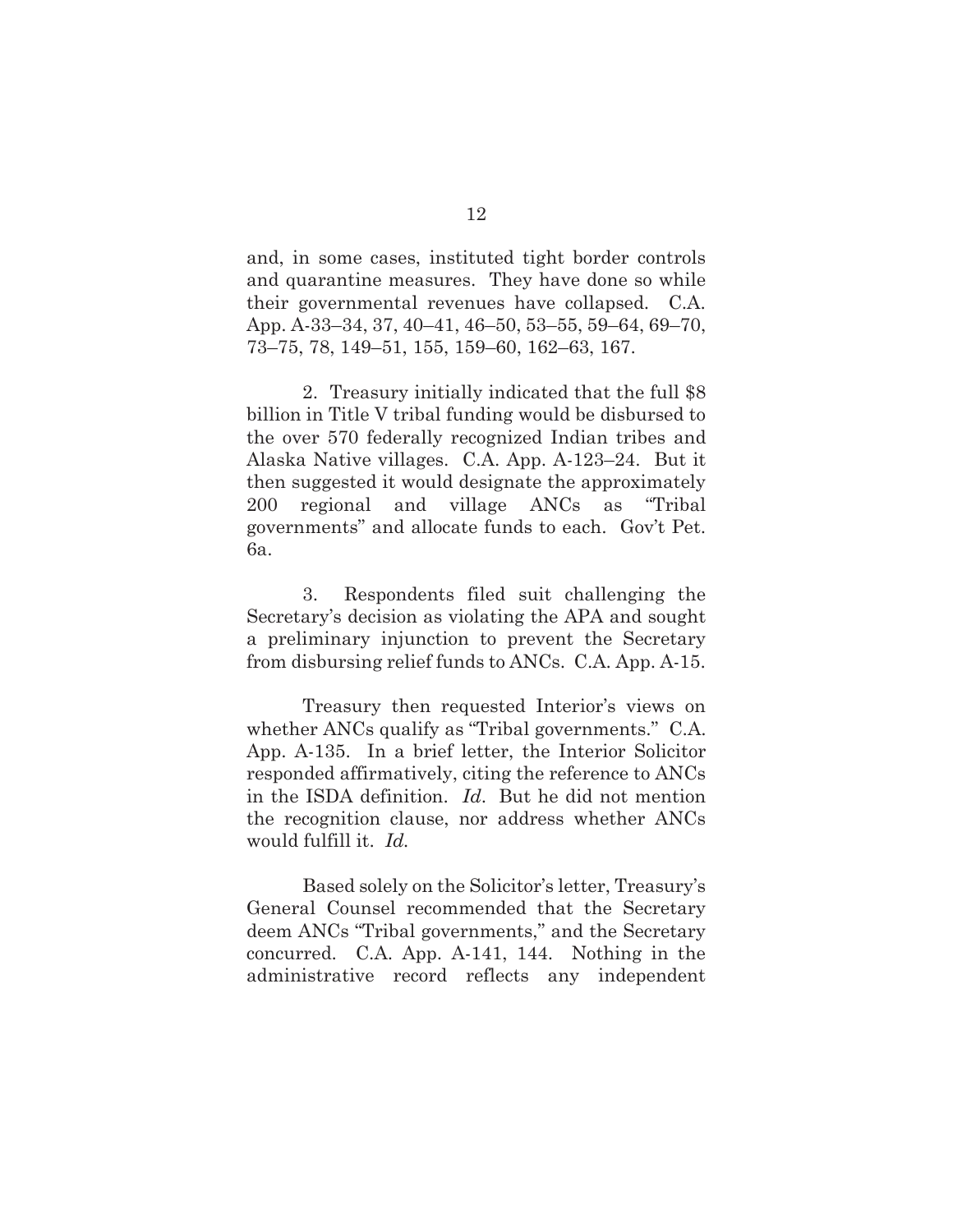analysis by Treasury of ANCs' eligibility for Title V payments.

4. On April 27, 2020, the district court preliminarily enjoined the Secretary from paying Title V funds to ANCs. Gov't Pet. 84a–125a. The court determined that ANCs do not satisfy the recognition clause and thus are not eligible to receive any portion of the \$8 billion reserved for Tribal governments*. Id.* at 108a–109a. The court reasoned that it could not "ignore the clear grammatical construct of the [ISDA] definition, which applies the [recognition] clause to every entity and group listed in the statute." *Id.* at 112a–113a. It further determined that respondents "easily satisfy their burden to show that they will suffer irreparable injury," *id.* at 101a, because "[t]hese are monies that Congress appropriated on an emergency basis to assist Tribal governments in providing core public services to battle a pandemic," *id.* at 103a.

The district court subsequently granted summary judgment to petitioners. The court reiterated that the "[t]he [recognition] clause plainly modifies each of the nouns that precedes it, including ANCs." Gov't Pet. 44a. But elevating a dubious interpretation of ISDA's meager legislative history above its plain text, the court "look[ed] beyond the statute's grammatical structure," *id.* at 45a, and gave the definition what it confessed to be an "unnatural reading" leading to a "strange result," *id.* at 52a—that the recognition language applies to all entities listed in the definition *except* ANCs.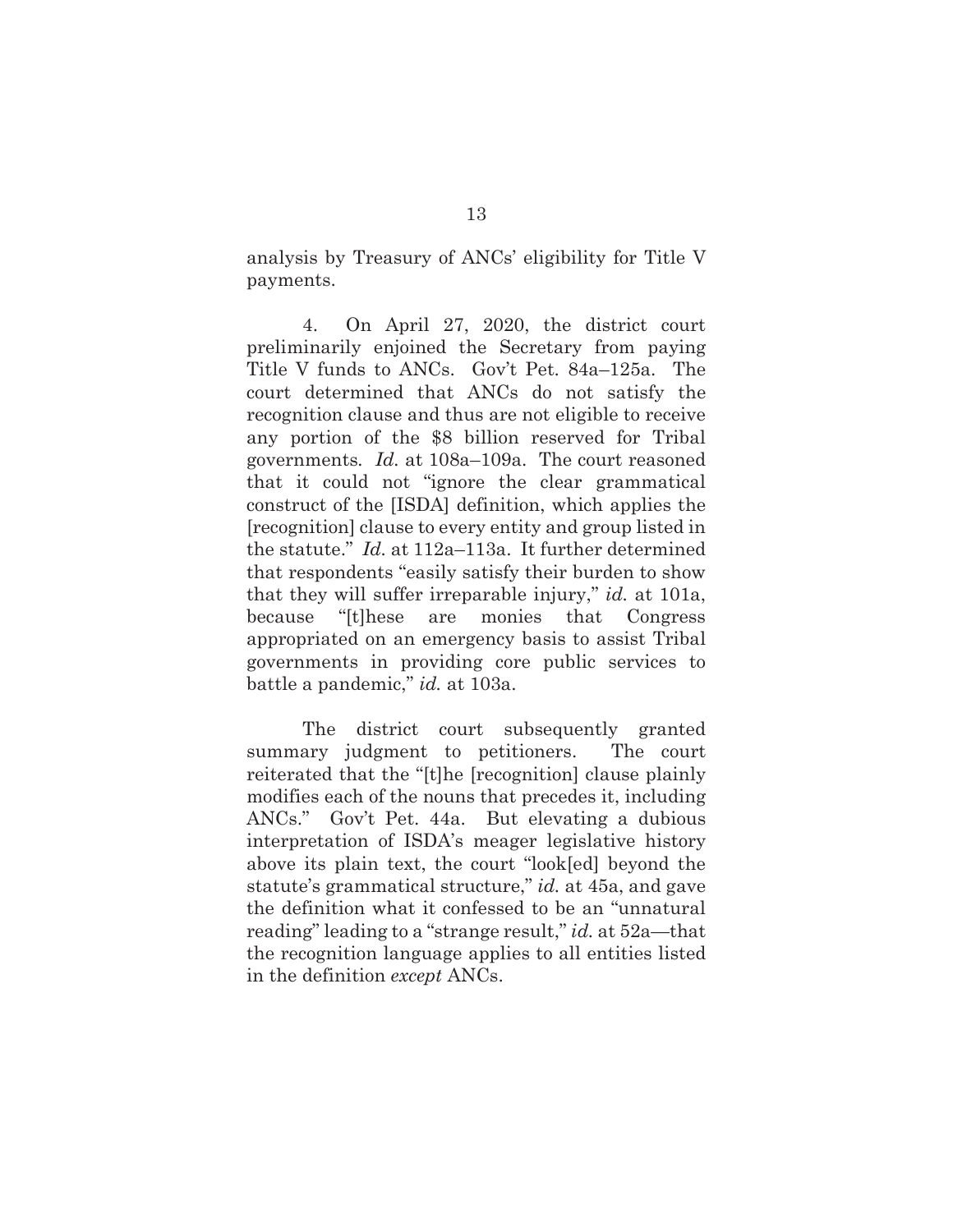5. The court of appeals reversed. Gov't Pet. 1a–25a. In a unanimous decision authored by Judge Katsas and joined by Judges Henderson and Millett, the court concluded that "[t]he text and structure of this [Indian tribe] definition make clear that the recognition clause, which is adjectival, modifies all of the nouns listed in the clauses that precede it." *Id.* at 11a–12a.The court of appeals further concluded *with the government's full agreement*—that the recognition clause is a term of art describing federally recognized tribes, and that no ANC is currently recognized as the clause requires. *Id.* at 13a–18a.

Based on a careful examination of the historical record, the court of appeals rejected the contention that adherence to the plain language of the definition would result in surplusage given the uncertainty at the time of ISDA's enactment as to which Alaskan entities would ultimately be recognized by the government. *Id.* at 18a–22a. It found no warrant for avoiding the dictates of text through resort to legislative history. And it "reject[ed] the government's plea for deference" to the perfunctory Soller memorandum, noting that the memorandum "did not address any of the textual or historical considerations" canvassed by the court and that "it appears inconsistent with a binding regulation adopted by the Department of the Treasury, the agency before the [c]ourt on this appeal." *Id.* at 23a (citing 12 C.F.R. § 1805.104).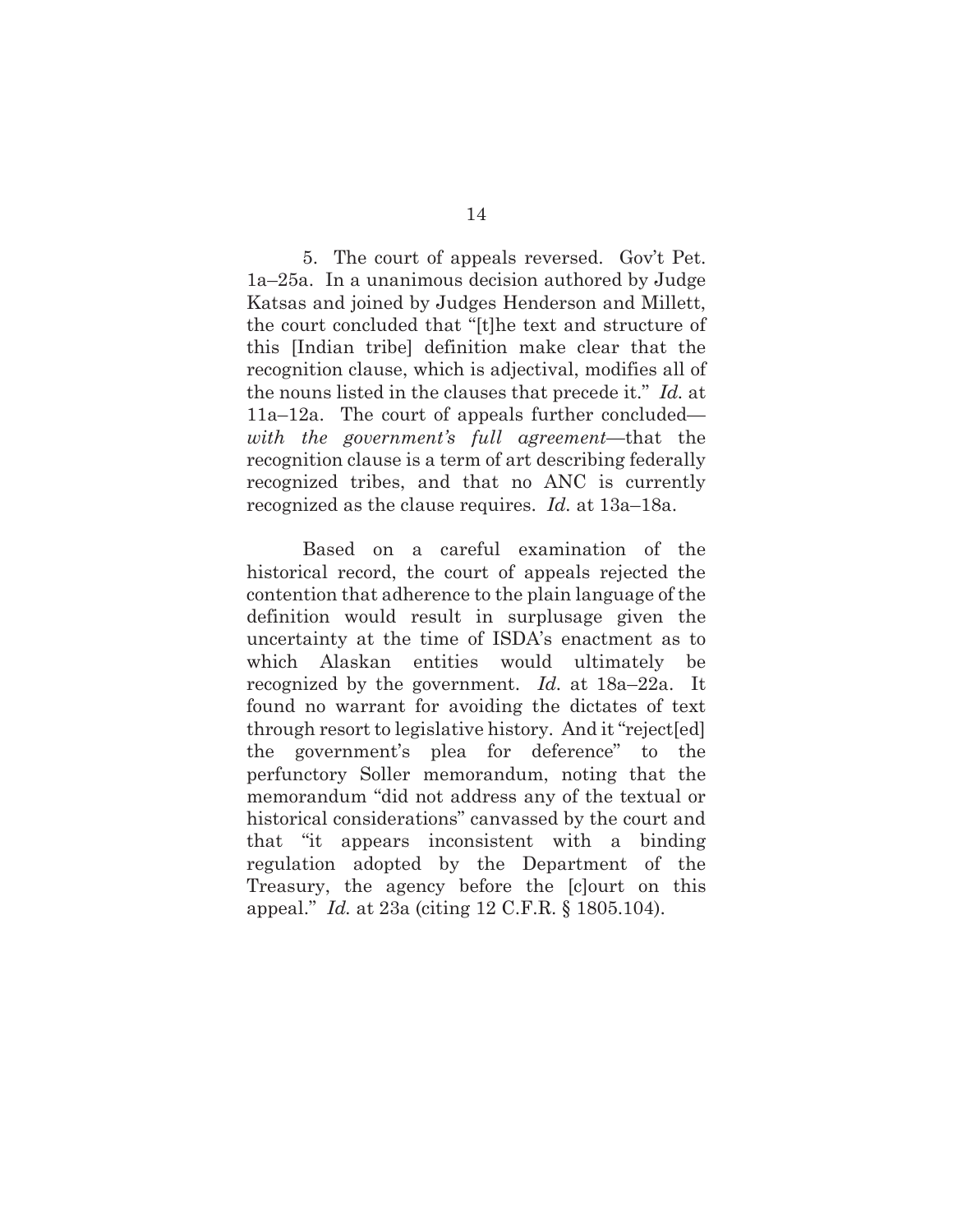#### **ARGUMENT**

#### **I. The Purported Circuit Conflict Is Illusory**

No circuit conflict exists involving the statute at issue in this case. Indeed, no other decision addresses the CARES Act definition of a "Tribal government." And, given the CARES Act's limited temporal and substantive scope, that will not change. The government does not meaningfully dispute this point.

The ANCs argue instead that the decision below conflicts with a Ninth Circuit ISDA decision, *Cook Inlet Native Ass'n v. Bowen*, 810 F.2d 1471 (9th Cir. 1987). But, as the D.C. Circuit's opinion makes plain, it did not purport to resolve key issues regarding the ANCs' role under ISDA, Gov't Pet. 24a, as doing so was unnecessary to deciding this CARES Act case. Nor does the decision purport to affect any ISDA contract.

*Bowen*, meanwhile, is largely obsolete. It involved issues unique to agency practice in Anchorage that have since been mooted by a separate 1997 statute. And while the ANCs attempt to draw on *Bowen*'s broader language of deference, three decades of intervening statutes, regulations, and further Ninth Circuit decisions have stripped that language of any force.

Nor, given longstanding agency practice under ISDA, is there reason to expect that a dispute will arise over whether an ANC meets the definition of an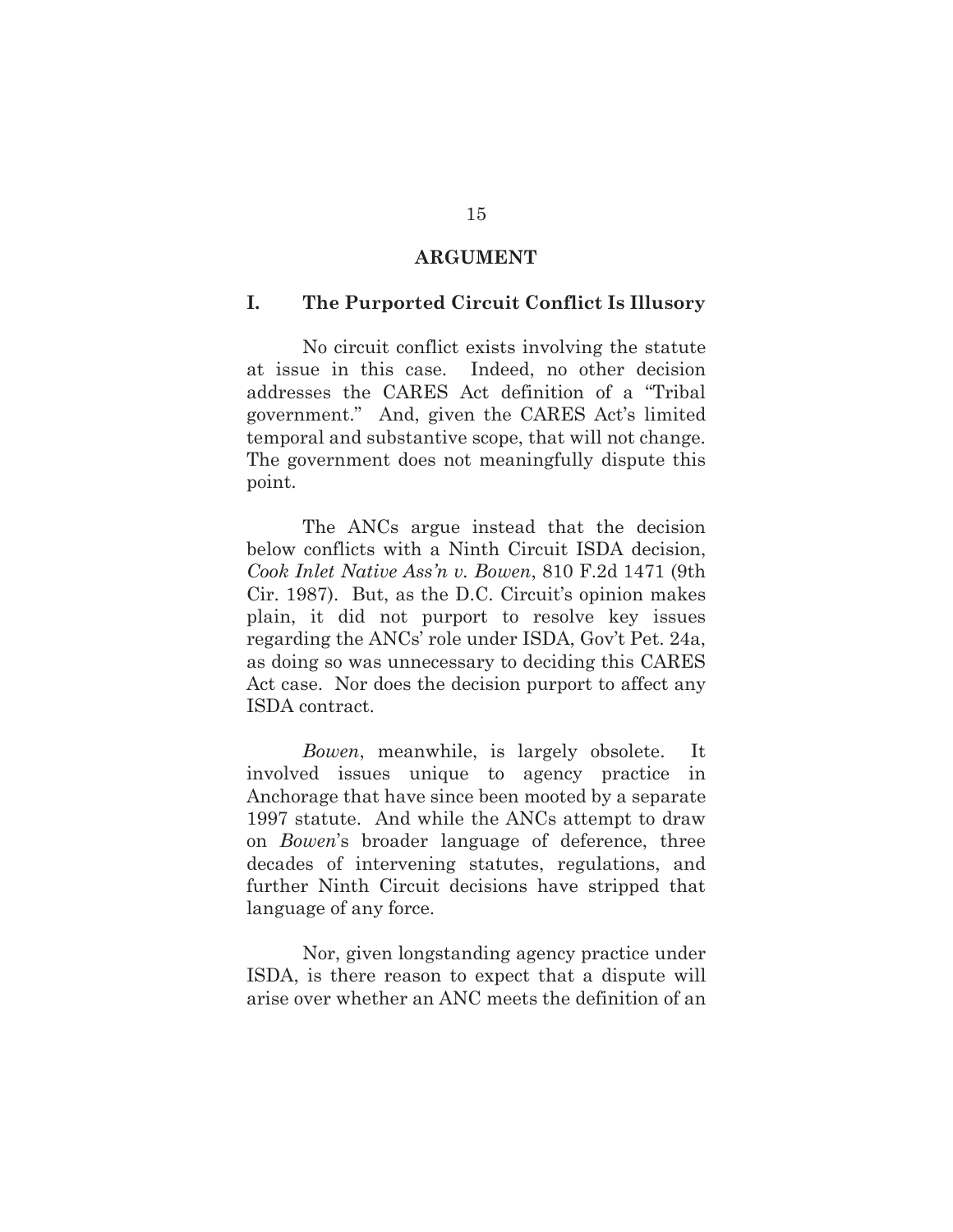"Indian tribe." If any conflict does emerge, it should be resolved in an ISDA case, where the ANCs' sweeping claims about the operation of the statute can be tested against a properly developed record. In the meantime, the Court can be confident that the decision below will not disrupt the administration of ISDA or the provision of federally funded services to Alaska Natives. Indeed, the government makes no claim to the contrary.

## **A. No Circuit Conflict Exists Under the CARES Act**

No conflict exists concerning the proper interpretation of the CARES Act, and petitioners do not suggest otherwise. The D.C. Circuit is the only court of appeals to consider whether ANCs are "Tribal governments" eligible for emergency COVID-19 relief funds. And it will remain the only court to do so. Upon the conclusion of this litigation, the Secretary will presumably disburse all remaining Title V funds to those entities deemed eligible as Tribal governments, and the question of eligibility for CARES Act funds will not arise again.

## **B. No Circuit Conflict Exists Under ISDA**

Unable to identify a conflict regarding the actual statute at issue, the ANCs posit an ISDA conflict instead. That is a vast overreach.

1. In *Bowen*, the Ninth Circuit considered a narrow set of facts unique to Anchorage and involving a single regional ANC, Cook Inlet Region, Inc. (CIRI).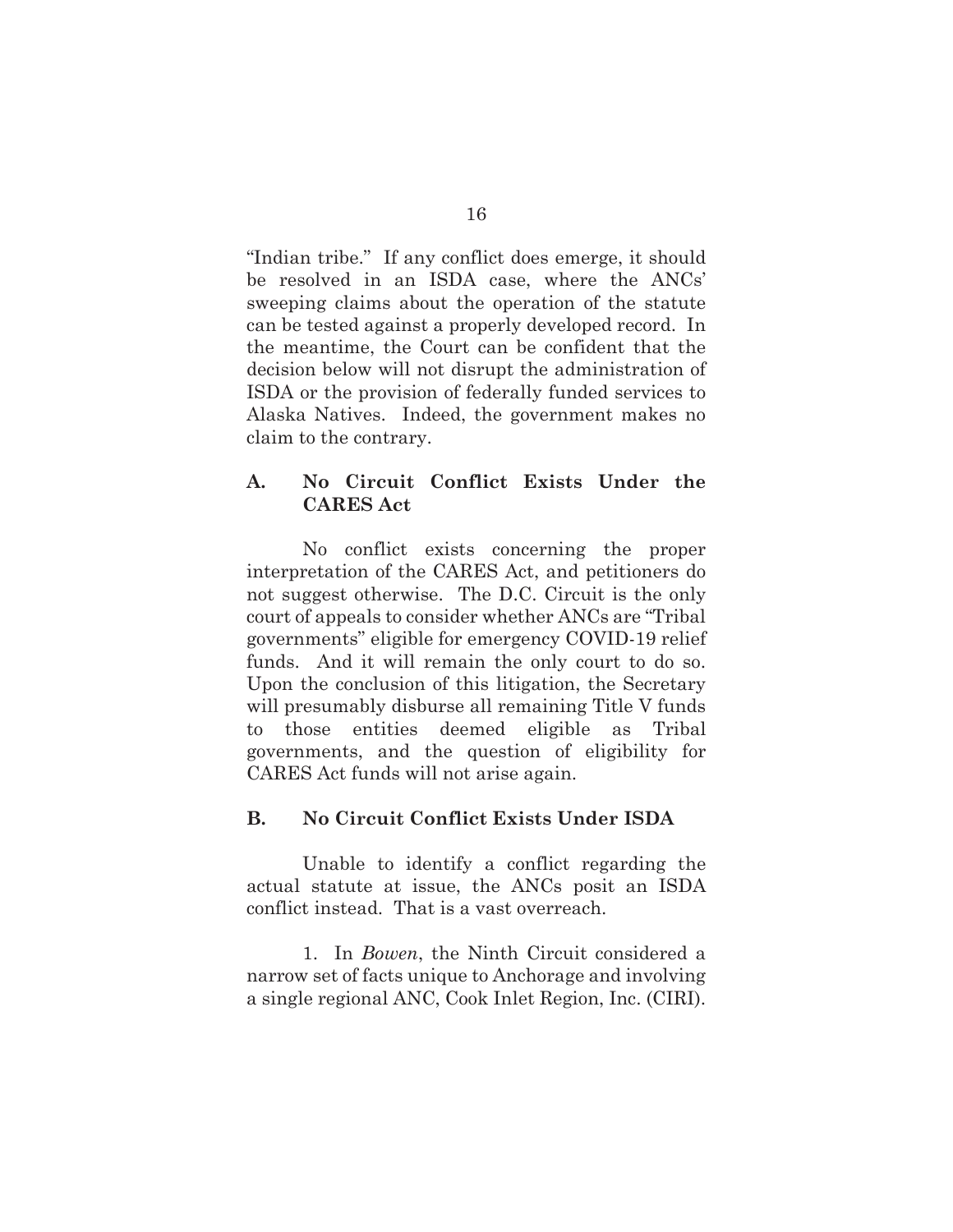The dispute involved the tribal approvals required under ISDA for certain contracted programs serving Alaska Natives in Anchorage, where there are no federally recognized Alaska Native villages. *See Cook Inlet Native Ass'n v. Heckler*, No. A84-571 Civil, Mem. of Decision (D. Alaska Jan. 7, 1986), D.C. Doc. 77-1 at 3. The district court concluded that "[w]here (as [in] Anchorage) there is no applicable village entity, it is reasonable and appropriate for the regional for-profit corporation to be designated as the 'Indian tribe' for such area." *Id.* at 17. The Ninth Circuit affirmed, reasoning as follows: "[T]he legislative history does not indicate that Congress intended to preclude the agency interpretation [that the recognition clause does not apply to ANCs]. The court must, therefore, defer to that interpretation." *Bowen*, 810 F.2d at 1476.

In the decision below, the D.C. Circuit did not offer any view on the narrow agency practice at issue in *Bowen*. Nor will it have any occasion to do so, as Congress has since addressed that discrete issue by separate statute. In 1997, Congress authorized CIRI, through an affiliate, to enter into ISDA contracts in Anchorage and surrounding areas without Native village approval. *See* Pub. L. No. 105-83, § 325(d), 111 Stat. 1543, 1598. The Ninth Circuit has accordingly held that disputes about CIRI-administered contracts akin to the one resolved in *Bowen* are now moot. *See Cook Inlet Treaty Tribes v. Shalala*, 166 F.3d 986, 990 (9th Cir. 1999).

2. The ANCs latch onto *Bowen*'s deference to the Soller memorandum, 810 F.2d at 1476, claiming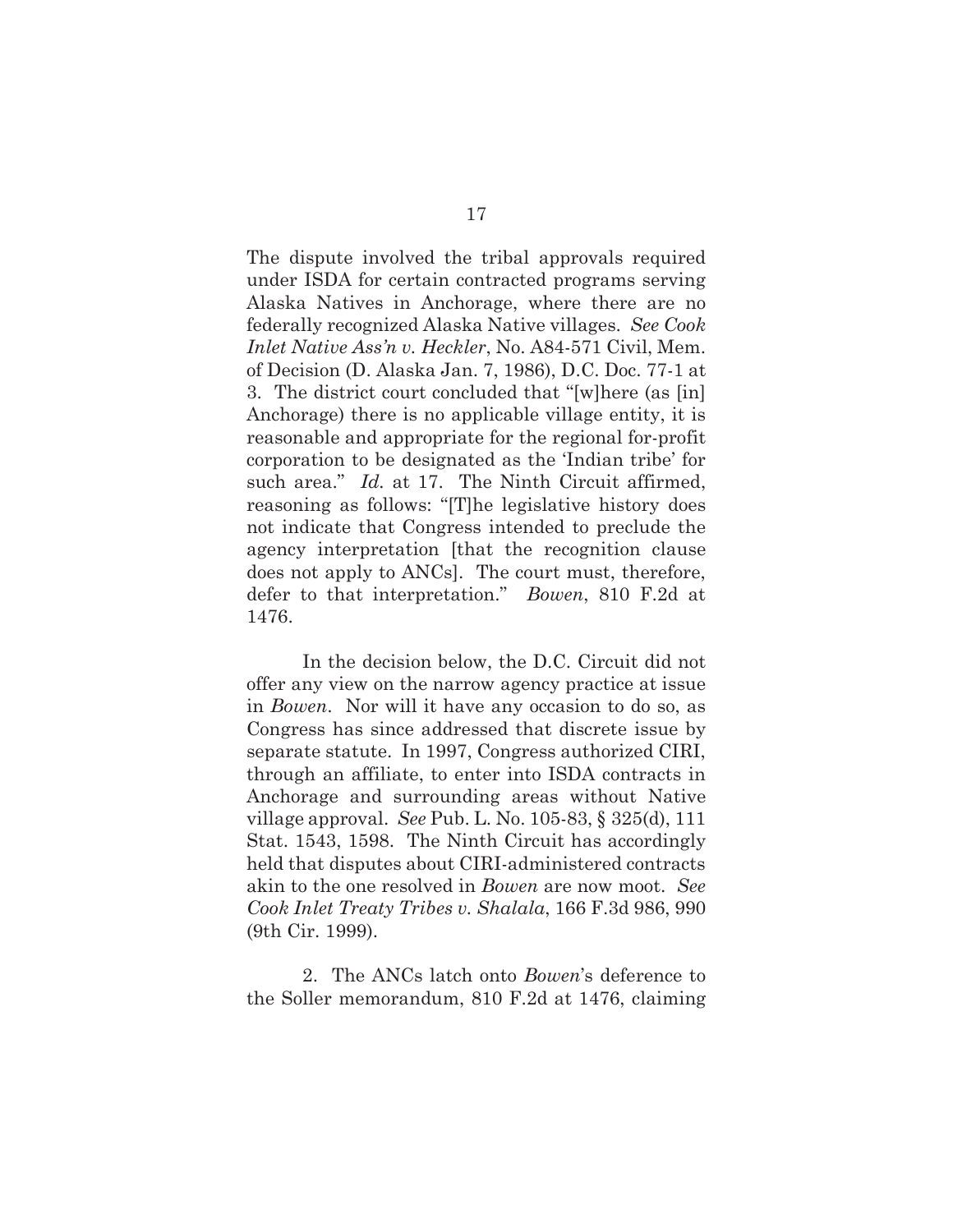that the decision anointed a privilege to ANCs (immunity from the strictures of the recognition clause) unavailable to any other group claiming tribal status. But even if such deference had been appropriate in 1987, intervening statutes and regulations make clear that the Ninth Circuit would likely reach a different conclusion if the issue were to arise today.

In 1994, Congress acted decisively to ensure equal treatment of tribes across federal statutes and to forbid ad hoc determinations of tribal status. It did so by prohibiting disparate treatment of tribes by federal agencies, Pub. L. No. 103-263, § 5(b), 108 Stat. 707, 709 (1994), and by enacting the Federally Recognized Indian Tribe List Act of 1994 (List Act), Pub. L. No. 103-454, 108 Stat. 4791. The List Act requires the Secretary of the Interior to publish for the use of federal agencies an annual list of tribes meeting the requirements of the recognition clause. 25 U.S.C. § 5131(a); *see also* 85 Fed. Reg. 5462-01 (Jan. 30, 2020) (current list). Just months ago, the Ninth Circuit recognized the transformative role of these statutes in eliminating the privileging of certain tribal groups over others. *See Jamul Action Comm. v. Simermeyer*, 974 F.3d 984, 993 (9th Cir. 2020).

Federal agencies—including Treasury, which administers the CARES Act, and HHS, which administers ISDA together with Interior—have heeded Congress's 1994 directives. Their regulations make clear that *every* entity seeking "Indian tribe" status under the ISDA definition must satisfy the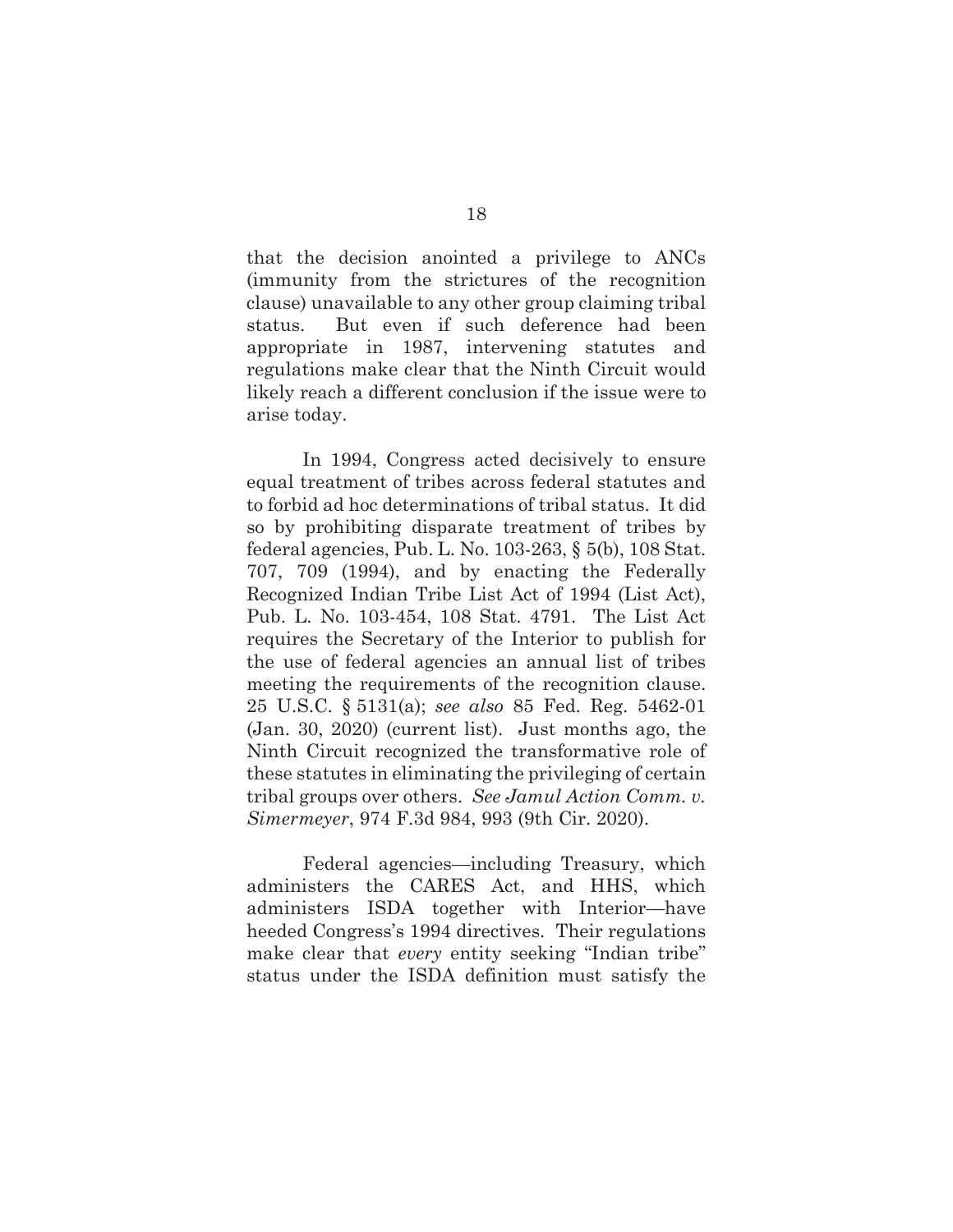recognition clause and appear on Interior's list of recognized entities. *See supra* at 10-11.

Given these intervening developments, there is ample reason to believe that the Ninth Circuit would reject a blanket claim of deference for the Soller memorandum, just as the D.C. Circuit did here. The court of appeals' decision presents no conflict, and even if it did, there would be no rush to resolve the conflict (and as discussed next, significant reason not to) before *any* court of appeals has interpreted the relevant provisions of ISDA in light of the current statutory and regulatory regime.

## **C. Any Questions About ISDA Should Be Resolved in an ISDA Case, If One Were To Arise**

1. This is not an ISDA case. As such, it is a poor vehicle for the Court to address issues arising under that statute. No ISDA-based record was developed below. And the narrow APA record is limited to the Secretary's decision under the CARES Act. C.A. App. A-141–145. Without an ISDA record, the ANCs and amici have advanced misplaced claims that have not been vetted by the relevant agencies, through civil discovery, or by the courts below. For example, the ANCs' allegation that they have "entered into scores of [ISDA] contracts," ANC Pet. 8, 24, is wholly unsupported by the record, *see supra* at 10. Amici's citations of ANCs' self-serving assertions of "Indian tribe" status are similarly unavailing. None of these materials is part of the administrative record, and it would be improvident to grant review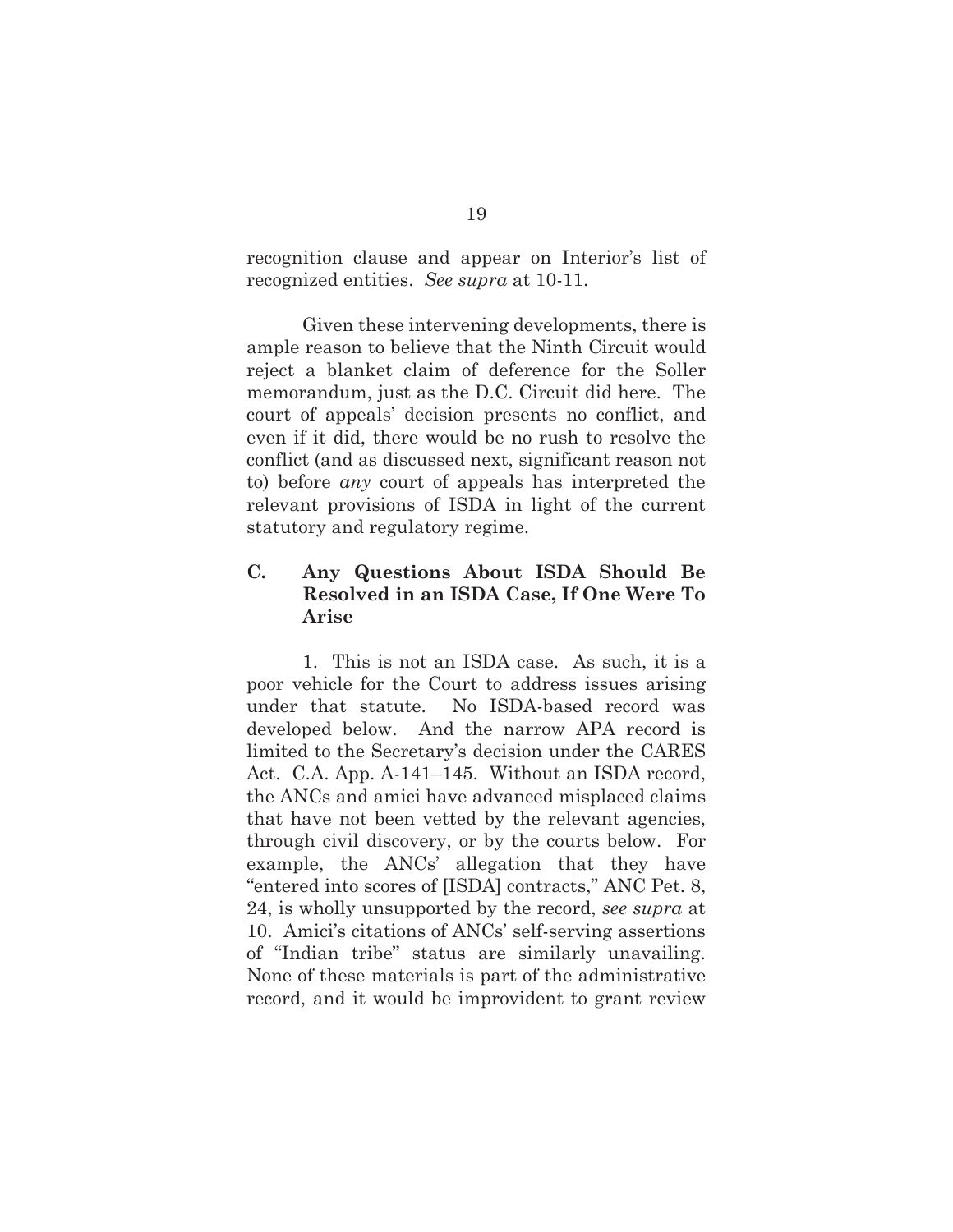based on unsubstantiated claims of the sort advanced here.

2. The decision below, moreover, does not shut ANCs out of the realm of ISDA contracting. To the contrary, while the decision properly respects the sovereign prerogative of Native villages in authorizing ISDA contracts, it in no way forecloses the possibility that villages can sanction ANC participation in contracting as "tribal organizations." Gov't Pet. 23a–24a. The Ninth Circuit has indeed recognized that state-chartered corporations may contract as "tribal organizations" to deliver services where tribes have sanctioned them to do so. *See Chapa De Indian Health Program*, 316 F.3d at 997, 999–1000. And IHS's "COVID-19 Response, 100 Day Review" characterizes ANCs as "tribal organizations" *as distinguished from* "tribal governments."4 If this Court were to weigh in at all, it should do so in the context of an ISDA dispute where these issues have been properly developed and presented.

3. There is little reason to expect that such a dispute will ever arise. As discussed above, under longstanding IHS and BIA guidance, ANCs are not treated as the ISDA equivalent of federally recognized Alaska Native villages; rather, each village *always* has preeminent authority to approve an ISDA contract within its tribal area. *See supra* at 9. And even if an agency were to permit an ANC to authorize an ISDA contract because the contract did not serve *any* Alaska Native village area, as in Anchorage,

<sup>4</sup> IHS, *COVID-19 Response, 100 Day Review* 14, https://bit.ly/3874Pk2.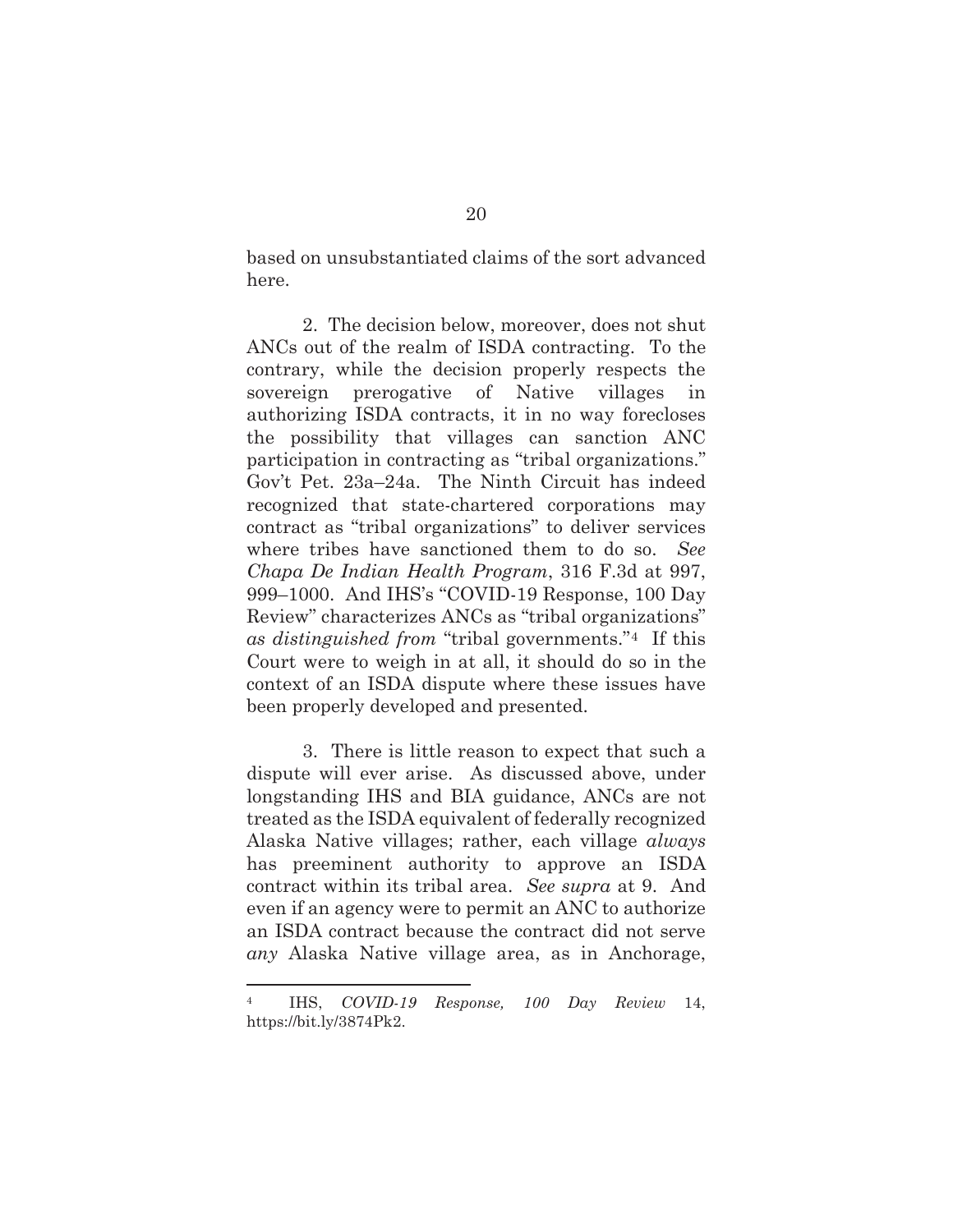*supra* at 16-17, a village would have no basis to dispute the contract. *See Shalala*, 166 F.3d at 988; 25 C.F.R.  $\S$  900.8(d)(1).

In sum, the ANCs' claim that the decision below will spawn dozens of dueling, bicoastal declaratory-judgment actions—with the Ninth Circuit deeming ANCs eligible for ISDA tribal status, but the D.C. Circuit preventing the disbursement of funds to them in that capacity—is eye-catching but entirely illusory.

4. Even if a conflict were to develop, this Court would benefit from the analysis of other courts. Given the widespread nature of ANCs' business holdings, cases involving their privileges and immunities have been (or could be) litigated in multiple circuits. *See*, *e.g.*, *Aleman v. Chugach Support Servs., Inc.*, 485 F.3d 206, 213 (4th Cir. 2007). And ISDA issues involving Alaska Native entities are frequently adjudicated in the Federal Circuit. *See*, *e.g.*, *Arctic Slope Native Ass'n, Ltd. v. Sebelius*, 699 F.3d 1289, 1290–91 (Fed. Cir. 2012), *abrogated by Menominee*, 136 S. Ct. 750; *Council for Tribal Emp't Rights v. United States*, 112 Fed. Cl. 231, 246–47 (Fed. Cl. 2013), *aff'd*, 556 F. App'x 965 (Fed. Cir. 2014). Review is not needed or warranted to maintain uniformity in the law. If an actual conflict does eventually arise, this Court can review it then.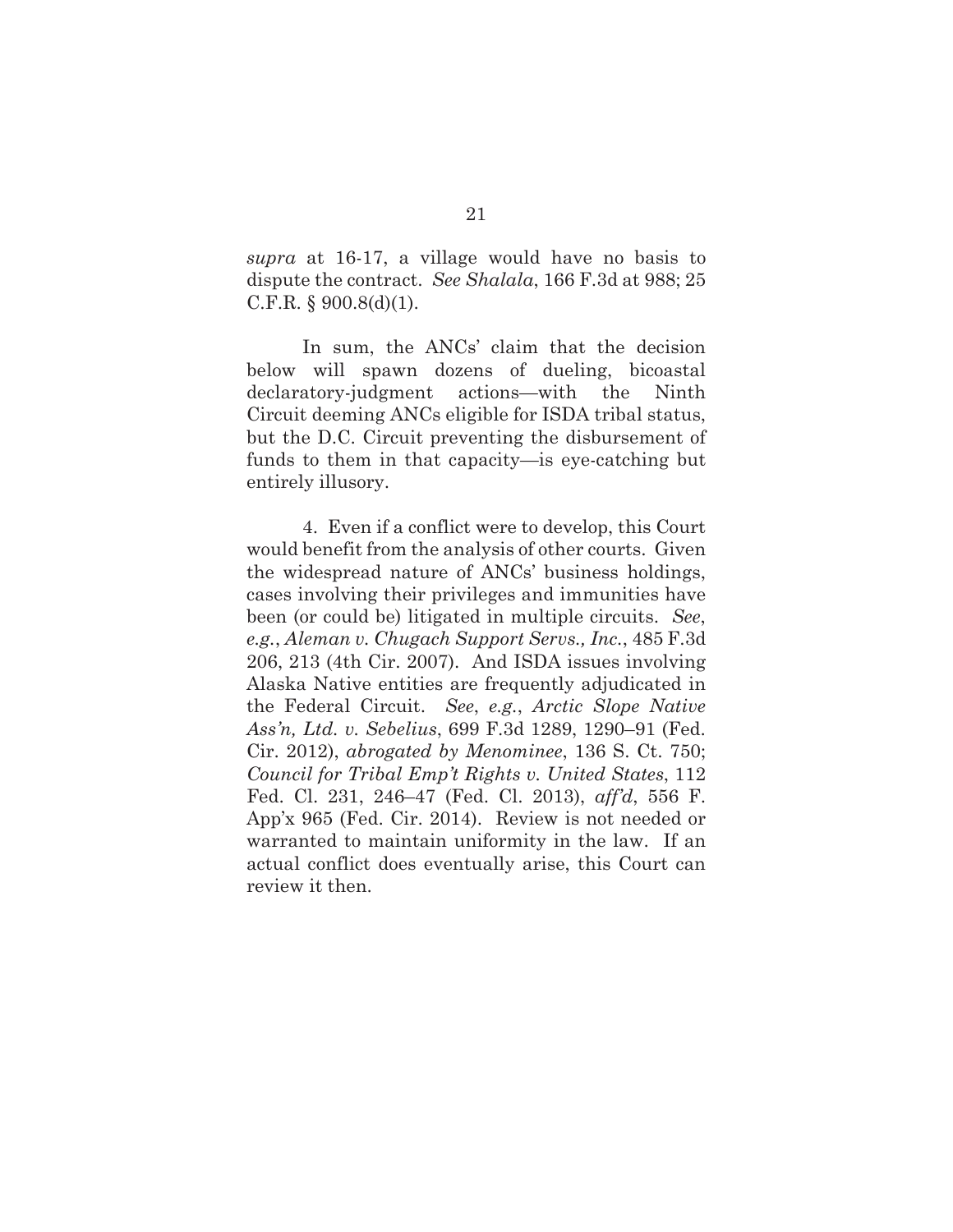## **D. The Practical Consequences of the Decision Below Are Overstated**

Although the ANCs complain that the decision below will have a "devastating and unsettling effect on Alaska Natives," ANC Pet. 34, the government has conspicuously not endorsed that position. And with good reason: the United States' obligation to fund services for Alaska Natives (as for Indians in the lower 48 states) does not depend on whether the federal government provides those services directly or contracts with Indian tribes and tribal organizations for their provision through ISDA. *See Menominee*, 136 S. Ct. at 753. In all cases, federal law entitles Alaska Natives to the same services at the same funding levels. *See* 25 U.S.C. § 5325(a)(1); 25 C.F.R. §§ 900.244, 900.256.

Accordingly, the claim that the court of appeals' decision will eliminate or reduce federally funded services for Alaska Natives—or exclude ANCs from any role in their delivery—is categorically incorrect. ANCs' ability to direct ISDA contracting on par with federally recognized Indian tribes presents an entirely distinct question from the federal government's obligations to Alaska Natives. The ANCs cannot justify further review by conflating the two.

#### **II. The Decision Below Is Correct**

Unable to identify a legitimate circuit conflict, petitioners seek little more than error correction. But there is no error to correct. The court of appeals'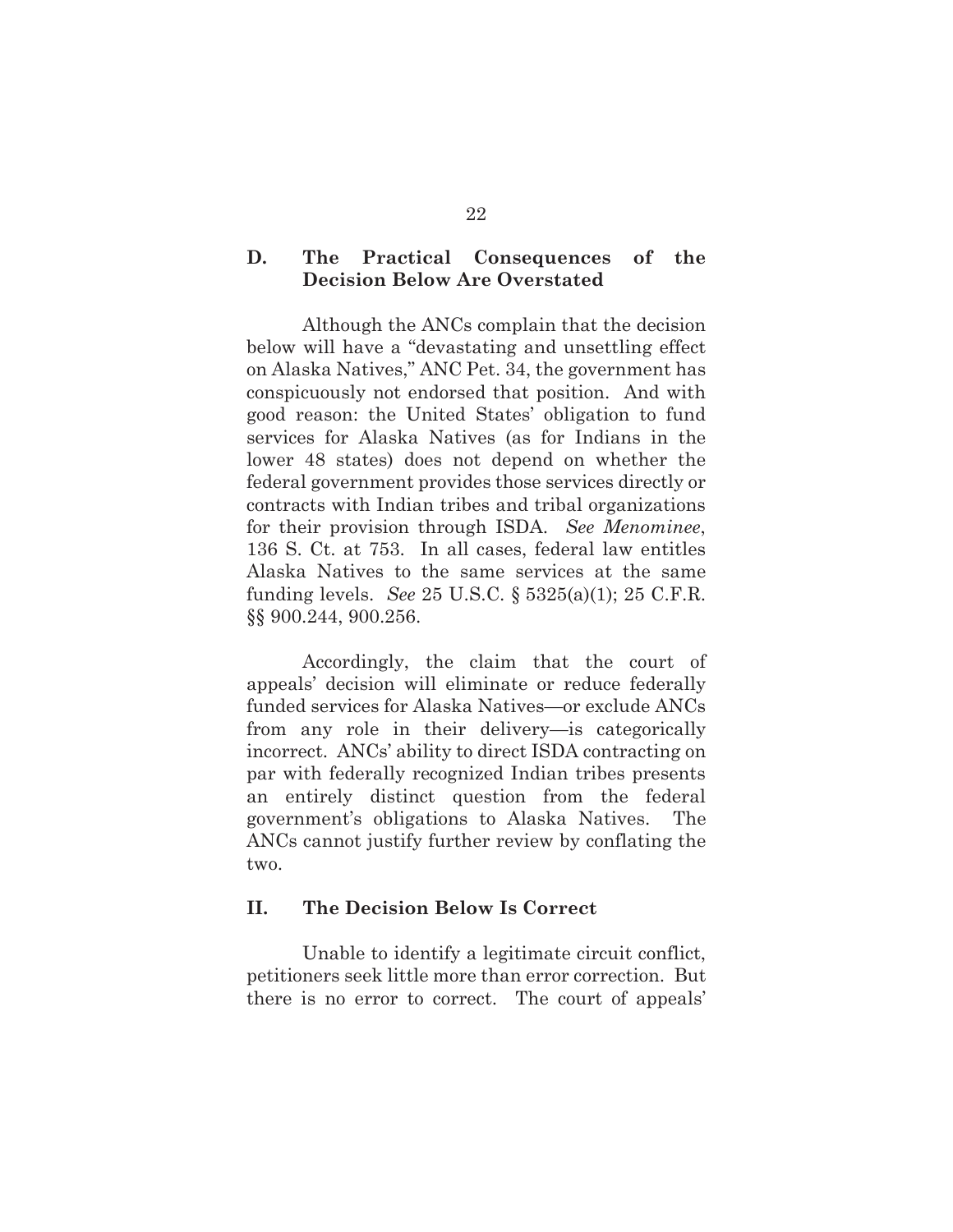unanimous opinion carefully assesses the relevant text and applies this Court's bedrock edict to "enforce plain and unambiguous statutory language … according to its terms." *Intel Corp. Inv. Policy Comm. v. Sulyma*, 140 S. Ct. 768, 776 (2020) (quotation marks omitted).

#### **A. The Recognition Clause Squarely Applies to ANCs**

1. Title V defines a "Tribal government" as "the recognized governing body of an Indian Tribe." 42 U.S.C.  $\S 801(g)(5)$ . "Indian Tribe," in turn, is defined by reference to the definition of that term in ISDA. *Id.* § 801(g)(1). For purposes of the CARES Act, then, an "Indian tribe" is:

[A]ny Indian tribe, band, nation, or other organized group or community, including any Alaska Native village or regional or village corporation as defined in or established pursuant to [ANCSA], *which is recognized as eligible for the special programs and services provided by the United States to Indians because of their status as Indians*[.]

25 U.S.C. § 5304(e) (emphasis added). The court of appeals correctly held that, under an ordinary reading of the statute, the italicized recognition clause applies to all the listed entities, including ANCs. Gov't Pet. 11a–13a. As the court explained, "the government['s] conten[tion] that the adjectival clause must be read to modify *every* listed noun *except*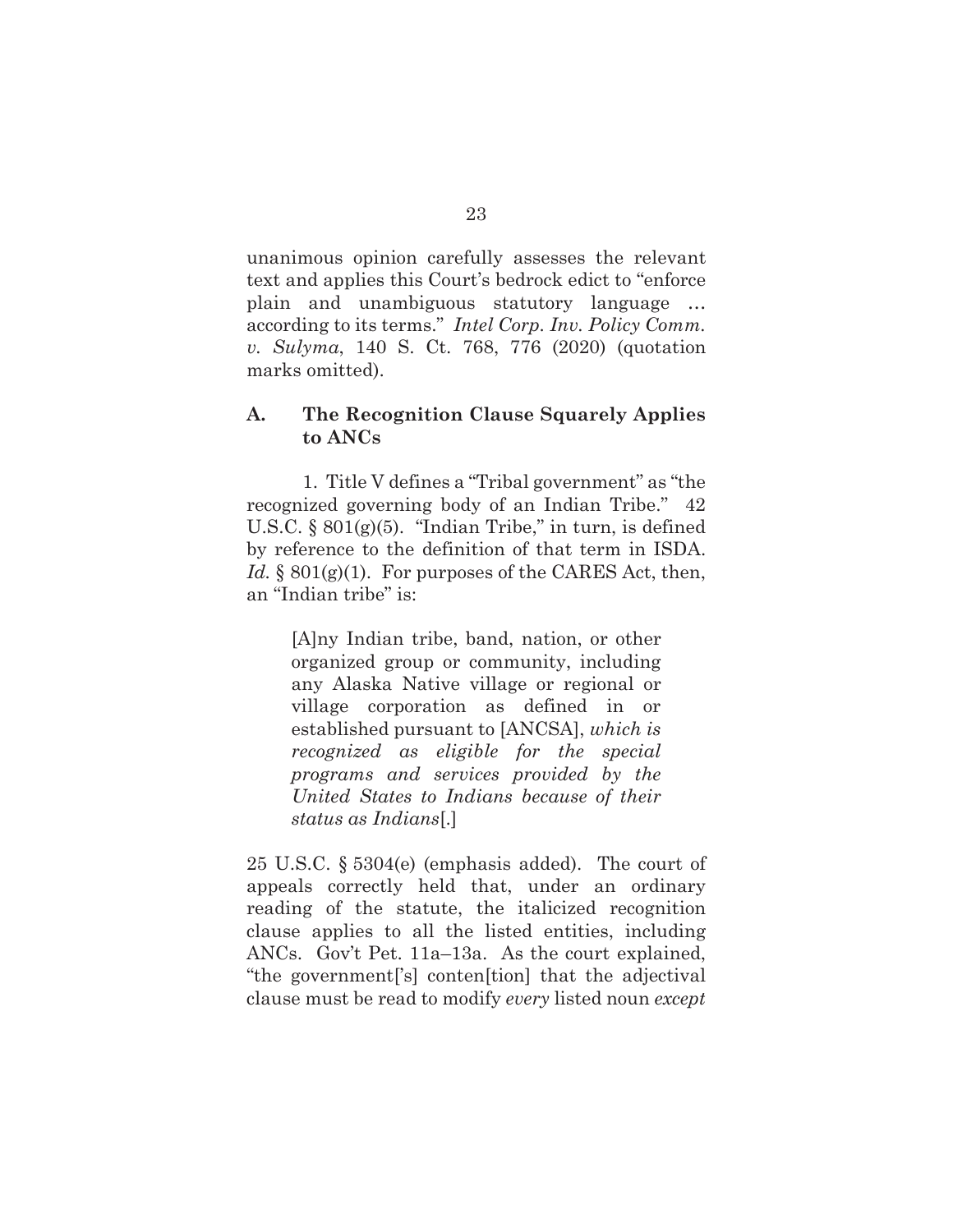its immediate antecedent…. produces grammatical incoherence[.]" *Id.* at 18a.

The court of appeals' interpretation hews faithfully to the "cardinal" principle of statutory interpretation set forth by this Court: a court "must presume that a legislature says in a statute what it means and means in a statute what it says there." *Conn. Nat'l Bank v. Germain,* 503 U.S. 249, 253–54 (1992). The plain language of this statute makes quick work of petitioners' claims.

As the court of appeals explained, the definition of an "Indian tribe" first "sets forth five kinds of covered Indian entities—any 'tribe, band, nation, or other organized group or community.'" Gov't Pet. 11a. This list is followed by an "including" clause which "clarifies that three kinds of Alaskan entities are covered—'any Alaska Native village or regional or village corporation.'" *Id.*; *see also Chickasaw Nation v. United States*, 534 U.S. 84, 89 (2001) ("To 'include' is to 'contain' or 'comprise as part of a whole.'" (quoting Webster's Ninth New Collegiate Dictionary 609 (1985))).

If Congress had stopped there, any entity on the list of covered entities would qualify as an "Indian tribe." But Congress instead added the recognition clause, which "restricts the definition to a subset of covered entities—those 'recognized as eligible for the special programs and services provided by the United States to Indians because of their status as Indians.'" Gov't Pet. 11a.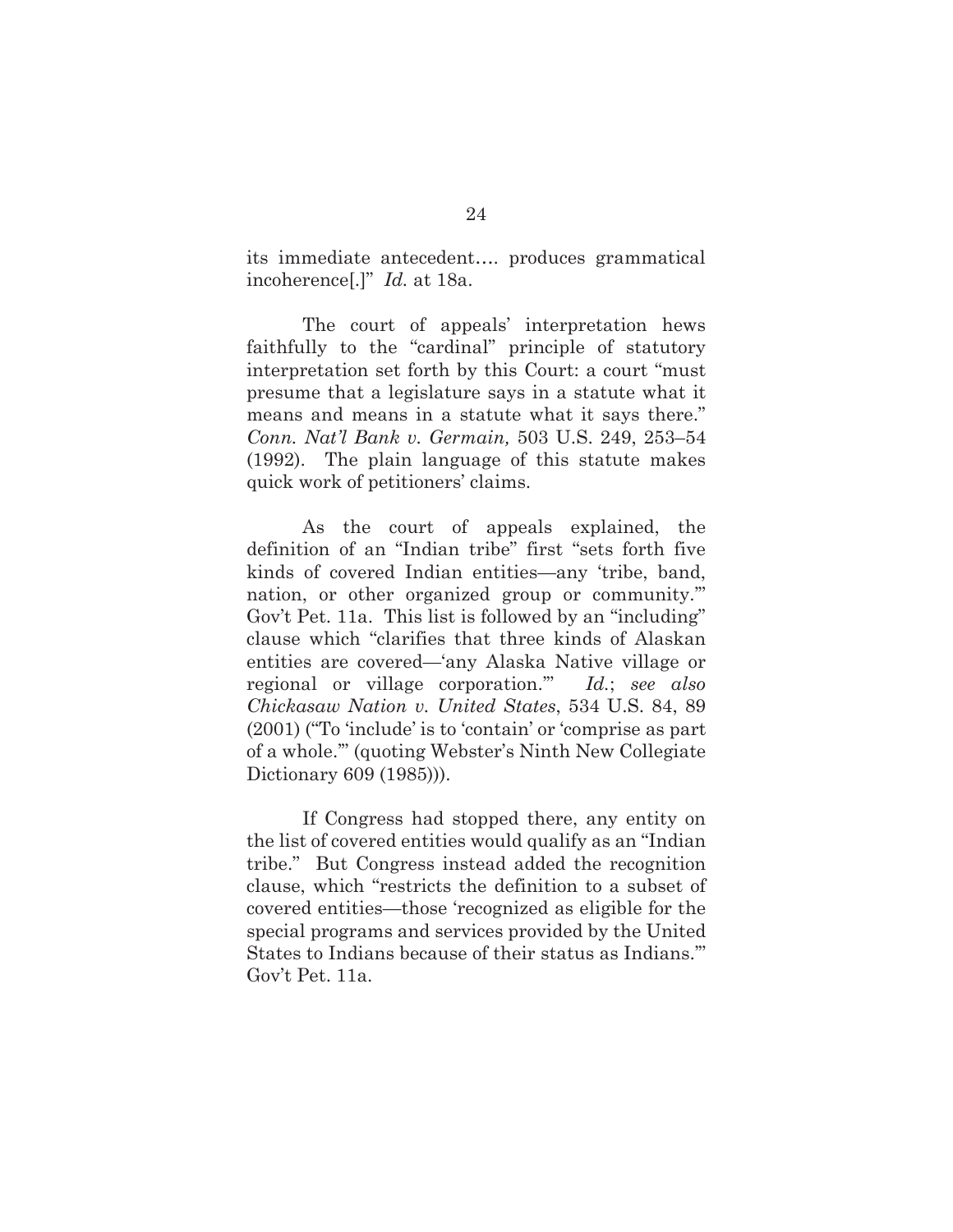As a textual matter, the recognition clause "modifies all of the nouns listed in the clauses that precede it." *Id*. at 11a–12a. Any inquiry ends there. "[I]t is not grammatically possible for the recognition clause to modify *all* of the five nouns in the listing clause, *plus* the first noun in the more proximate Alaska clause ('village'), but *not* the one noun in the preceding two clauses that is its most immediate antecedent ('corporation')." Gov't Pet. 12a. And this conclusion accords with simple logic. If A ("any Indian tribe ... or other organized group or community") is subject to the recognition clause—as everyone agrees—and if A "includ[es]" B ("any Alaska Native … regional or village corporation"), then B is subject to the recognition clause. *See Advocate Health Care Network v. Stapleton*, 137 S. Ct. 1652, 1658–59 (2017).

 2. Petitioners' efforts to overcome the dictates of text and logic are unpersuasive. Petitioners suggest that "including" can be read as a term of enlargement. Gov't Pet. 29 n.5. But in normal usage, "[w]hatever follows the word 'including' is a subset of whatever comes before; any [entity] that comes within the 'including' clause comes, by definition, within the preceding clause as well." *Epsilon Elecs., Inc. v. U.S. Dep't of Treasury, Office of Foreign Assets Control*, 857 F.3d 913, 922 (D.C. Cir. 2017). Formal ISDA regulations confirm this natural reading, as they also construe "including" in this way. *See* 25 C.F.R. §§ 900.6, 1000.2 (listing "pueblos, rancherias, [and] colonies" alongside Alaska Native villages and ANCs after the word "including" in the "Indian tribe" definition); 42 C.F.R. § 137.10 (same). The court of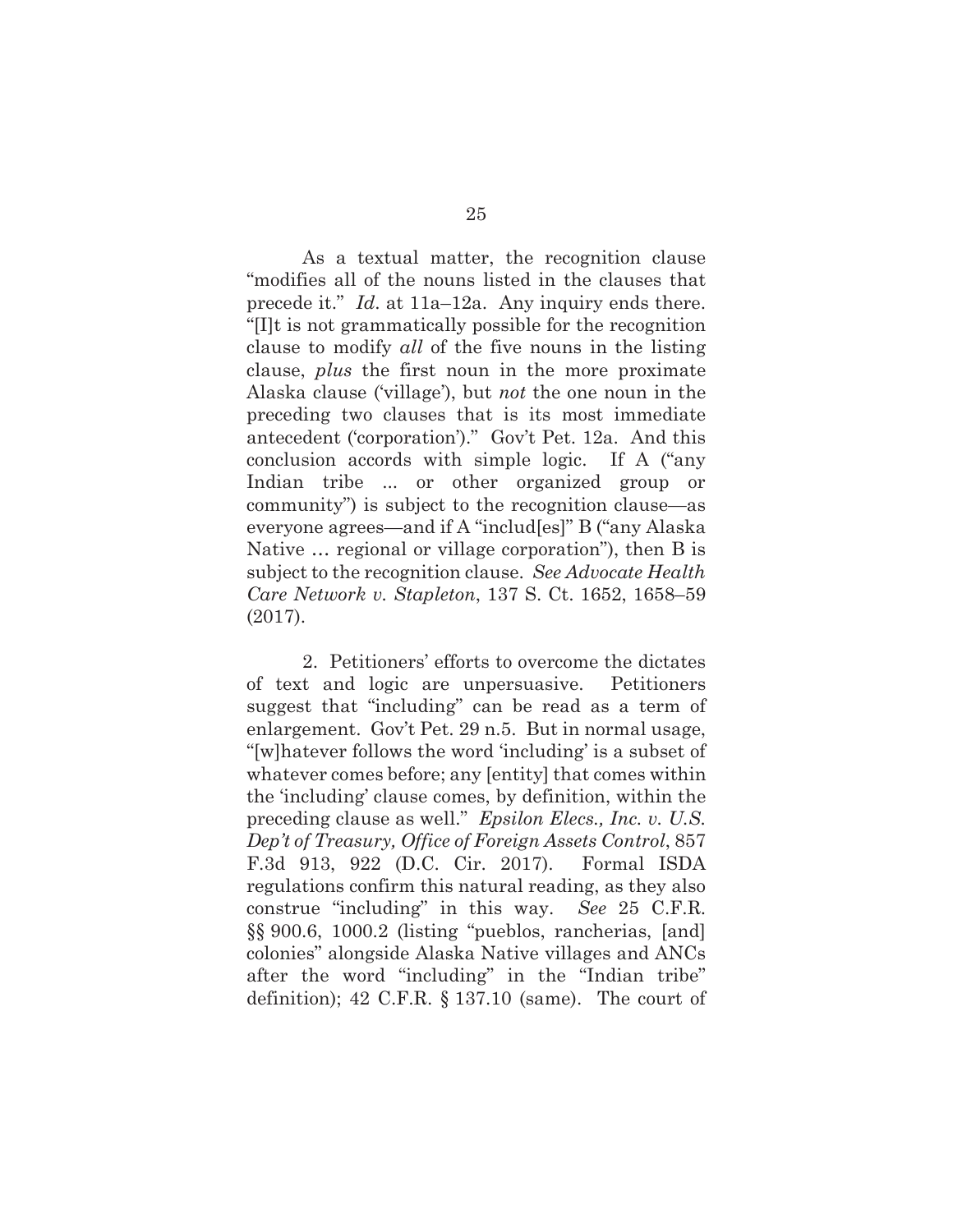appeals properly rejected petitioners' invitation to read the statute as if Congress had placed ANCs *after* the recognition clause, separate and apart from all other entities.

Petitioners further argue that the plain-text reading runs into the canon against surplusage. *See* ANC Pet. 27–29; Gov't Pet. 29. They deride the court of appeals for holding that ANCs do not satisfy the ISDA definition of "Indian tribe" when ANCs are explicitly named in that definition. Petitioners' argument ignores not only the restrictive force of the recognition clause but also the fact that the clause is not static: the universe of entities qualifying as "Indian tribes" expands and contracts over time based on congressional action and Interior acknowledgment. *See*, *e.g.*, Pub. L. No. 106-568, § 704, 114 Stat. 2868 (2000) (recognizing tribe and stating that it is now eligible for special services and programs); Pub. L. No. 115-121, 132 Stat. 40 (2018) (same for six tribes). Presently, more than 570 entities, including 229 Alaska Native villages (which, like ANCs, are defined in ANCSA, 43 U.S.C. § 1602(c)), have had their status vetted by the Interior Department and satisfy the clause. That number has continued to increase over the past several decades. *Compare, e.g.*, 65 Fed. Reg. 13298-01 (Mar. 13, 2000) *with* 85 Fed. Reg. 5462-01 (Jan. 30, 2020). Under the ISDA definition, ANCs retain the potential to qualify as Indian tribes, even if they do not qualify presently, and their mention is accordingly not without effect.

Petitioners' claim requires imputing to Congress in 1975 an understanding that ANCs could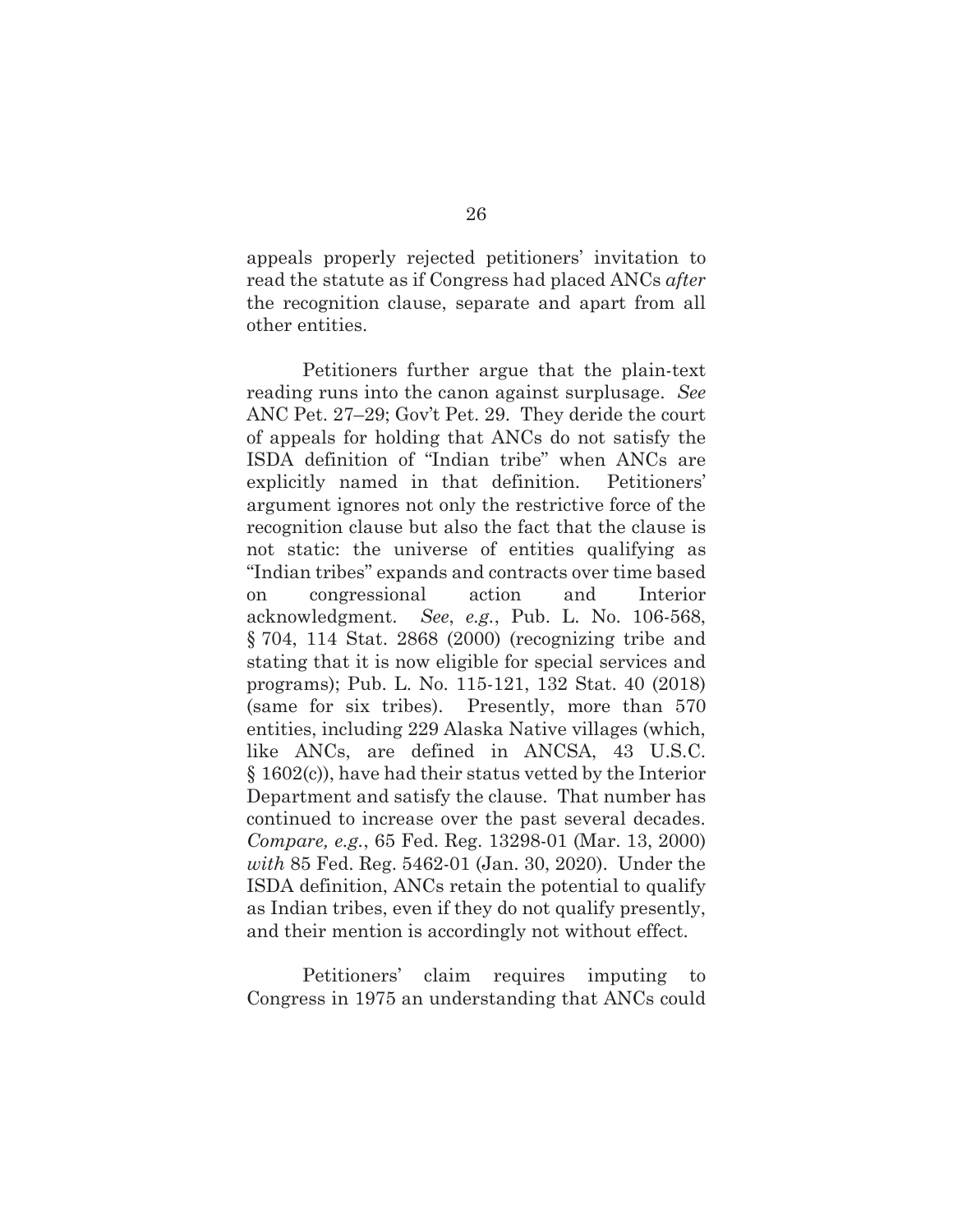never, under any circumstance, be "recognized as eligible for the special programs and services provided by the United States to Indians because of their status as Indians." But the court below detailed the relevant history in extensive fashion and concluded:

[W]hen Congress enacted ISDA in 1975, it was substantially uncertain whether the federal government would recognize Native villages, Native corporations, both kinds of entities, or neither…. There is no surplusage problem simply because, almost two decades later, Interior chose to recognize the historic villages but not the newer corporations as the ultimate repository of Native sovereignty.

Gov't Pet. 22a–23a. Petitioners fail to make any credible claim of error regarding the court of appeals' careful assessment of the relevant history, let alone any claim that it conflicts with other authority in a manner that would warrant certiorari. It is not the circuit's adherence to plain text that renders ANCs a "null set," ANC Pet. 23, but choices made by Congress and Interior officials: to this day, Congress could act to recognize ANCs, but simply has not.

## **B. The Legislative History Confirms the Ordinary Meaning of the Text**

This case should be resolved on unambiguous statutory language alone. But even if legislative history were considered, it suggests no intent contrary to the text.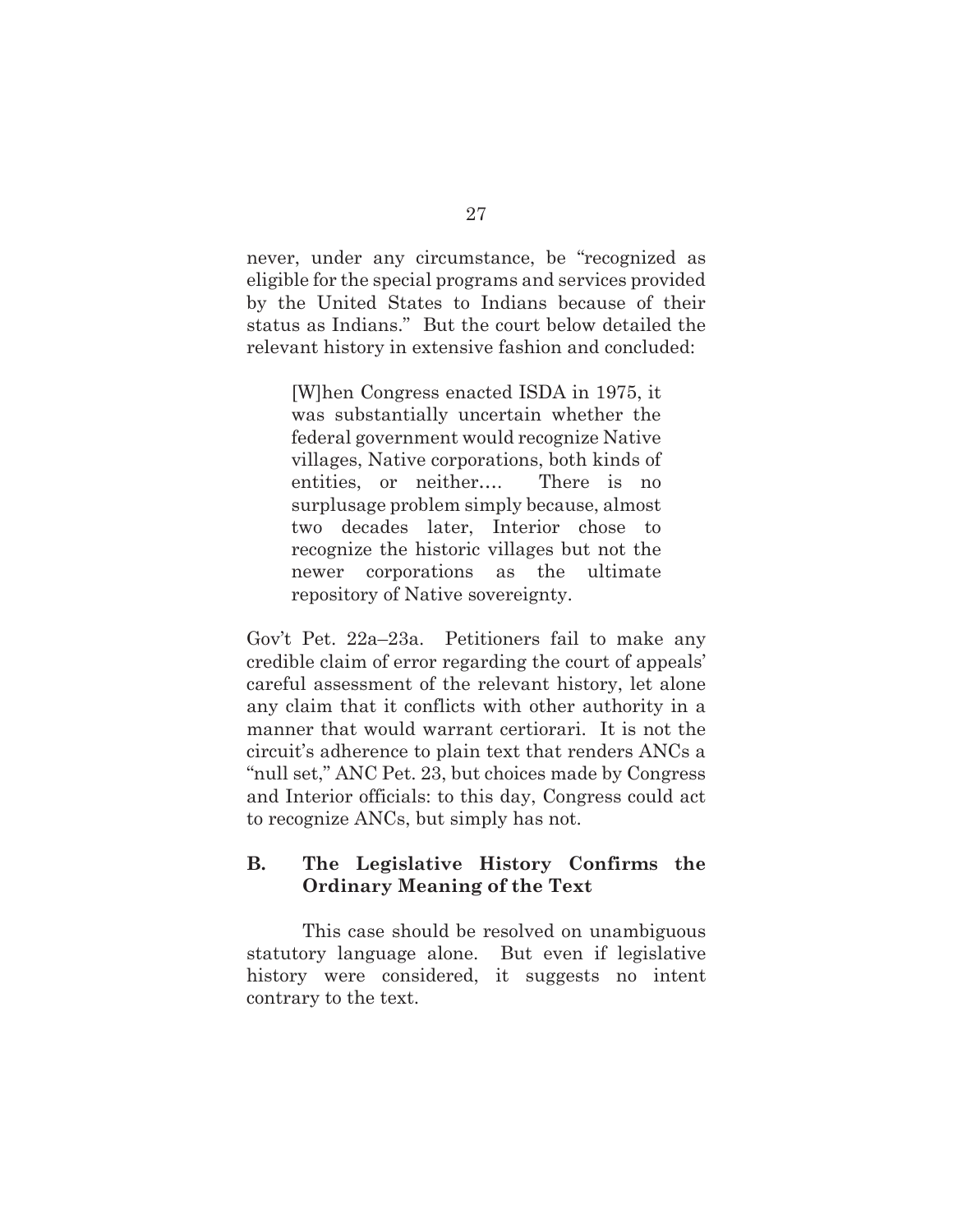The bill that became ISDA originally defined an "Indian tribe" as "any Indian tribe, band, nation, or other organized group or community, including any Alaska Native community as defined in [ANCSA], for which the Federal Government provides special programs and services because of its Indian identity[.]" S. 1017, 93d Cong. § 4(b) (1973). The second iteration of the bill replaced the final clause with the current recognition clause, thus subjecting "any Alaska Native community" to the recognition requirement. S. Rep. No. 93-682, at 2 (1974). Finally, Congress replaced the term "Alaska Native community" (which ANCSA does not use) with "any Alaska Native village," S. Rep. No. 93-762, at 2 (1974), and "or regional or village corporation," H.R. Rep. No. 93-1600, at 2 (1974). But neither the House nor the Senate changed the scope of the recognition clause, and each retained the placement of Alaskan entities before it.

Nothing in this drafting sequence (or in a House committee report simply noting the inclusion of ANCs, Gov't Pet. 16) reveals an intent to exempt ANCs, alone among all Indian entities, from the recognition clause. Congress's insertion of ANCs immediately before the clause would indeed be inexplicable had it meant to exempt them from its force.5 And the clause is central to ISDA's scheme it ensures that only those entities recognized as

<sup>5</sup> When Congress enacted ISDA, no comma separated ANCs from the recognition clause. It added the comma immediately preceding the clause as a technical amendment in 1990. Pub. L. No. 101-301, § 2(a)(1), 104 Stat. 206.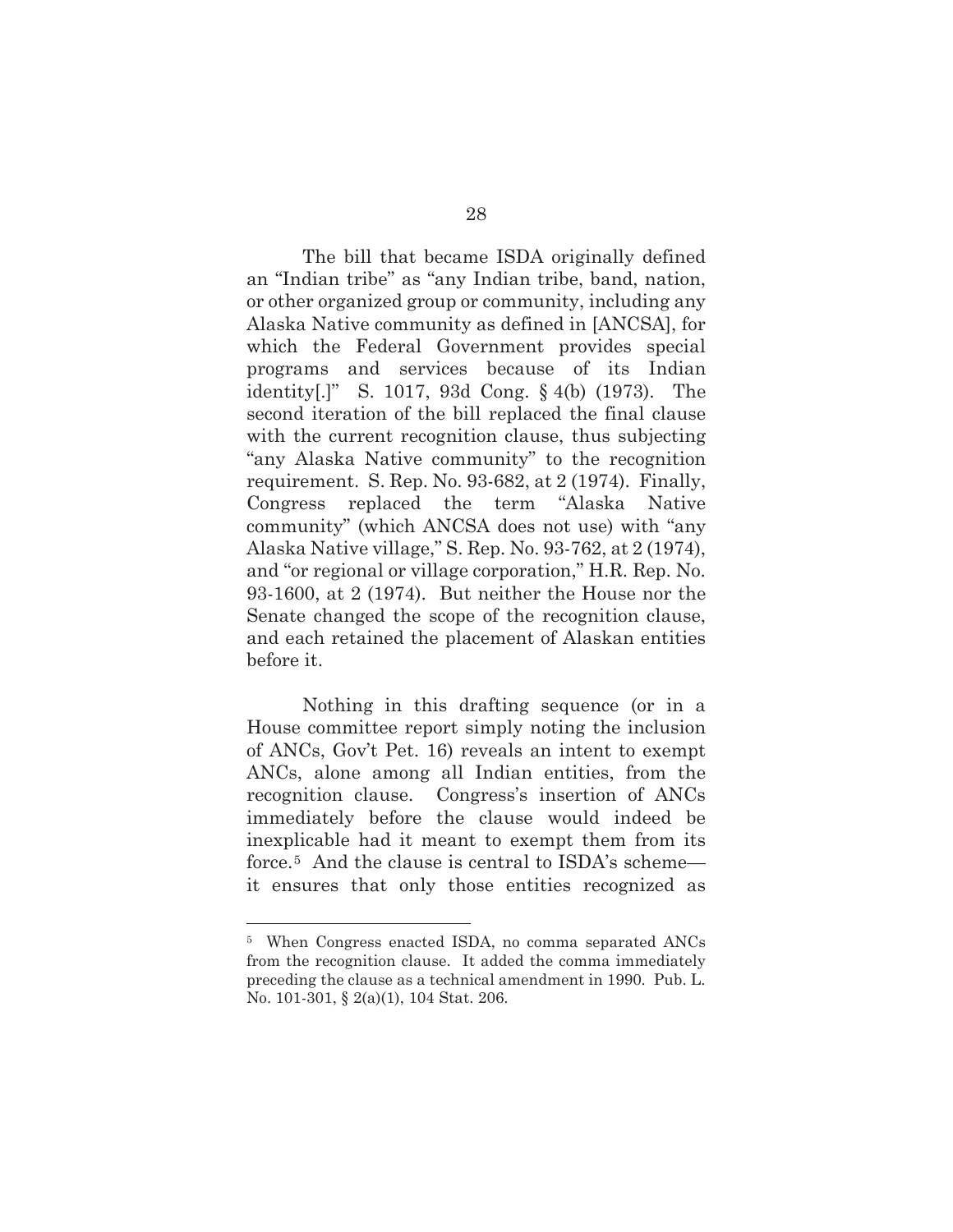having a formal government-to-government relationship with the United States may take over the administration of federal programs for Indians, consistent with ISDA's policy of fostering tribal selfgovernment. *See supra* at 5; *see also*, *e.g.*, 25 C.F.R. §§ 900.3(b)(4), (7), 1000.4.

### **C. No ANC Presently Satisfies the Recognition Clause**

For their part, the ANCs contend that even if the recognition clause does apply to them, the court of appeals erred in concluding that they do not satisfy it. ANC Pet. 16. The government, however, "agrees that ANCs have not been 'recognized' as ISDA requires." Gov't Pet. 18a. The Ninth Circuit came to the same conclusion in *Bowen*, 810 F.2d at 1474, and the only other court of appeals to consider the meaning of the recognition clause has, like the court below, deemed it to be a term of art describing federal recognition. *Wyandot Nation of Kansas v. United States*, 858 F.3d 1392, 1398 (Fed. Cir. 2017).

The ANCs accordingly ask this Court to weigh in on a discrete issue on which no circuit conflict exists and for which there is no authority supporting their position—a position against which the government itself has vigorously and consistently advocated. *See*, *e.g.*, Gov't Pet. 24; Gov't Br. at \*24, \*35, *Wyandot Nation* (No. 2016-1654), 2016 WL 4442763.

Recognition is the touchstone of a Native entity's formal relationship with the United States.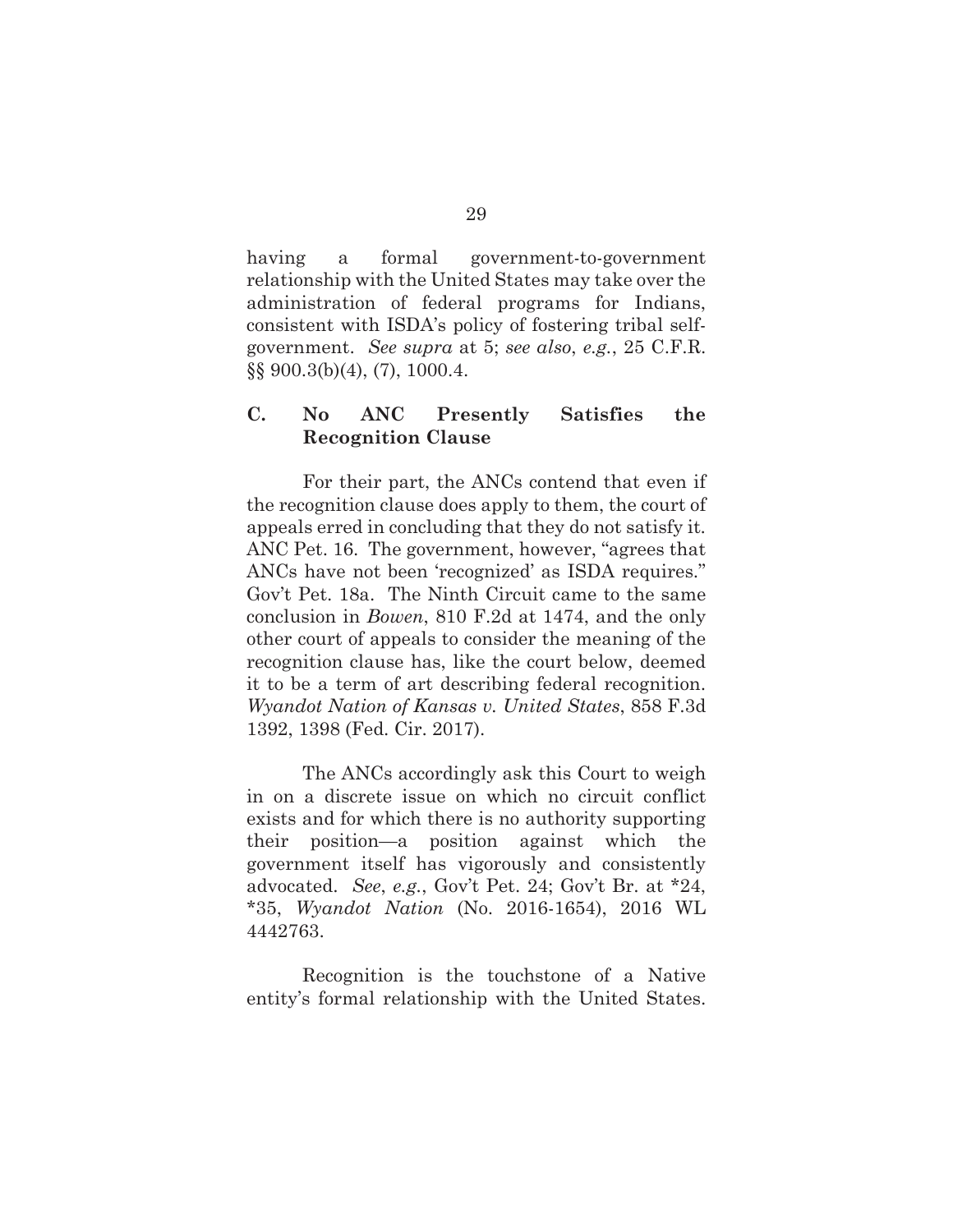*See*, *e.g.*, *Cal. Valley Miwok Tribe v. United States*, 515 F.3d 1262, 1263 (D.C. Cir. 2008); *Golden Hill Paugussett Tribe of Indians v. Weicker*, 39 F.3d 51, 57 (2d Cir. 1994). By virtue of its recognized status, an entity becomes eligible for the special programs and services that the United States provides for Indians. *See*, *e.g.*, *Cal. Valley Miwok Tribe*, 515 F.3d at 1263; 25 C.F.R. § 83.2.

This relationship between recognition and eligibility for federal programs and services was cemented by the List Act, which requires that the Secretary of the Interior annually publish a list of all Indian tribes the Secretary recognizes "to be *eligible for the special programs and services provided by the United States to Indians because of their status as Indians.*" 25 U.S.C. § 5131(a) (emphasis added); Gov't Pet. 15a–16a. Numerous agencies, including the Office of Management and Budget, the Department of Defense, and HHS, have accordingly promulgated regulations expressly linking "Indian tribe" status under the ISDA definition to an entity's inclusion on Interior's annual list. *See supra* at 10-11.

Sidestepping all of this, the ANCs contend that they satisfy the recognition clause simply because they participate in some federal programs. ANC Pet. 25–26. That contention cannot be reconciled with the text of ISDA, which refers to "the" specific special programs and services that tribes receive by virtue of their recognized status. Gov't Pet. 17a. The ANCs' rationale would extend recognition to *any* Indian group receiving *any* services, including *non*-federally recognized tribes. Federal officials could accordingly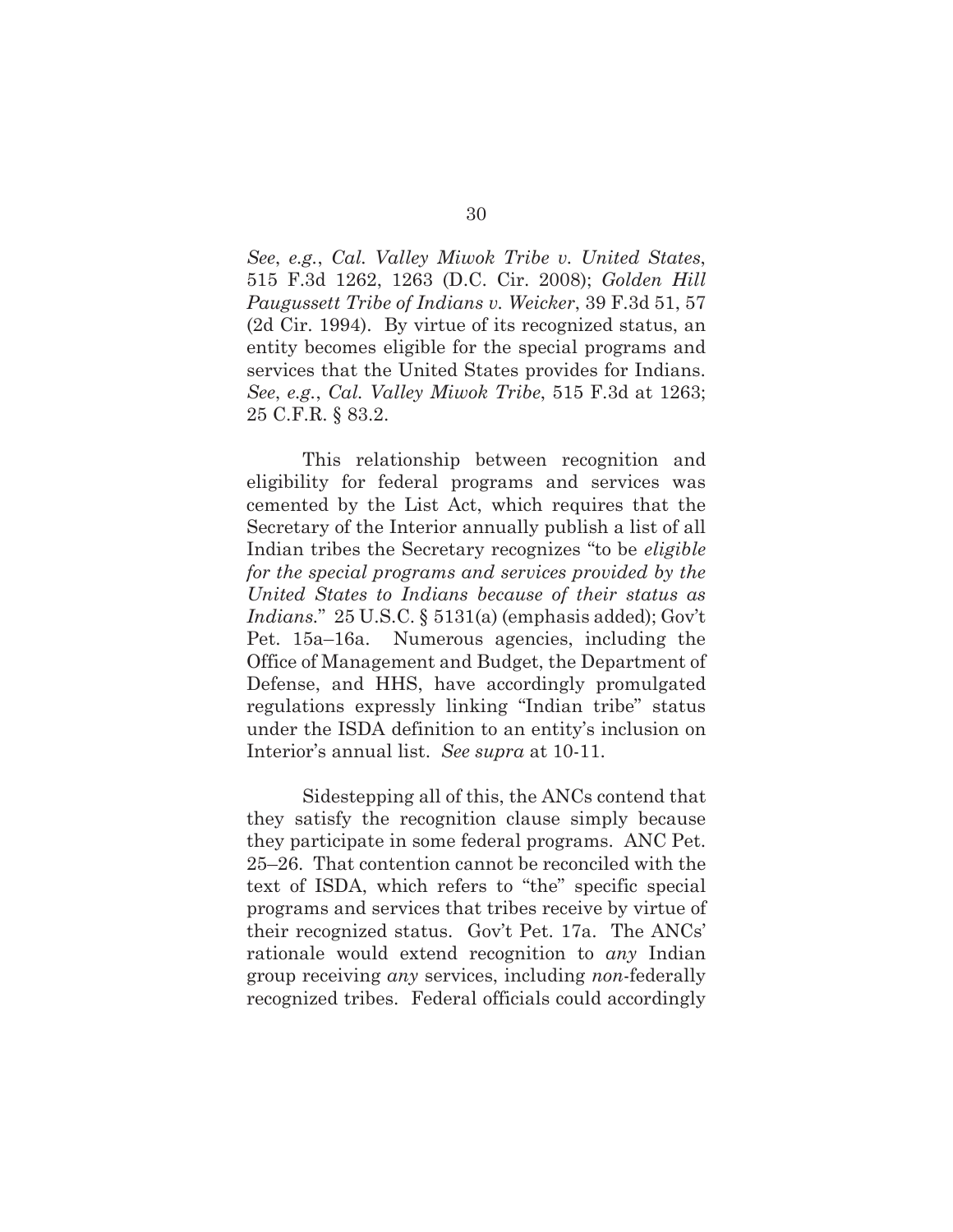grant and revoke tribal status with a tweak to program eligibility—precisely the ad hoc approach that Congress foreclosed in the List Act. *See supra* at 18. The court of appeals' rejection of that approach was consistent with the views of Congress, the government, and every other court to consider the issue.

## **D. Congress Has Not Ratified Any Well-Settled Judicial or Agency Interpretation of the "Indian Tribe" Definition That Contravenes Its Plain Meaning**

Undeterred, petitioners contend that Congress has subsequently ratified their reading of ISDA. They ask the Court to hold that Congress adopted the outdated, atextual interpretation endorsed in *Bowen*  and the informal 1976 Soller memorandum because Congress has amended *other* ISDA provisions and has incorporated the "Indian tribe" definition in *other* statutes. Gov't Pet. 17–23; ANC Pet. 24. This invitation to apply the prior-construction canon is unpersuasive.

1. The prior-construction canon cannot override plain text and so is inapplicable here. "[W]here the law is plain, subsequent reenactment does not constitute an adoption of a previous administrative construction." *Brown v. Gardner*, 513 U.S. 115, 121 (1994) (quotation marks omitted).

Even if the statutory text were ambiguous, the canon applies only to "the reenactment of terms that had acquired a well-settled judicial interpretation."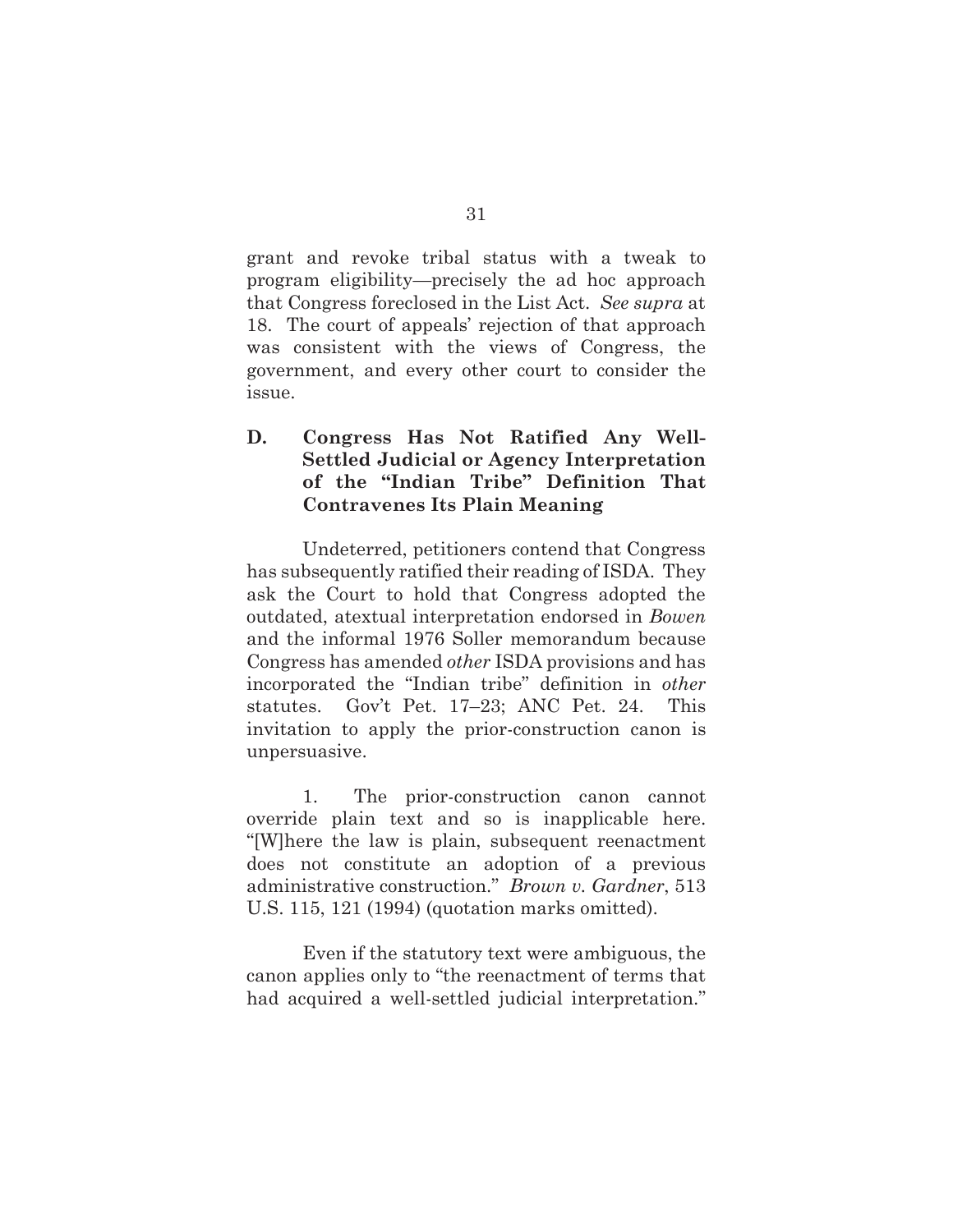*Helsinn Healthcare S.A. v. Teva Pharms. USA, Inc*., 139 S. Ct. 628, 634 (2019); *see also Liu v. SEC*, 140 S. Ct. 1936, 1946–47 (2020). Here, there is no "wellsettled" judicial or administrative interpretation that Congress might have ratified in lieu of the ordinary meaning of the words it used.

Petitioners suggest that Congress intended to ratify *Bowen*. Not only is petitioners' reliance on *Bowen* plagued by the infirmities discussed above, *supra* at 16-19, but a lone appellate decision cannot "settle" a statute's meaning. *Compare Jama v. Immigration and Customs Enf't*, 543 U.S. 335, 351 (2005) (decisions of two courts of appeals are insufficient), *and United States v. Garcia Sota*, 948 F.3d 356, 360 (D.C. Cir. 2020) ("a lone appellate case hardly counts"), *with Helsinn*, 139 S. Ct. at 633–34 (meaning was settled based on a "substantial body of law," including numerous Supreme Court and Federal Circuit opinions).

 Nor can petitioners rely on any well-settled administrative interpretation. The government points to the single perfunctory paragraph in the Soller memorandum. Gov't Pet. 5–6. But the court of appeals correctly noted that the memorandum does "not address any of the textual or historical considerations" the court so thoroughly canvassed. Gov't Pet. 23a. And the government itself underscored the document's unreliability in disavowing its suggestion that Alaska Native villages need not satisfy the recognition clause. *See supra* at 9.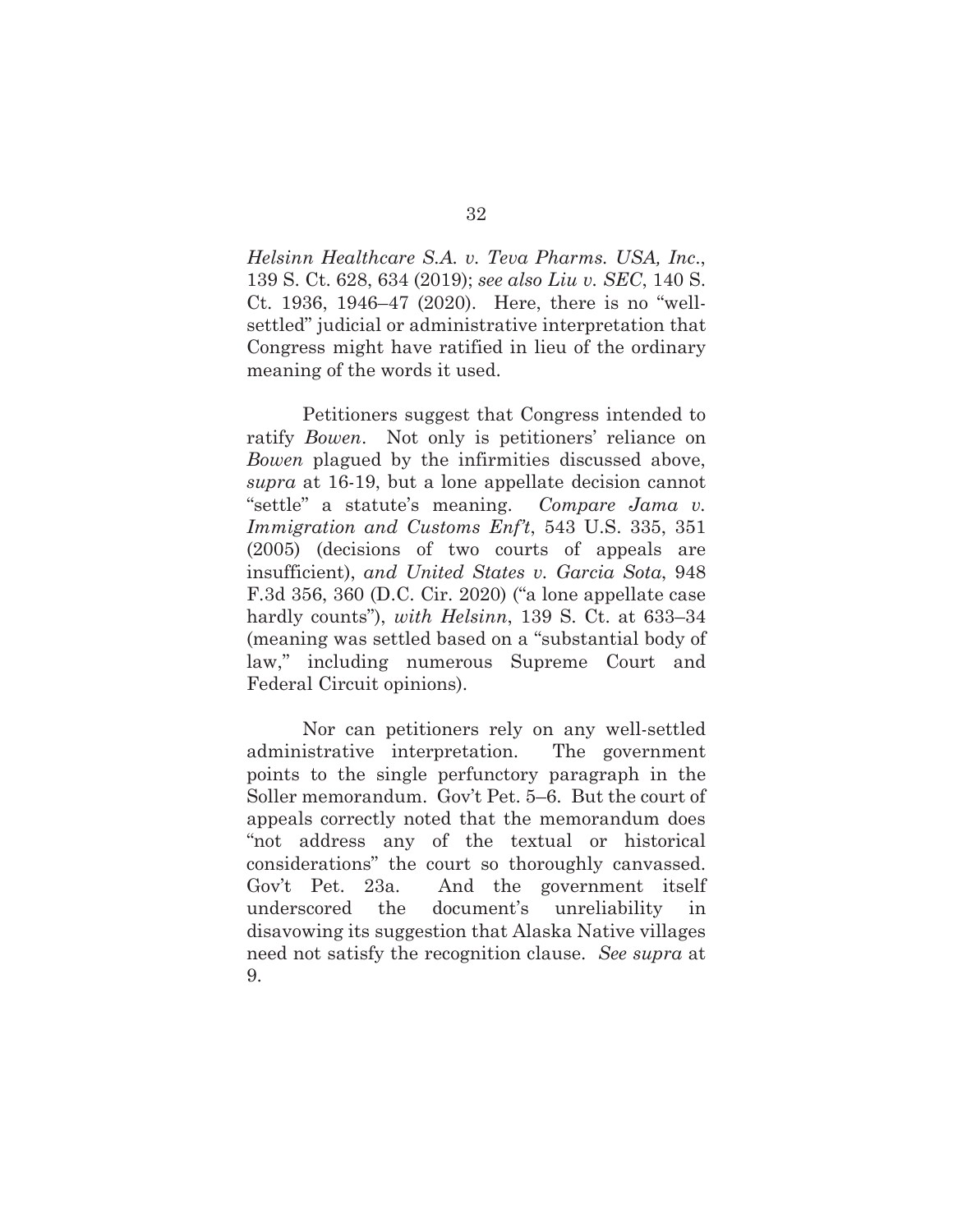Petitioners, moreover, nowhere account for other authority that undermines their notion of a settled interpretation, including the IHS and BIA guidance permitting ANCs to authorize ISDA contracts only if a Native village does not have a government (a nonexistent condition today), and even then only on the village's behalf. *Supra* at 9. Nor do they mention recent regulations from Treasury (the agency charged with implementing Title V) and other agencies explicitly contradicting the Secretary's interpretation. *See supra* at 10-11. If Congress incorporated any prior construction when it passed the CARES Act, it surely was the interpretation proffered in these post-List Act regulations—not the countertextual interpretation included in a decadesold internal memorandum.

2. Petitioners also argue that because Congress amended other ISDA provisions in the late 1980s and early 1990s and did not *affirmatively reject Bowen* and the Soller memorandum, it can be said to have adopted their interpretation. Gov't Pet. 19–20; ANC Pet. 24. But again, there was no settled administrative or judicial interpretation "so broad and unquestioned" that the Court "would be justified in presuming Congress, by its silence, impliedly approved." *Jama*, 543 U.S. at 349, 351 (quotation marks omitted); *see also Metro. Stevedore Co. v. Rambo*, 515 U.S. 291, 299 (1995).

Petitioners attribute particular importance to Congress's action in 1988, when it purportedly "reenacted" the "Indian tribe" definition without change after the *Bowen* decision. Gov't Pet. 20; ANC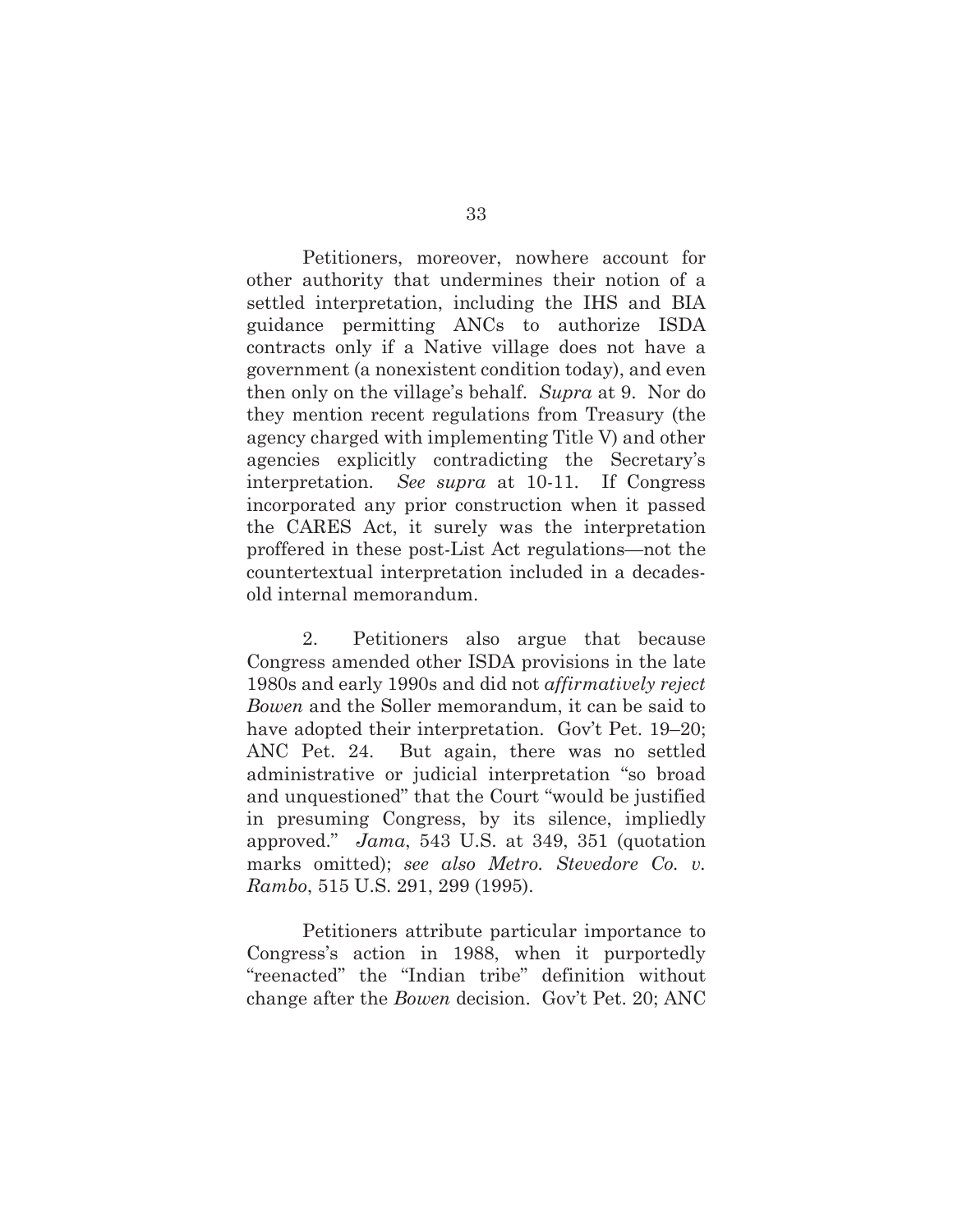Pet. 24, 29, 32. But that amendment simply allowed tribes to recover indirect contract-support costs. Consistent with that limited purpose, Congress added new definitions and merely renumbered existing definitions, including the "Indian tribe" definition. *See*, *e.g.*, S. Rep. No. 100-274, at 16, 67–68 (1987).

3. Nor does the fact that Congress has employed the ISDA definition in other statutes, Gov't Pet. 20–21; ANC Pet. 9, connote an intent to accord ANCs per se tribal status in those statutes or in the CARES Act. To the contrary, many of the statutes have no possible application to ANCs at all, *e.g.*, 16 U.S.C. § 539p (Southeast Arizona Land Exchange); 7 U.S.C. § 2009bb-1 (Northern Great Plains Regional Authority), including because their subject matter is plainly limited to federally recognized tribes. For example, the Bulletproof Vest Partnership Grant Program provides "grants to States, units of local government, and Indian tribes to purchase armor vests for use by State, local, and tribal law enforcement officers and State and local court officers." 34 U.S.C. § 10531. ANCs, however, do not have such officers; only Tribal governments do.

The ANCs point to the Native American Housing Assistance and Self Determination Act (NAHASDA), which defines the term "federally recognized tribe" using the "Indian tribe" definition and by reference to ISDA. *See* ANC Pet. 29–31. But their argument assumes what it is trying to prove: that ANCs satisfy the ISDA definition regardless of the recognition clause. If one instead adheres to the plain text, the NAHASDA definition simply reinforces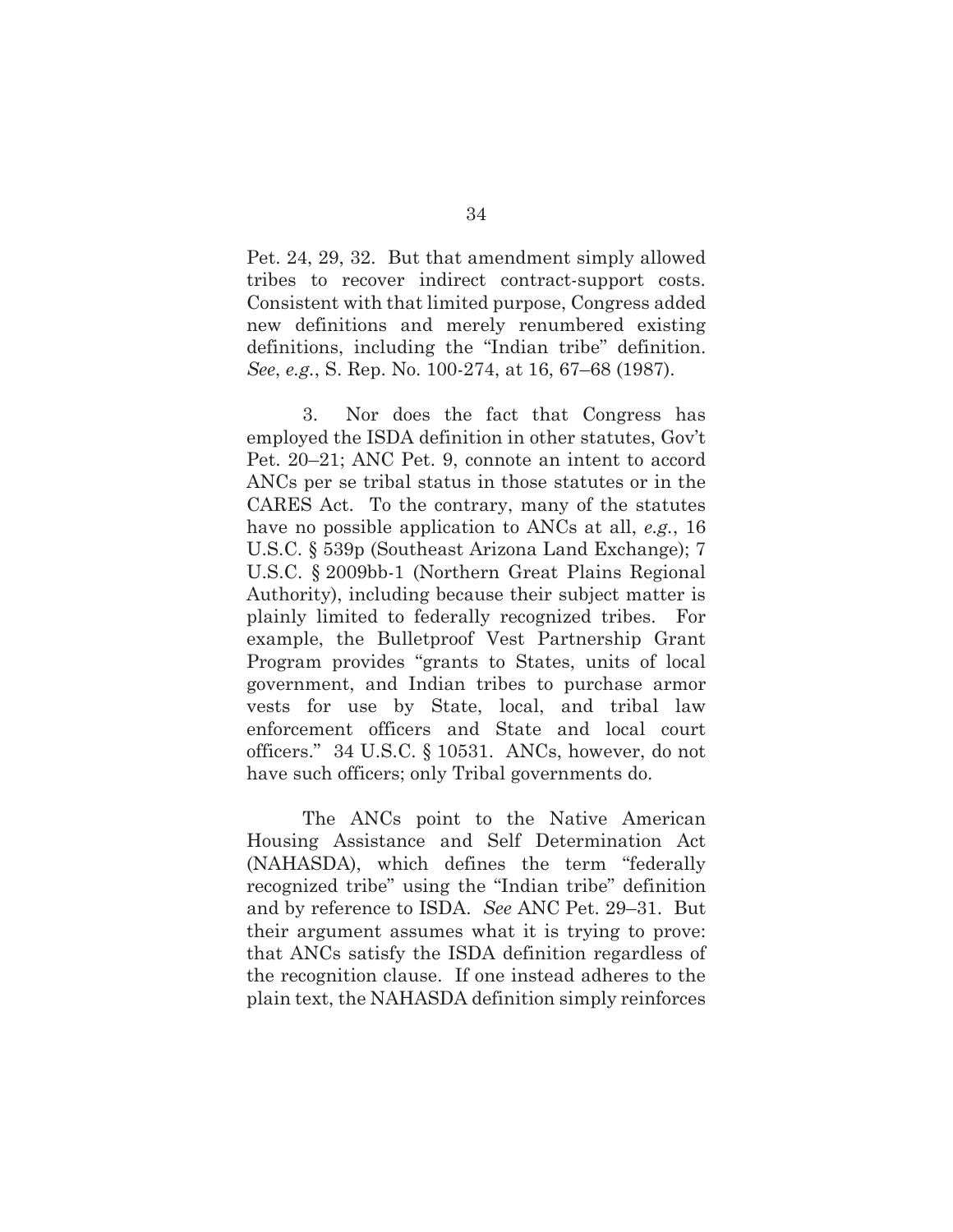the court of appeals' conclusion that "Indian tribe" status under ISDA is synonymous with federal recognition.

Petitioners also contend that Congress has "presuppose[d]" that ANCs meet the ISDA definition in enacting several statutes that explicitly *exclude* ANCs. Gov't Pet. 22; ANC Pet. 9–10, 25 (citing 25 U.S.C. § 3501(4) and 42 U.S.C. § 9601(36)). But those statutes are fully consistent with the court of appeals' interpretation because they can be understood to provide that ANCs are to be excluded from their ambit *even if* they come to satisfy the recognition clause. That is, Congress *forever* excluded ANCs from attaining "Indian tribe" status under those statutes– statutes that concern energy development and hazardous substances regulation, areas in which ANCs have extensive business dealings and where any role could be problematic. Nor can anything be gleaned from the biomass demonstration project, Pub. L. No. 115-325, § 202(c)(2), 132 Stat. 4445 (2018), which created an Alaska demonstration project that is open to both "Indian tribes" *and* "tribal organizations." *See supra* at 5, 20.

4. None of these statutes, of course, is at issue in this case. And petitioners' examples also fail to account for the host of statutes squarely at odds with their position. For example, Congress has enacted language placing ANCs separate and apart from the recognition clause, *e.g.*, 40 U.S.C. § 502(c)(3)(B); 44 U.S.C. § 3601(8); amended statutes that already used the ISDA definition to specifically add ANCs, *e.g.*, 33 U.S.C. § 2243(a); Pub. L. No. 114-322, § 1202(c)(1),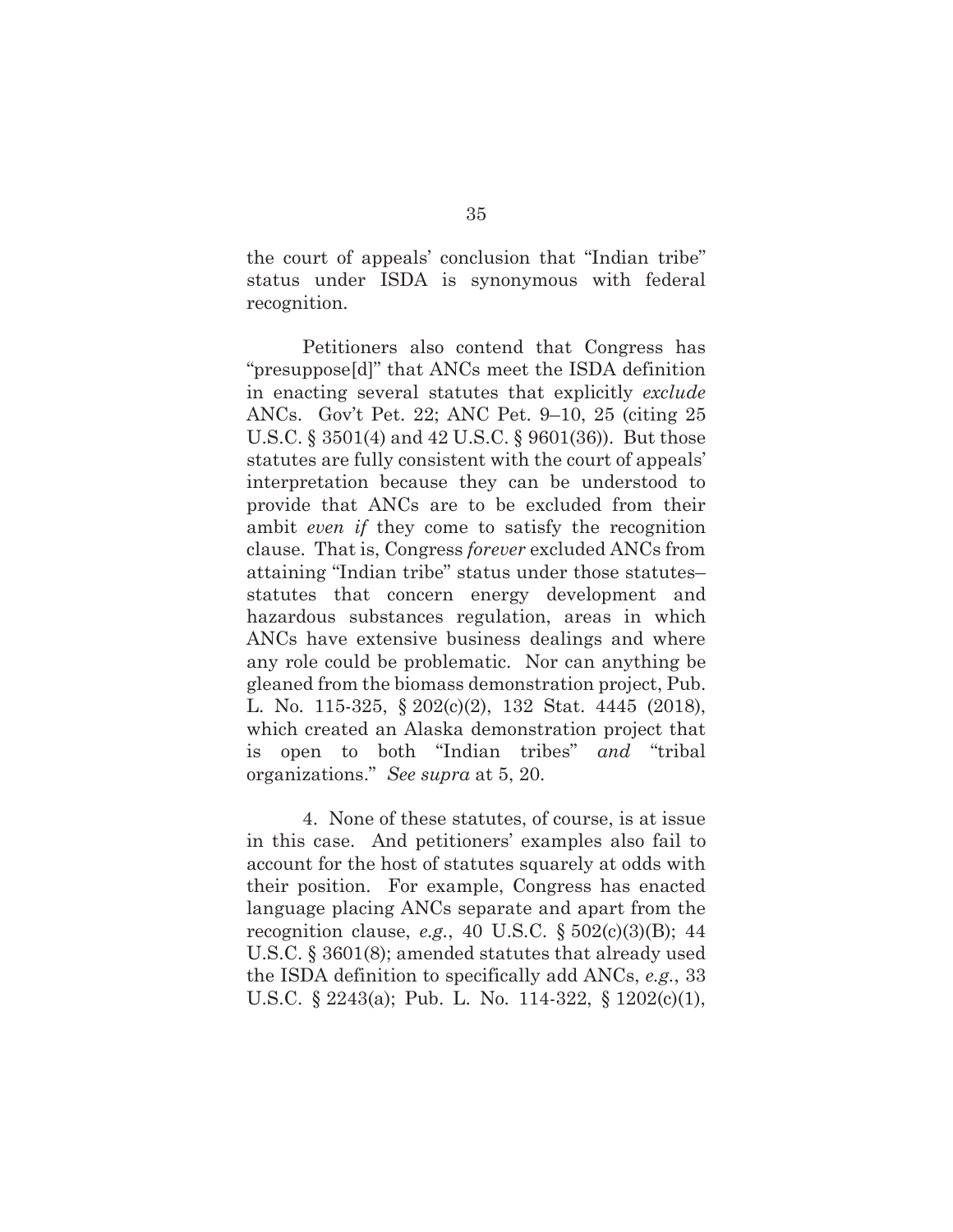130 Stat. 1628 (2016); Pub. L. No. 113-121, § 2105, 128 Stat. 1193 (2014); and included ANCs by omitting the recognition clause altogether, *e.g.*, 16 U.S.C. § 470bb(5); 16 U.S.C. § 4302(4); 20 U.S.C. § 1401(13). None of this would have been necessary if petitioners' countertextual interpretation were correct.

## **III. The Court Should Also Deny Review Because Tribal Governments Urgently Need the Remaining Title V Funding To Combat the Pandemic**

The decision below creates no circuit conflict and is indisputably correct. But beyond that, practical exigencies also counsel strongly in favor of denying the petitions. Tribal governments are in dire need of the remaining Title V funds now. Congress intended for Treasury to pay Tribal governments \$8 billion by April 26, 2020, to fund emergency expenditures. *Supra* at 4. More than 570 federally recognized Indian tribes, including 229 Alaska Native villages, desperately need these funds as COVID-19 continues to ravage their communities. Respondent Navajo Nation alone has confirmed 19,766 positive cases with 722 confirmed deaths as of December 14.6

With regular sources of governmental revenue devastated, Tribal efforts to fight the pandemic have depended on CARES Act funding. Tribal governments have undertaken significant public health initiatives to stem the virus. But little to no money is left to meet the current surge. The government has indicated that approximately \$533

<sup>6</sup> Navajo Nation COVID-19 Dashboard, https://bit.ly/3nofFbW.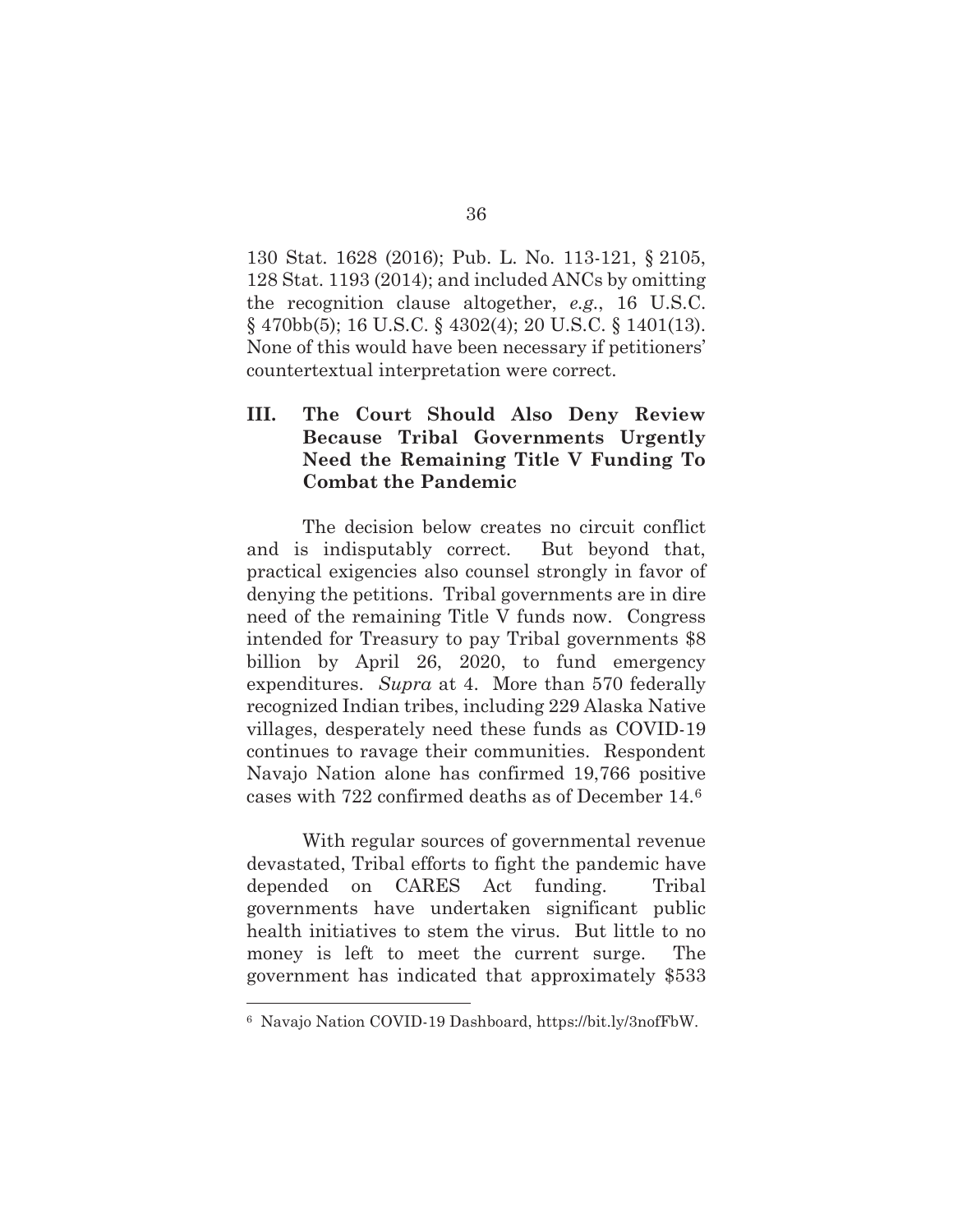million in Title V funds remain available for disbursement upon the resolution of this litigation. *See* Brief for Appellees, *Shawnee Tribe* v. *Mnuchin*, No. 20-5286 (D.C. Cir. Oct. 26, 2020), 2020 WL 6286986, at \*7. Respondents and other Tribal governments, including Alaska Native villages, need those funds for immediate public health purposes, including test kits and PPE, vaccine dissemination, quarantine facilities, communicating and enforcing public health orders, and hiring additional contact tracers and first responders.

While the government indicates that ANCs need Title V funds for economic stimulus, Gov't Pet. 7, 33, ANCs and their diverse subsidiaries in the oil, construction, and other industries have already received tens of millions of dollars for that purpose under the CARES Act Paycheck Protection Program,7 not to mention other titles of the Act directed at private businesses. Congress can, of course, appropriate additional relief funds for ANCs if it so chooses.8 But Congress enacted Title V to provide relief to *governments* to support the emergency governmental actions necessary to meet the public health crisis. 42 U.S.C. § 801(d)(1).

<sup>7</sup> ProPublica, *Approved Loans for Alaska Organizations*, https://bit.ly/2IOwfCJ; AK Public Media, *Wealthy and Well-Connected Alaska Firms Among Those Gaining Most from PPP* (July 8, 2020), https://bit.ly/3aaH2mb.

<sup>8</sup> For example, a recently released draft bill, co-sponsored by Senator Murkowski, would provide relief funds to "Native Corporation[s]" in addition to "Tribal government[s]" and "Tribal organization[s]." Bipartisan State and Local Support and Small Business Protections Act, S.  $\Box$ , 116th Cong. § 602(a)(2), (f)(1) (Dec. 2020), https://bit.ly/37kJvs5.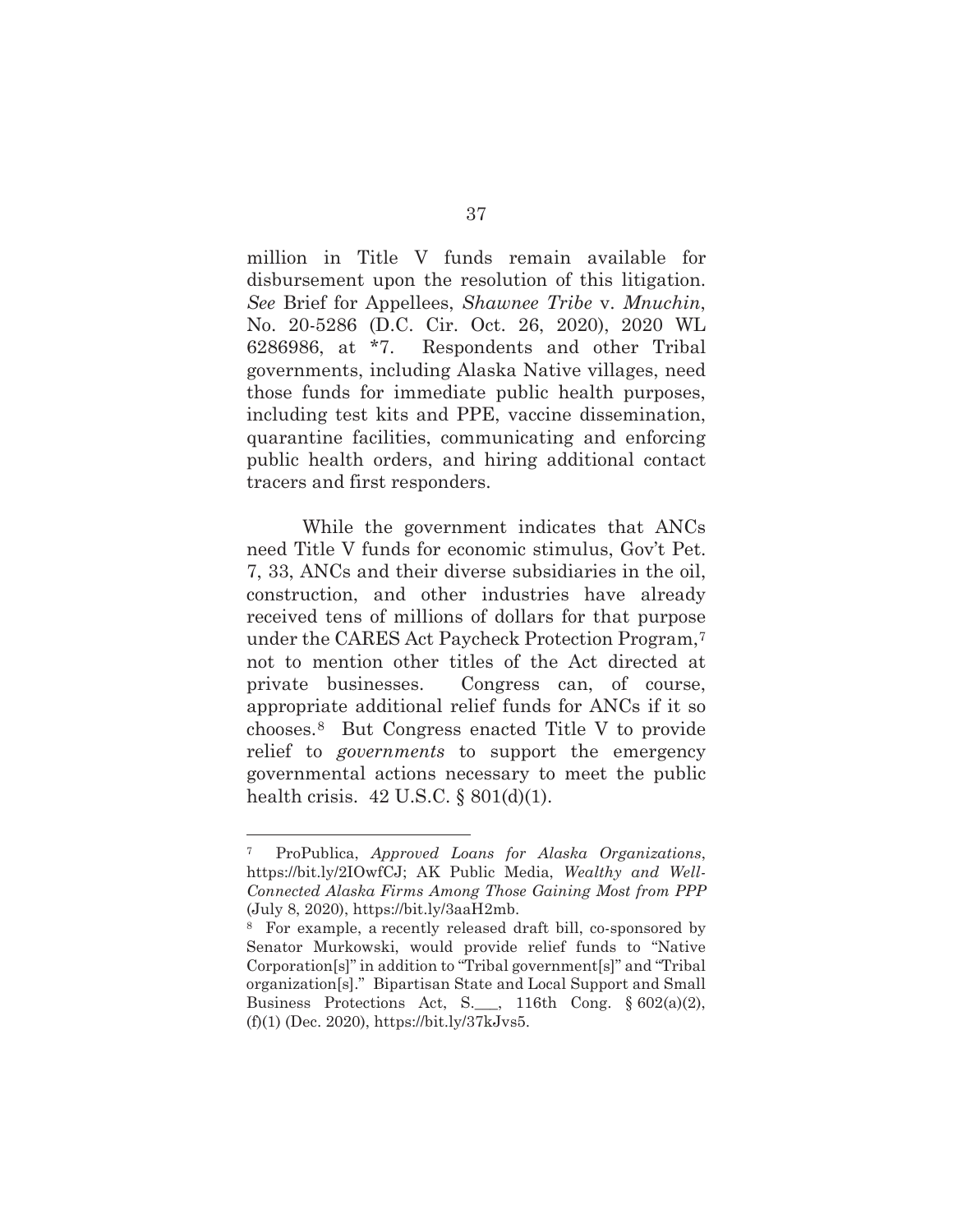The ANCs assert that Alaska Natives not enrolled in any federally recognized village "will never receive any federal emergency assistance at all" unless Treasury pays Title V funds directly to ANCs. ANC Pet. 35. That is simply incorrect. First, the ANCs misapprehend Title V's purpose, which is to provide budgetary relief to governments, not individual benefits to a limited class of persons, Native or otherwise. Second, the ANCs ignore that Alaska Natives, like all Indians in the United States, are citizens of the states and cities where they live, regardless of whether they are also tribal citizens. *See*, *e.g.*, 43 U.S.C. § 1626(a) (eligibility for services as state citizens). Those governments are bound to their citizens and communities, no less than Tribal governments.

Thus, as the court of appeals understood, Gov't Pet. 25a, the State of Alaska is providing Title V relief to Alaska Natives, including those not enrolled in any village. Of the \$1.25 billion in Title V funds received by the State, it paid \$331 million to the Alaska Department of Health and Social Services and \$568 million to cities and towns to address the crisis.<sup>9</sup> Anchorage, for example, has devoted more than \$150 million to its direct municipal response and to services such as rental, mortgage, and homelessness relief; family support; and public health and safety

<sup>9</sup> Anchorage Daily News, *Most of Alaska's \$1.5 Billion Federal Pandemic Aid Package Remains Unspent* (July 22, 2020), https://bit.ly/2LqfVJh.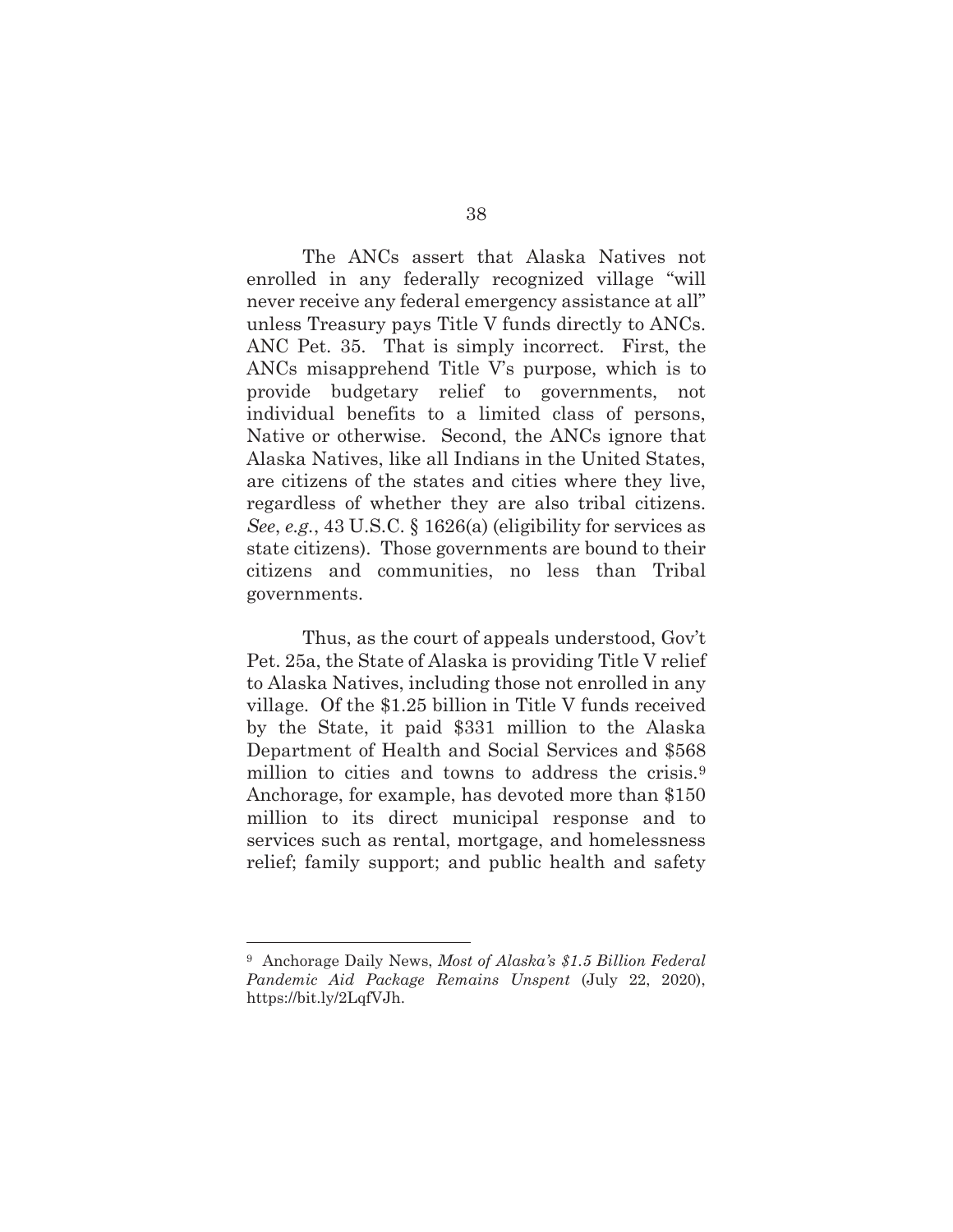programs.10 Non-enrolled Alaska Natives benefit from these State and city governmental actions, just as they benefit from the Tribal governmental response if they live in a Native village community. HHS has also provided tens of millions of dollars in emergency funding to Alaska Native health care facilities.<sup>11</sup>

In both the district court and the court of appeals, the parties agreed to highly expedited briefing and argument schedules, which the courts accommodated, because all understood the importance of resolving this litigation so that duly qualified Tribal governments can promptly receive and expend the disputed Title V funds. The result was a carefully considered, unanimous decision by the court of appeals. Granting discretionary review would only further delay Treasury's distribution of the remaining funds to the Alaska Native villages and other Tribal governments that so desperately need them.

To the extent that petitioners raise broader issues involving the interpretation of ISDA, the Court can comfortably wait for an actual circuit conflict, and

<sup>10</sup> Anchorage Assembly, *CARES Act Funding Impacts*, https://bit.ly/2KjEsPL.

<sup>11</sup> Health Resources & Servs. Admin., *Alaska CARES Supplemental Funding Awards*, https://bit.ly/3qUS7O0 (\$16 million in CARES funding alone); *see also* Cong. Research Serv., *COVID-19 and the Indian Health Service* (May 1, 2020), https://bit.ly/387mlok (IHS COVID funding efforts); U.S. Dep't of Health & Human Servs., *HHS Announces \$500 Million Distribution to Tribal Hospitals, Clinics, and Urban Health Centers* (May 22, 2020), https://bit.ly/3gNzp6g.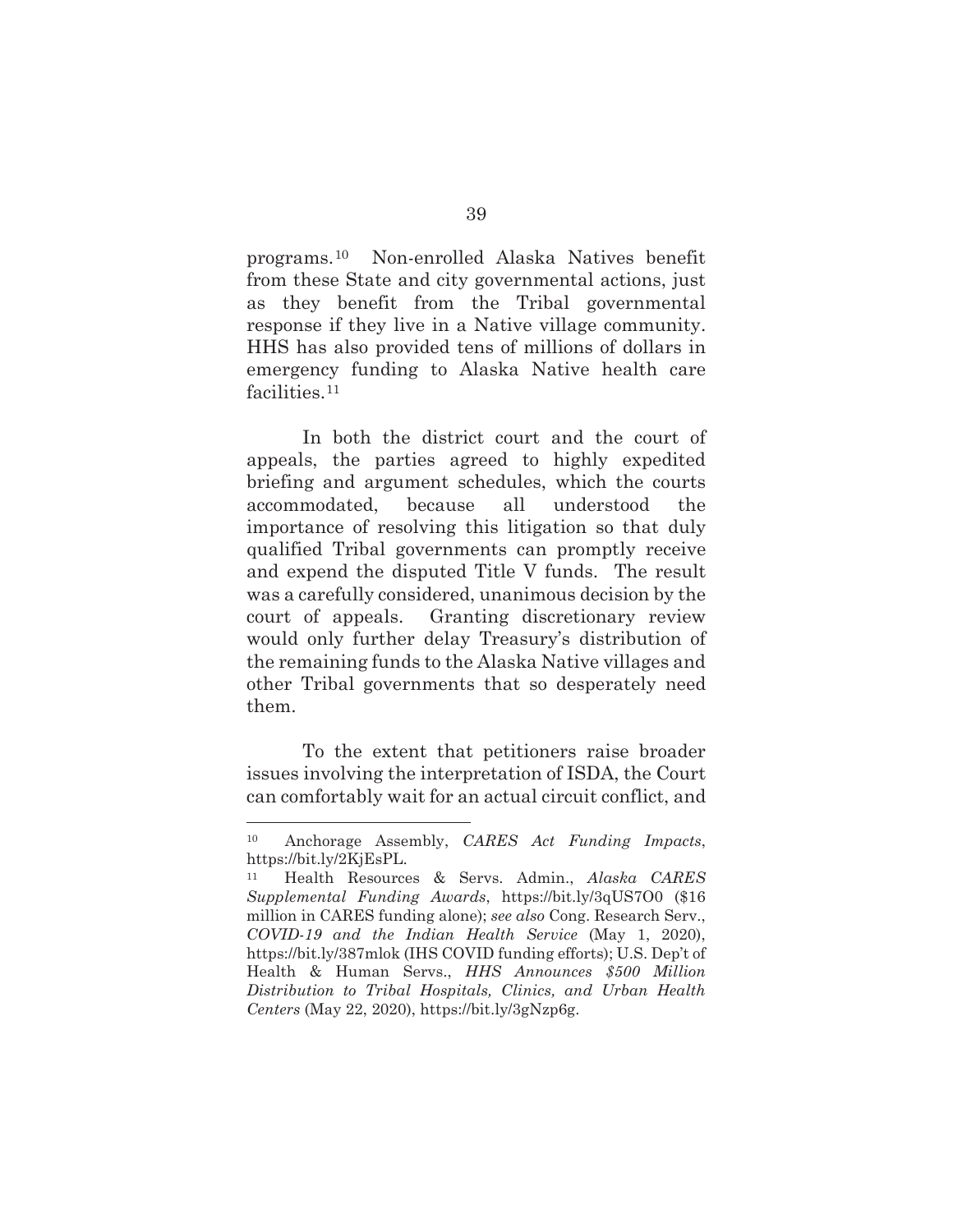a case actually involving ISDA, to address them. No compelling reason exists to grant review of the court of appeals' unanimous (and plainly correct) decision.

#### **CONCLUSION**

 The petitions for a writ of certiorari should be denied.

Respectfully submitted,

KANNON K. SHANMUGAM PAUL, WEISS, RIFKIND, WHARTON & GARRISON LLP 2001 K STREET, NW WASHINGTON, DC 20006 (202) 223-7300 kshanmugam@paulweiss.com /s/ Riyaz A. Kanji RIYAZ A. KANJI *Counsel of Record*  KANJI & KATZEN, P.L.L.C. 303 DETROIT ST., STE. 400 ANN ARBOR, MI 48104 (734) 769-5400 rkanji@kanjikatzen.com

CORY J. ALBRIGHT KATIE E. JONES LYNSEY R. GAUDIOSO KANJI & KATZEN, P.L.L.C. 811 1ST AVE., STE. 630 SEATTLE, WA 98104 (206) 344-8100 calbright@kanjikatzen.com kjones@kanjikatzen.com lgaudioso@kanjikatzen.com

*Co-Counsel for Confederated Tribes of the Chehalis Reservation and Tulalip Tribes* 

*Counsel for Houlton Band of Maliseet Indians, Akiak Native Community, Asa'carsarmiut Tribe, and Aleut Community of St. Paul Island*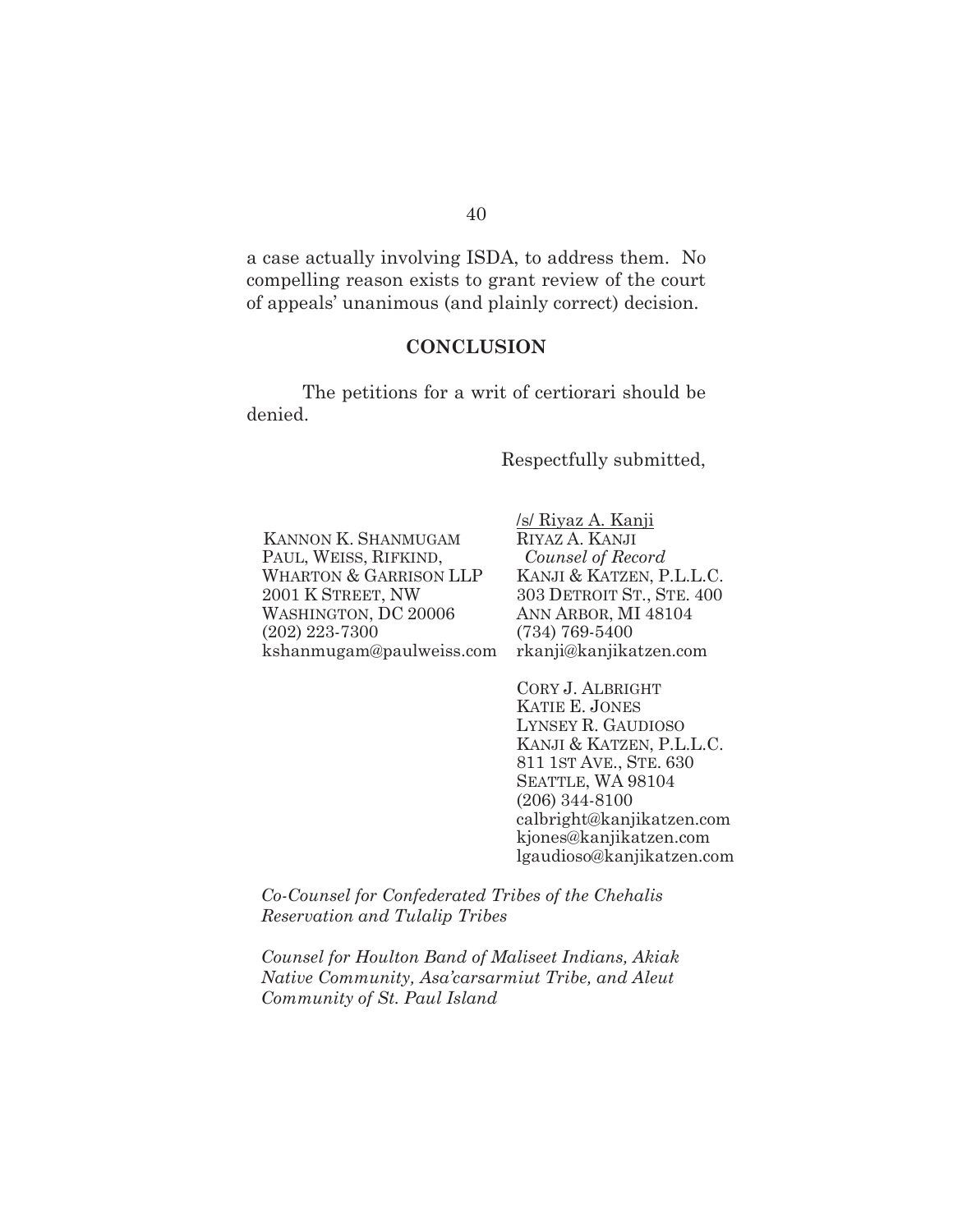HAROLD CHESNIN Lead Counsel for the Tribe 420 Howanut Road Oakville, WA 98568 (360) 529-7465 hchesnin@chehalistribe.org

*Counsel for Confederated Tribes of the Chehalis Reservation* 

DOREEN MCPAUL Attorney General PAUL SPRUHAN Assistant Attorney General P.O. Box 2010 Window Rock, AZ 86515 (928) 871-6345 dmcpaul@nndoj.org pspruhan@nndoj.org

*Counsel for Navajo Nation* 

LORI BRUNER Quinault Office of the Attorney General 136 Cuitan Street Taholah, WA 98587 (360) 276-8215, Ext. 1403 LBruner@quinault.org

*Counsel for Quinault Indian Nation* 

BRADLEY G. BLEDSOE **DOWNES** General Counsel

LISA KOOP GUNN Senior Attorney, Tulalip Tribes 6406 Marine Drive Tulalip, WA 98271 (206) 683-5667 lkoop@tulaliptribes-nsn.gov

*Counsel for Tulalip Tribes* 

ERIC DAHLSTROM APRIL E. OLSON 1501 W. Fountainhead Pkwy. Suite 360 Tempe, AZ 85282 (480) 921-9296 edahlstrom@rothsteinlaw.com aeolson@rothsteinlaw.com

RICHARD W. HUGHES DONNA M. CONNOLLY REED C. BIENVENU 1215 Paseo de Peralta Santa Fe, NM 87501 (505) 988-8004 rwhughes@rothsteinlaw.com dconnolly@rothsteinlaw.com rbienvenu@rothsteinlaw.com

*Counsel for Pueblo of Picuris Co-Counsel for Navajo Nation* 

ALEXANDER B. RITCHIE Attorney General P.O. Box 40 16 San Carlos Avenue